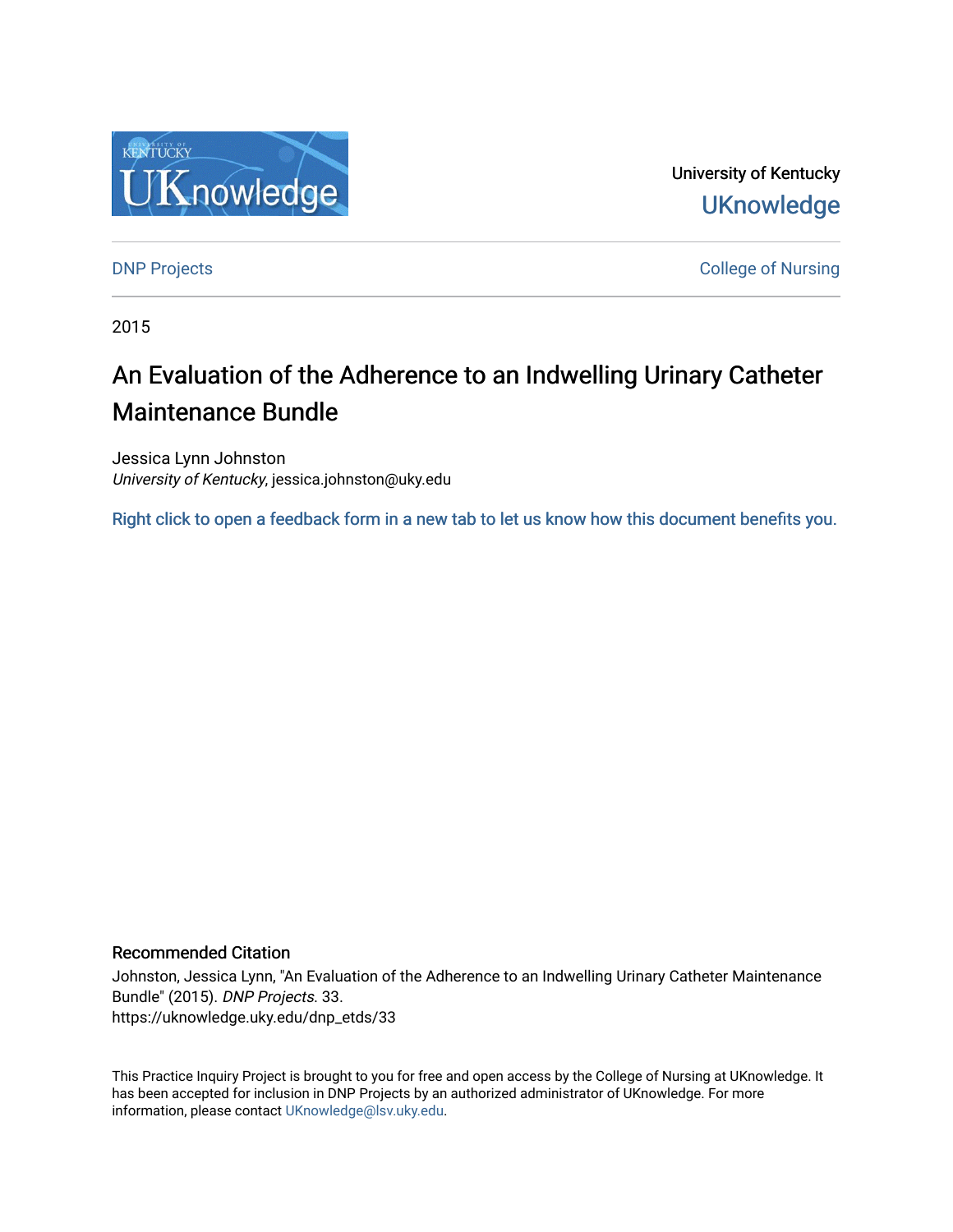Final DNP Capstone Report

### **An Evaluation of the Adherence to an Indwelling Urinary Catheter Maintenance Bundle**

Jessica Johnston DNP, BSN, RN

University of Kentucky Hospital

College of Nursing

Spring 2015

Melanie G. Hardin-Pierce DNP, APRN, ACNP-BC *Committee Chair/Academic Advisor*

Zim T. C. Okoli PhD, MPH, RN *Committee Member/Clinical Mentor*

Darlene Welsh, PhD, MSN, RN *Committee Member*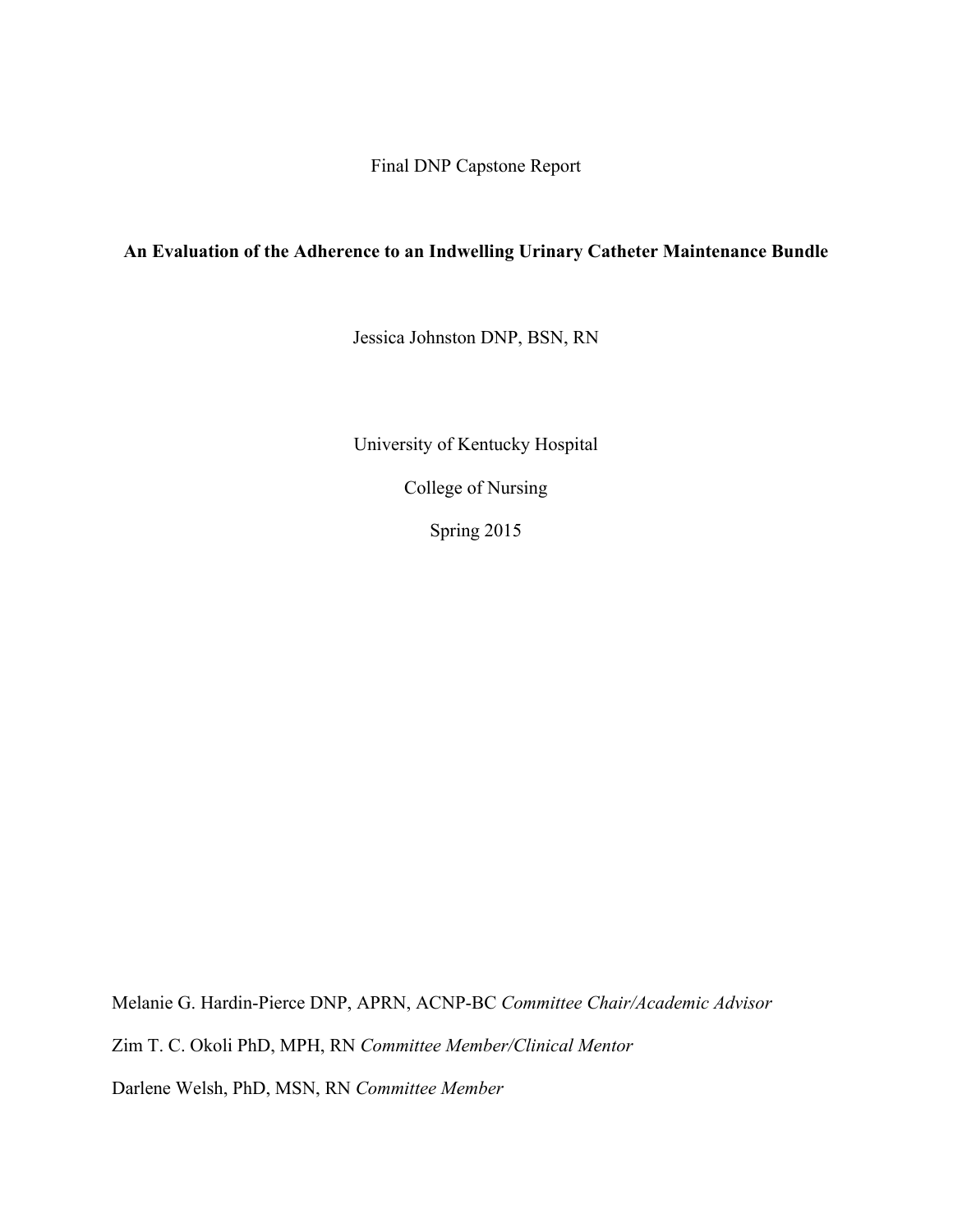## **Table of Contents**

| Appendix C: Approval Letter from Director of Trauma/Surgical Services86 |  |
|-------------------------------------------------------------------------|--|
|                                                                         |  |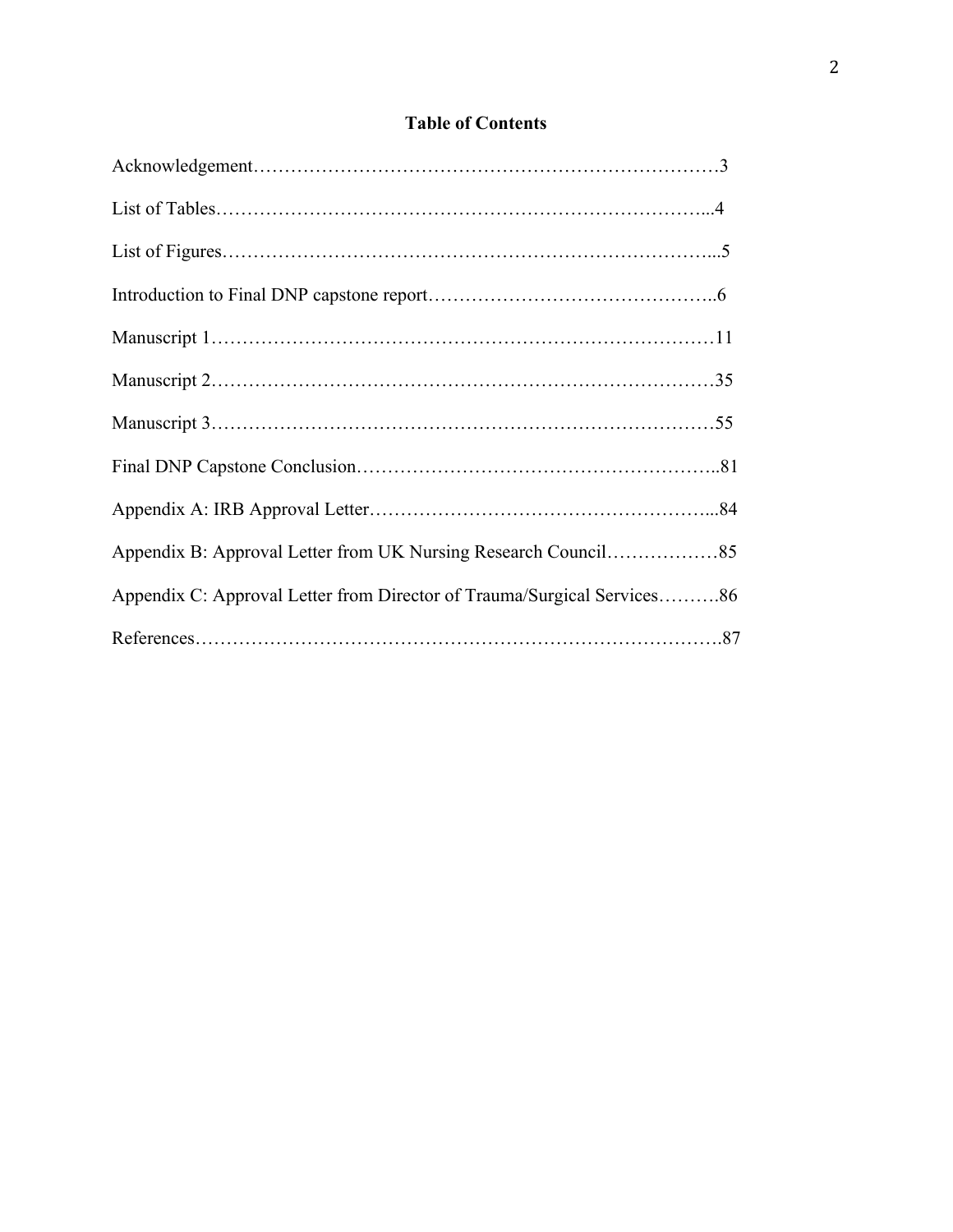#### **Acknowledgements**

I would like to acknowledge the following people for their assistance with the various aspects of this project.

**Dr. Melanie Hardin-Pierce (academic advisor & committee chair):** for serving as my advisor over the past five years, for supporting me and guiding me through my educational journey; for the time spent reading and reviewing my work, and for dedication to education future nurse practitioners.

**Dr. Chizimuzo Okoli (clinical mentor):** for taking the time to educate me as a new graduate nurse, for assisting me in selecting the focus of my capstone, for mentoring me, for assisting me the analysis and interpretation of data for this project, and for his continual support of my work.

**Dr. Darlene Welsh (committee member):** for her time spent reading, reviewing, and editing my manuscripts, and for her continued support and encouragement of my work.

**Susan Westneat (***UK College of Nursing statistician):* for her time in the development and edits of my capstone data collection tool and SPSS software, and for her continual encouragement and support.

**Sarah Gabbard:** for facilitating many valuable connections as I worked towards my capstone project, for her knowledge related to my capstone, and for her continued love and support as I worked on this project.

**Whitney Kurtz-Ogilvie (***writing specialist***):** for her time in reviewing my work and improving my academic writing skills.

\*With **Special thanks** to my parents Dr. Jeff and Vickie Johnston for their love, support, and constant encouragement during this the journey of obtaining this degree.

\*With Special thanks to my dear friends who supported me throughout this degree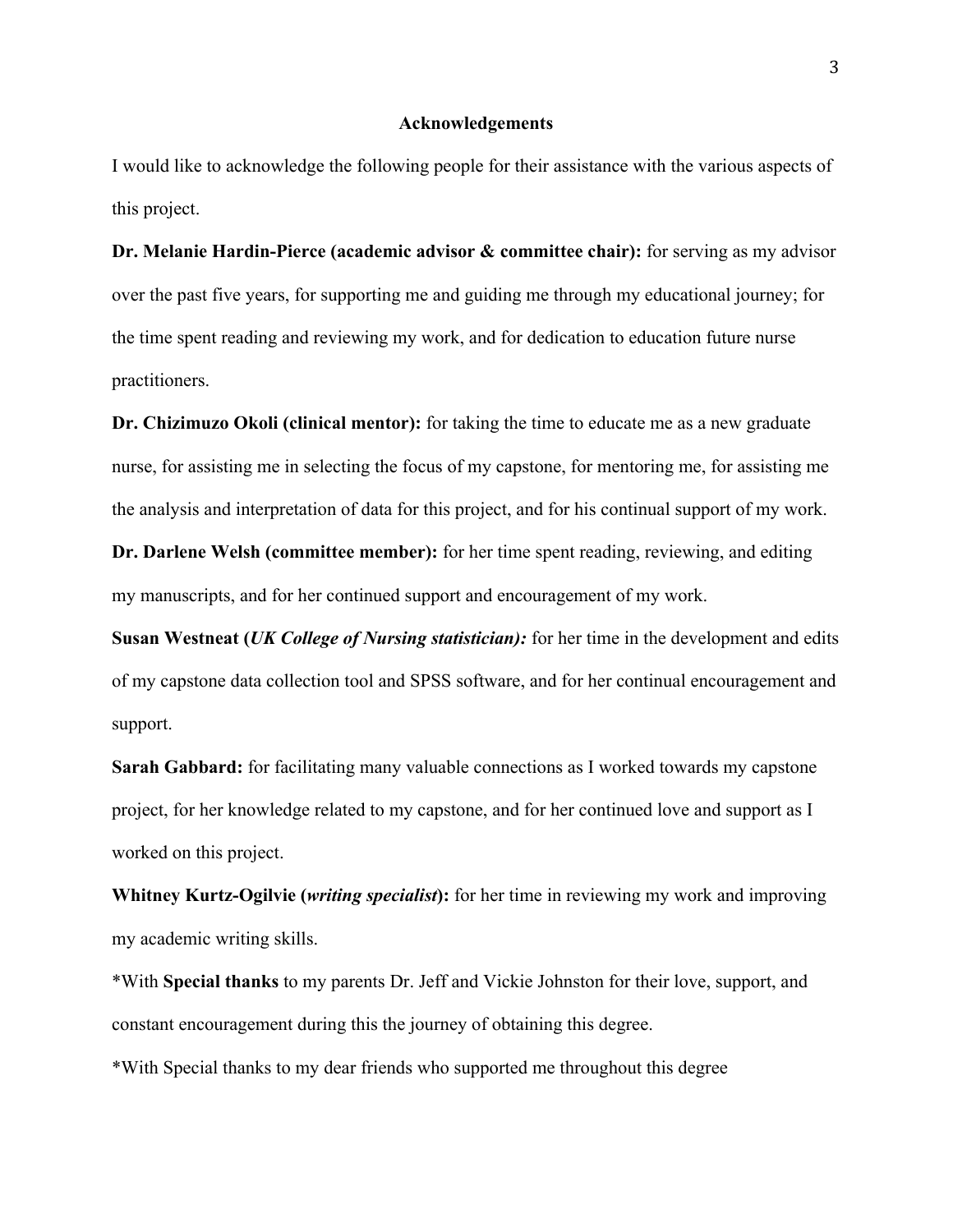### **List of Tables**

## **Manuscript 1:**

Table 1: Studies reviewed that Focused on the Duration of Catheter Use with Nursing-Led

Interventions

Table 2: Studies Reviewed that Focused on Informatics-Led Interventions- Computerized

Reminders

## **Manuscript 3:**

Table 1: Sample characteristics by daily adherence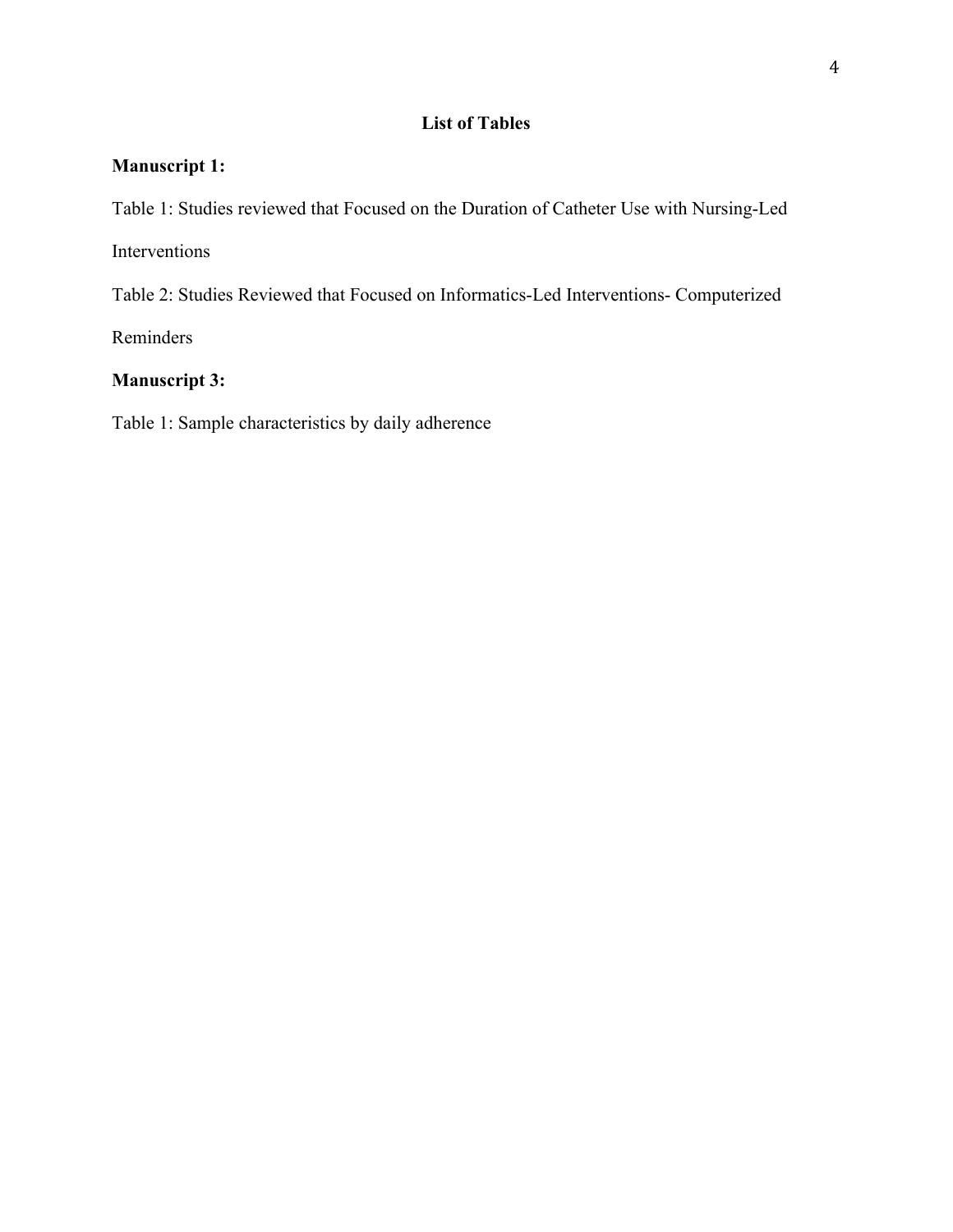## **List of Figures**

## **Manuscript 3:**

Figure 1: Daily adherence to CAUTI bundle guidelines and specific criteria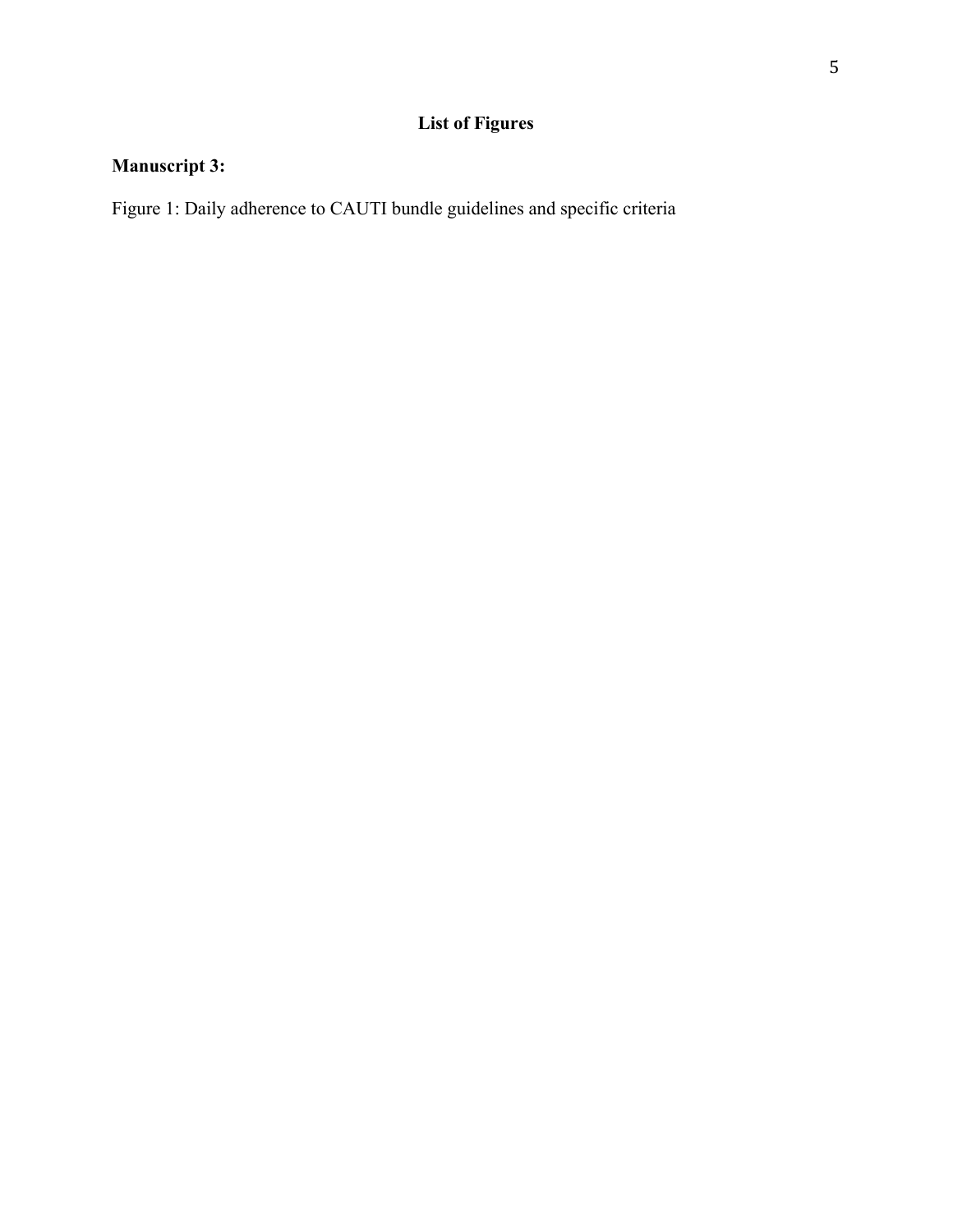## **Introduction to Final DNP Capstone Report**

Jessica Johnston, DNP, BSN, RN

University of Kentucky

College of Nursing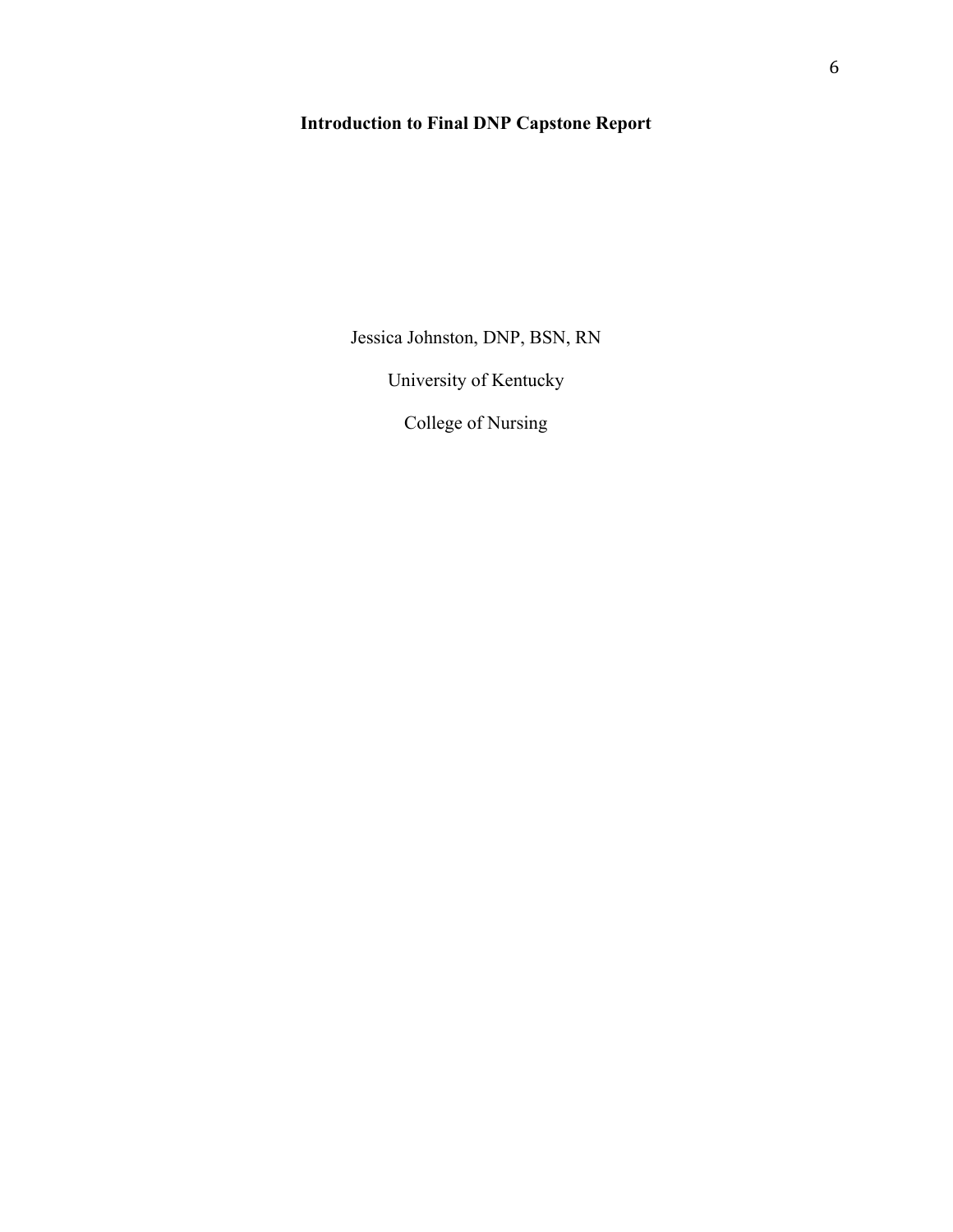#### **Introduction and Background**

While the future of healthcare is uncertain, one thing remains certain - the complexity of healthcare continues to increase. The increasing complexity of care involves increased costs for hospitals, increased mortality, morbidity, and hospital length of stay. Hospital administrators, managers, and staff may not be able to foresee all changes and complexities in healthcare, but it may be possible to prevent occurrence of infections. It is vital that hospitals address issues that can be managed within the hospital setting. It is just as vital to evaluate the adherence to protocols, interventions, and initiatives developed to offset the rising incidence of hospitalacquired infections (HAIs).

A hospital-acquired infection -also known, as a nosocomial infection is an infection acquired during an acute hospital stay (Gould, Umsheid, Agarwal, Kuntz & Pegues, 2009). Hospital-acquired infections are one of the top 10 leading causes of mortality in the United States (Center of Disease Control, 2013) with 1.7 million people developing HAI's and 100,000 patients' deaths from related complications every year (Clarke et al. 2013). Moreover, there are approximately 1 million CAUTI occurrences per year in the United States, with an estimated cost to treat of \$400 million dollars annually (Clarke et al., 2013). These statistics make it vital to incorporate evidence-based interventions to reduce the risk of CAUTIs within the acute care setting. It is just as vital to evaluate adherence to these practices to ensure that they are being completed, which ultimately can affect desired outcomes (Gould et al., 2009).

The CDC recommends defining, tracking, collecting and reporting data concerning urinary tract infections (UTIs), which are the most common HAIs, comprising roughly 30 - 40% of all infections occurring in acute care hospitals (Gould et al., 2009). Up to 380,000 infections, 9,000 CAUTI related deaths per year, and 17% to 69% of CAUTIs could be prevented with the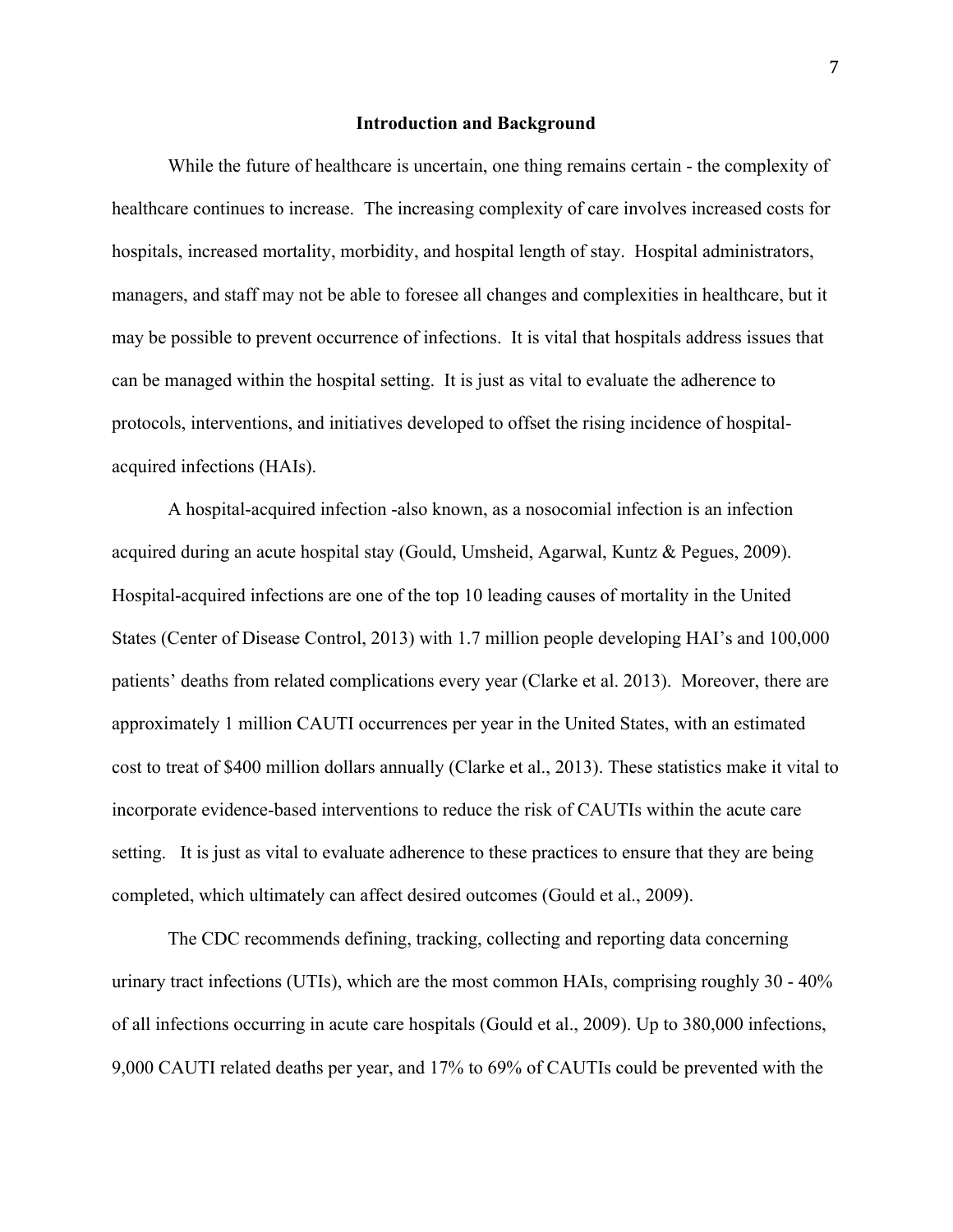Centers for Disease Control & Prevention recommended infection control measures in place (Gould et al., 2009). A urinary tract infection is a fungal or bacterial infection within the urinary system, including the ureters, bladder, kidneys, and urethra (Mayo Clinic Staff, 2012). If bacteria enters the urinary tract and is not killed by the body's natural defenses it multiplies within the bladder, producing a bacterial infection (Mayo Clinic Staff, 2012). Bacteremia can be defined as bacteria in the bloodstream, which can lead to life threatening conditions including septic shock and death (Saint et al. 2009). Urinary tract infections associated with bacteremia can increase mortality up to 10% (Gould et al., 2009).

Catheter-associated urinary tract infections are diagnosed by the presence of bacteremia along with an elevated white blood cell count (WBC) on a urinalysis examination. In some cases, other signs and symptoms may present including an elevated serum WBC with two or more of the following symptoms: pain or burning in the region of the bladder, bladder spasms/leakage, catheter obstruction, change in mental status (confusion, lethargy, agitation, and delirium), fever (greater than 100.4F or 38C), urine odor, changes in color or characteristics of urine (including cloudy urine or increased sediment), and hematuria (Wound Ostomy and Continence Nurses Society, n.d.). Catheter associated urinary tract infections are the leading cause of secondary hospital associated bloodstream infection and about 17% of hospital-associated bacteremia is from a urinary source (Gould et al., 2009).

In the United States, about 15% of patients admitted into an acute care facility receive an indwelling urinary catheter at some point during their hospital stay (Saint et al., 2009). An indwelling urinary catheter is a drainage tube inserted into the urinary bladder through the urethra, and it is also referred to as a foley catheter (Centers for Disease Control, 2013). This drainage tube is connected to a drainage bag and is a closed-drainage system for obtaining an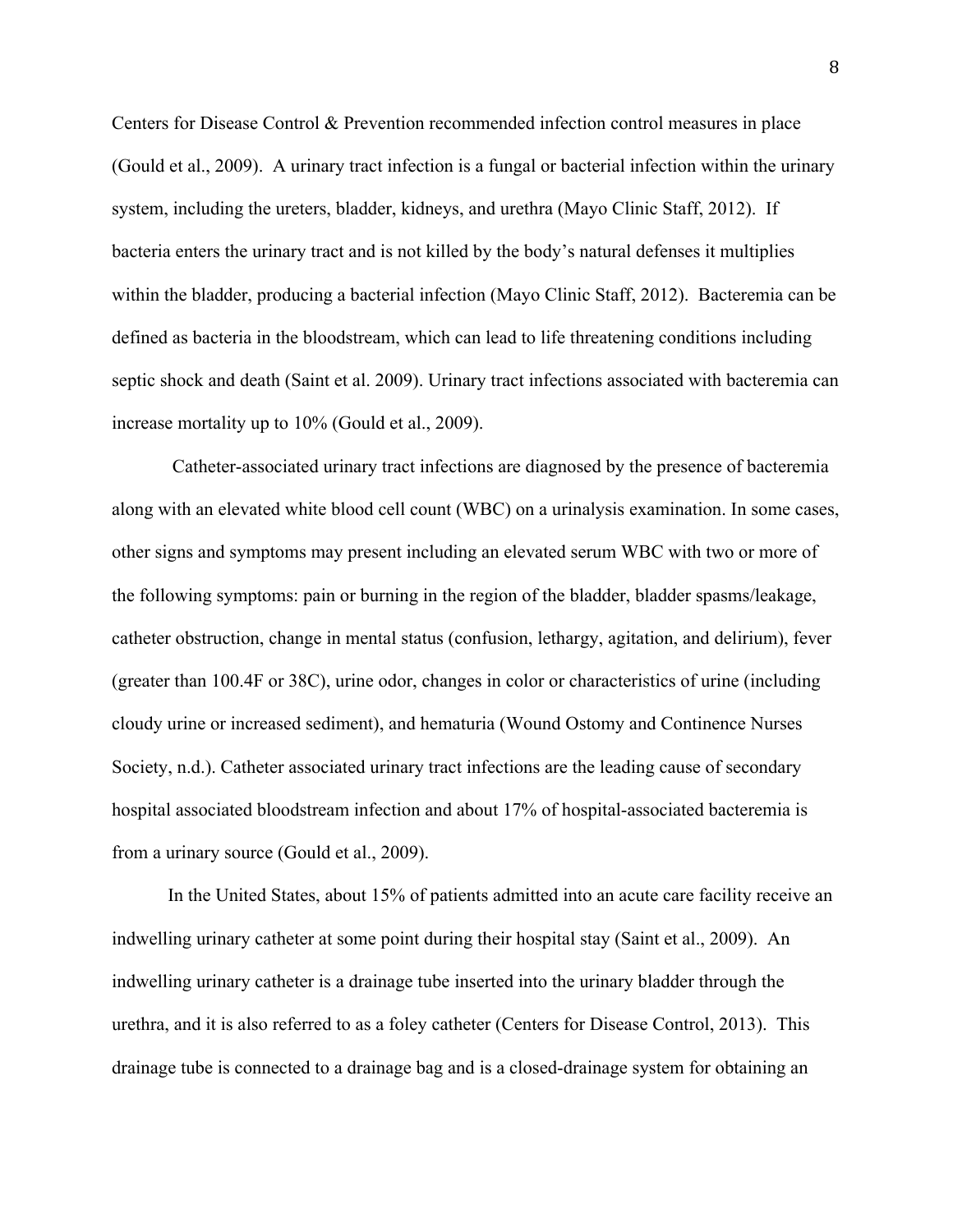accurate hourly urine output (Gould et al., 2009). A foley catheter does not include a condom catheter, suprapubic, or straight in and out catheters. By definition, a foley catheter only includes indwelling urethral catheters and does not include catheters used for continuous irrigation or intermittent catheterization (Centers for Disease Control, 2013). Annually, more than 30 million foley catheters are inserted in the United States, causing approximately 1 million CAUTIs (Saint et al., 2009).

Researchers have associated the use of indwelling catheters with increased patient acuity, increased complexities in healthcare, severity of illnesses, and decreased staffing (Saint et al., 2009). With the high utilization of foley catheters in acute care facilities, it is not surprising that they account for almost half of all HAIs and 80% of CAUTIs (Saint et al., 2009). Regardless of the rationale for increased catheter use, it may be important for hospitals to push to decrease catheter-associated urinary tract infections in order to decrease hospital costs and to avoid penalties from the federal and state agencies monitoring Medicare and Medicaid services.

Given the economic and clinical effects of CAUTI, there is a pressing need for interventions to decrease CAUTI rates. Research has shown 28% better patient outcomes and millions of hospital dollars saved when evidence- based interventions are incorporated into nursing practice (Fineout-Overhot, Melnyk & Schultz, 2005).

This quality improvement project is an evaluation to the adherence of a Catheter Associated Urinary Tract Infection Maintenance Bundle (CAUTI bundle) among staff nurses in a Level One Trauma Intensive Care Unit (TICU). The main objectives of this project were to: 1) describe staff adherence to practice guidelines outlined in an indwelling urinary catheter bundle, and, 2) examine associations between urinary catheter bundle adherence and patient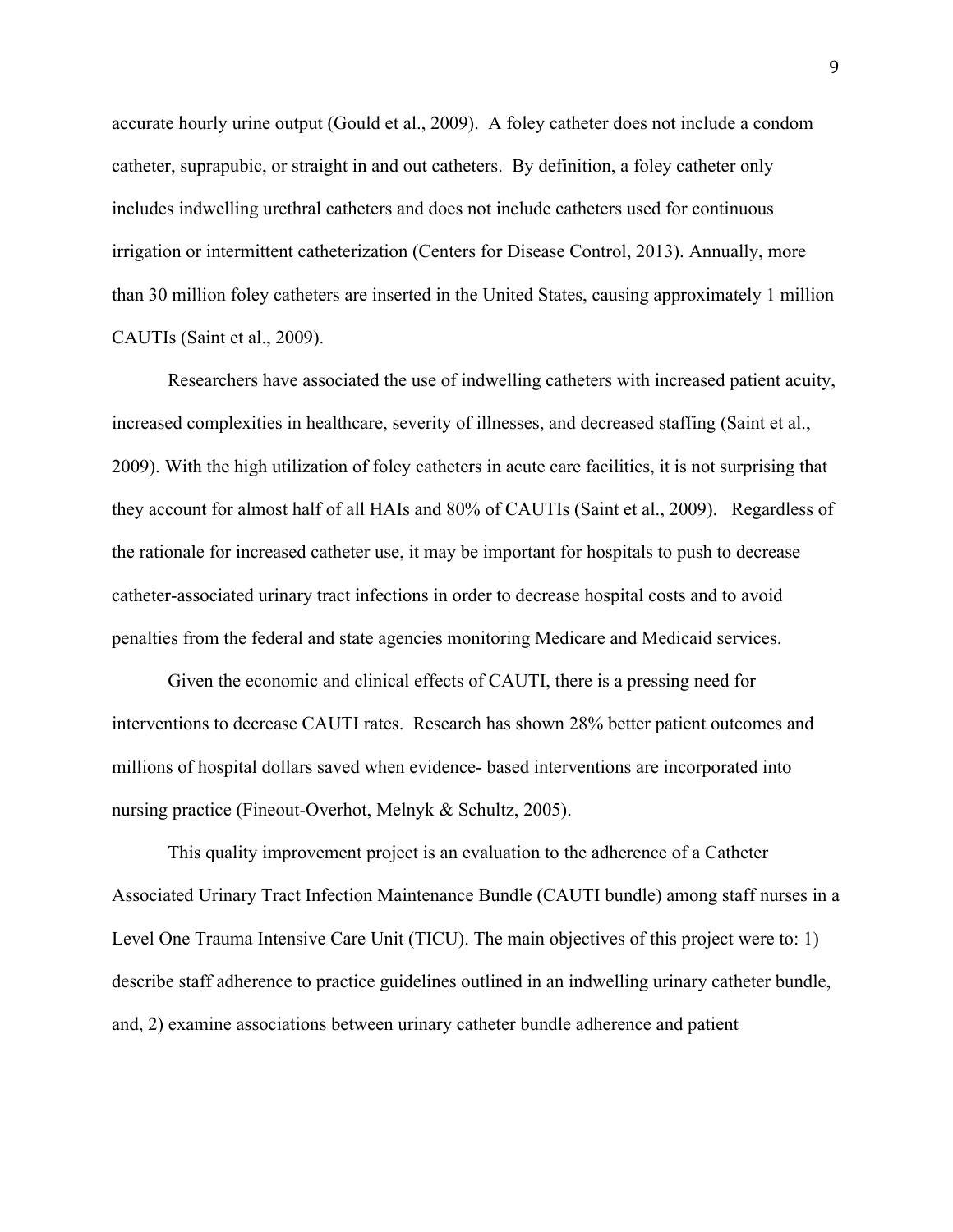characteristics including age, gender, race, body mass index, and hospital length of stay for hospitalized patients in a Level One Trauma Intensive Care Unit.

This quality improvement evaluation project will provide insight and guide further research on effective strategies and factors that may affect adherence to practice guidelines to indwelling urinary catheter bundles. This evaluation project includes three manuscripts each of which discusses relevant aspects of catheter associated urinary tract infections, strategies in prevention, and the bundling process. Additionally, the evaluation to the adherence of a indwelling catheter urinary bundle in a TICU will be presented.

- Manuscript one is a review of literature on CAUTI prevention, specifically, interventions aimed at timely removal of indwelling urinary catheters. Studies that have been published evaluating interventions to reduce the duration of an indwelling catheter and CAUTIs in hospitalized patients were reviewed.
- Manuscript two describes the evidence based bundling process that is the foundation for catheter associated urinary tract infection (CAUTI) bundles. This manuscript also serves to describe evidence based interventions that when bundled together can decrease the hospital acquired CAUTI
- Manuscript three describes the evaluation of the adherence to an indwelling urinary catheter maintenance bundle and offers recommendations for future research in regards to CAUTI bundles.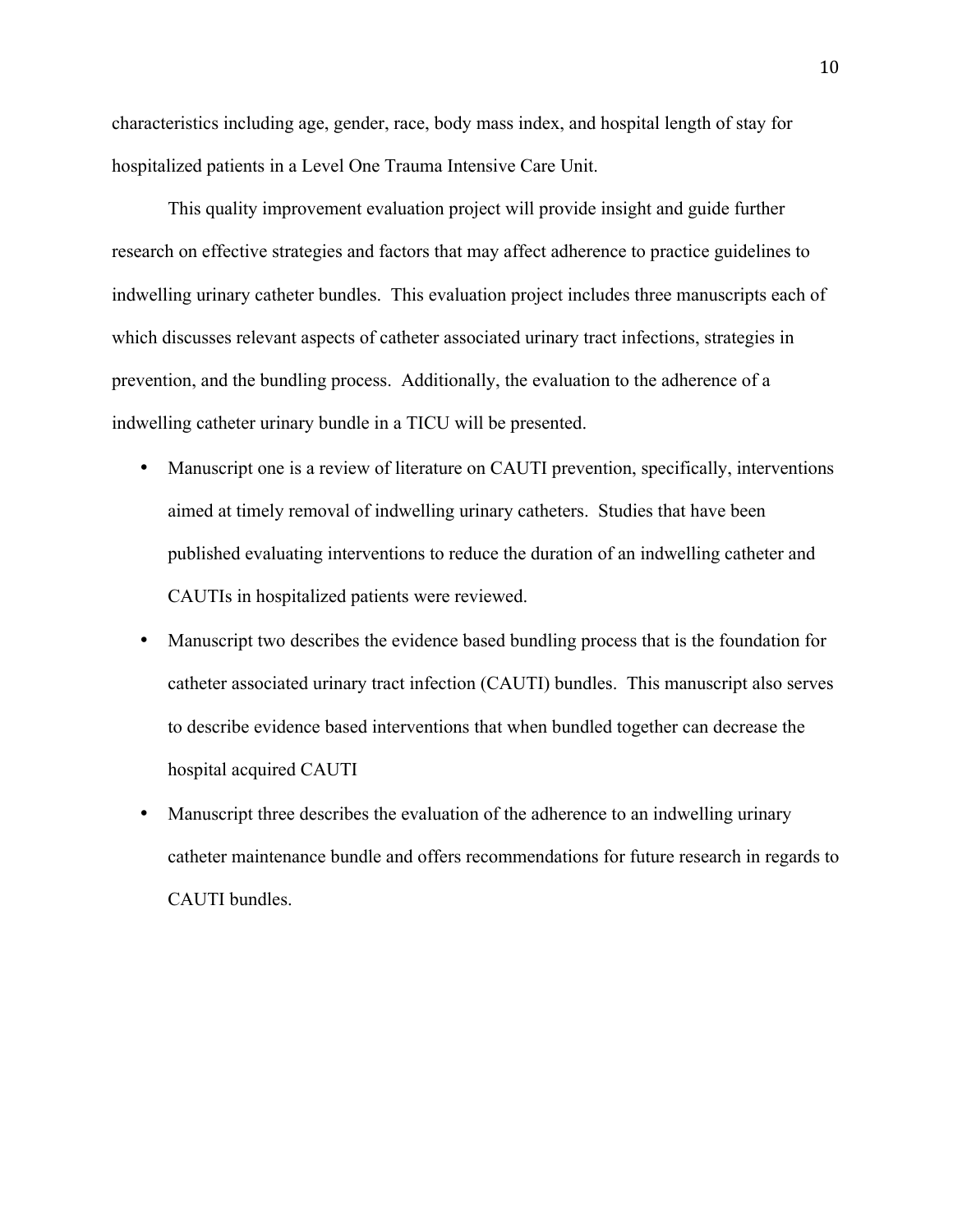## **Manuscript 1**

Reducing the Duration of an Indwelling Urinary Catheters with

Evidence Based Interventions

A Literature Review

Jessica Johnston, DNP, BSN, RN

University of Kentucky

College of Nursing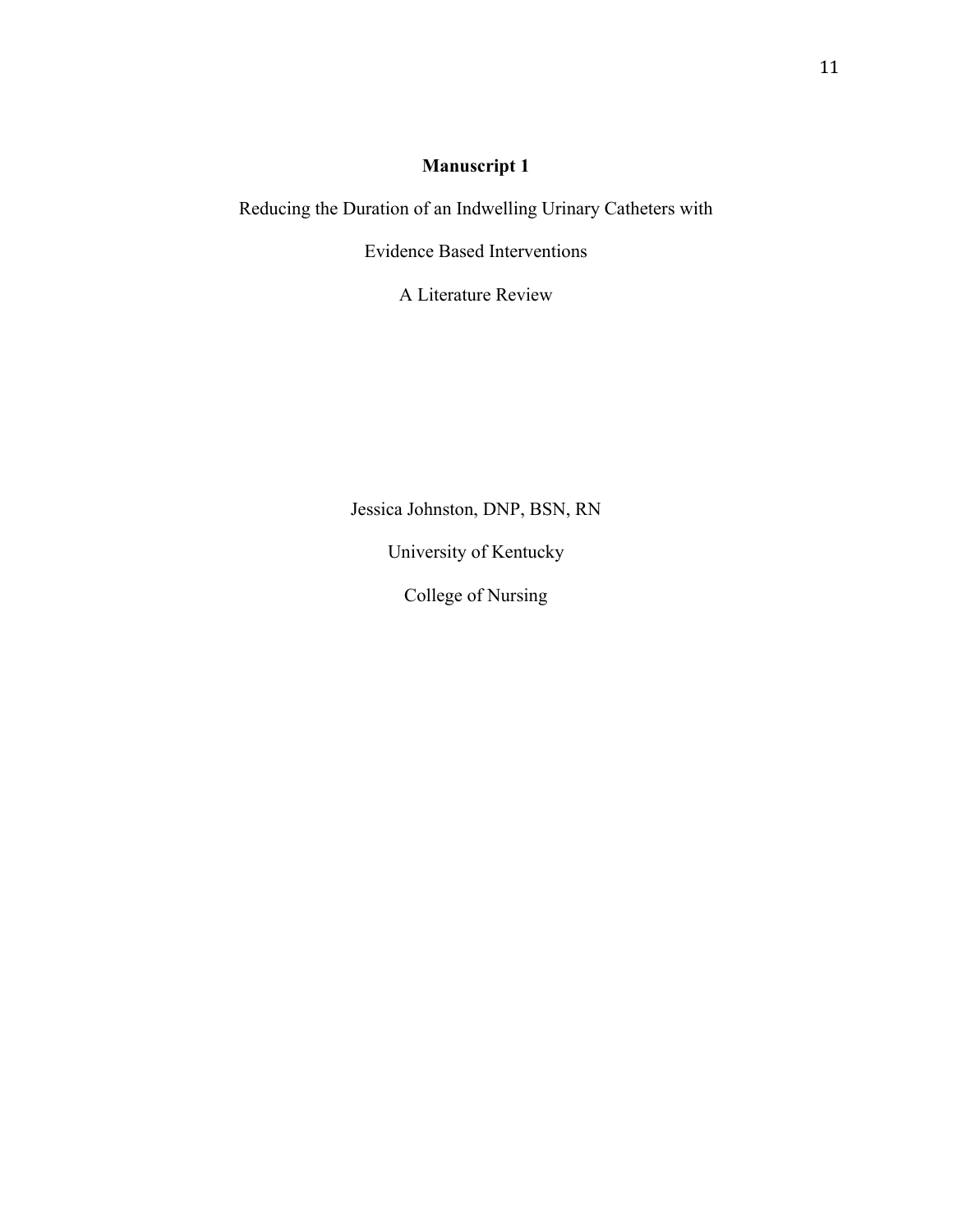#### **Abstract**

Indwelling urinary catheters are frequently used in hospitalized patients and are often an appropriate measure of care. However, indwelling urinary catheters in hospitalized patients can increase the risk of developing catheter-associated urinary tract infections (CAUTIs). The greatest risk factor for developing a CAUTI is the duration of catheter placement.

The purpose of this manuscript is to review the published evidence in CAUTI prevention, specifically, interventions aimed at timely removal of indwelling urinary catheters. Studies evaluating interventions to reduce the duration of indwelling catheters and the incidence of CAUTIs in hospitalized patients were reviewed. The studies highlighted two types of strategies to reduce the duration of catheters and the incidence of CAUTI. The first was nursing- led interventions, and the second was informatics-led interventions. The informatics-led interventions included two subtypes: computerized interventions and chart reminders. Evidence supports the use of both informatics-led and nurse-led interventions to reduce the length of time the indwelling urinary catheter is in place and, consequently, to decrease CAUTI incidence. **Key Words:** Hospital-Acquired Infections, Bacteremia, Informatics, Indwelling Urinary Catheters, and Catheter-Associated Urinary Tract Infection (CAUTI).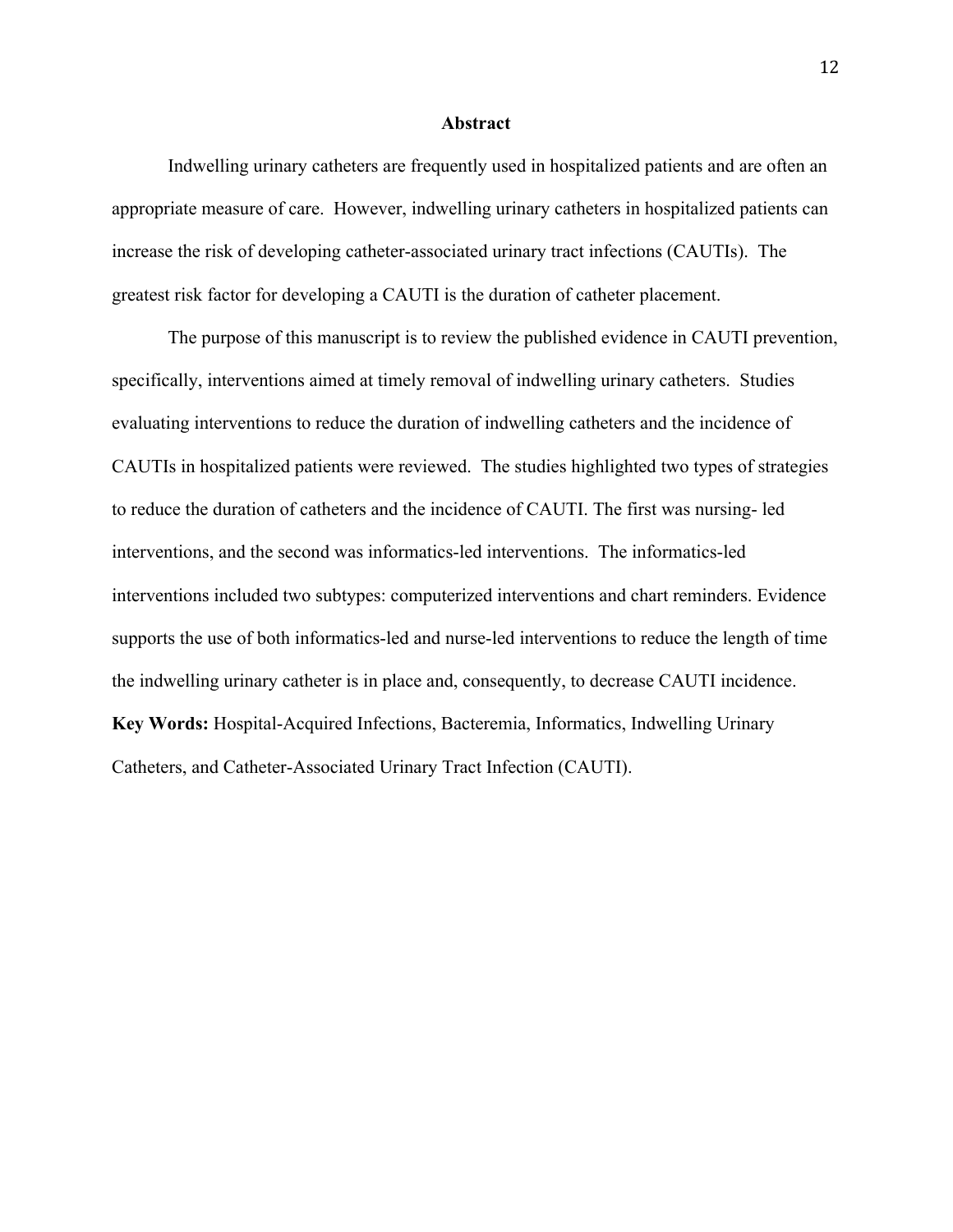#### **Background and Significance**

Indwelling urinary catheters are used frequently among hospitalized patients and are often an appropriate mode of care management. However, indwelling urinary catheters may often be used without cause or indication (Gokula, Hickner, & Smith, 2004; Jain, Parada, David, & Smith, 1995; Joanna Briggs Institute, 2008). When catheters are used without a clear reason, they tend to be left in longer, increasing the risk of complications (Gokula et al., 2004). Indwelling urinary catheter complications may include psychological and physical discomfort, renal inflammation, bladder calculi, and the most common, catheter- associated urinary tract infection (CAUTI) (Gokula, Hickner, & Smith, 2007). Moreover, catheter- associated urinary tract infections can increase the incidence of delirium, falls, and immobility in the adult population (Hazelett, Tsai, Gareri, & Allen, 2006).

Urinary tract infections (UTIs) make up about 35% of all hospital-acquired infections (Hart, 2008). Eighty percent of urinary tract infections are associated with the use of an indwelling urinary catheter (Gokula et al., 2004). CAUTIs not only have an impact on quality of life, but they also place a financial burden on hospitals due to the increased cost of treatment and length of stay. The exact cost of treating a CAUTI is difficult to estimate because of the constant change in healthcare billing (Saint, 2000). In the U.S., the concern about CAUTIs has led to major reimbursement changes from the Centers for Medicare and Medicaid Services (CMS). The CMS reimbursement changes developed as a result of the view that a CAUTI is a preventable problem. Hospitals are no longer being reimbursed for the additional costs for treating CAUTIs if they were not present at the time of admission (Wald & Kramer, 2007). This is an incentive to hospitals nation-wide to implement strategies to decrease the prevalence of CAUTIs.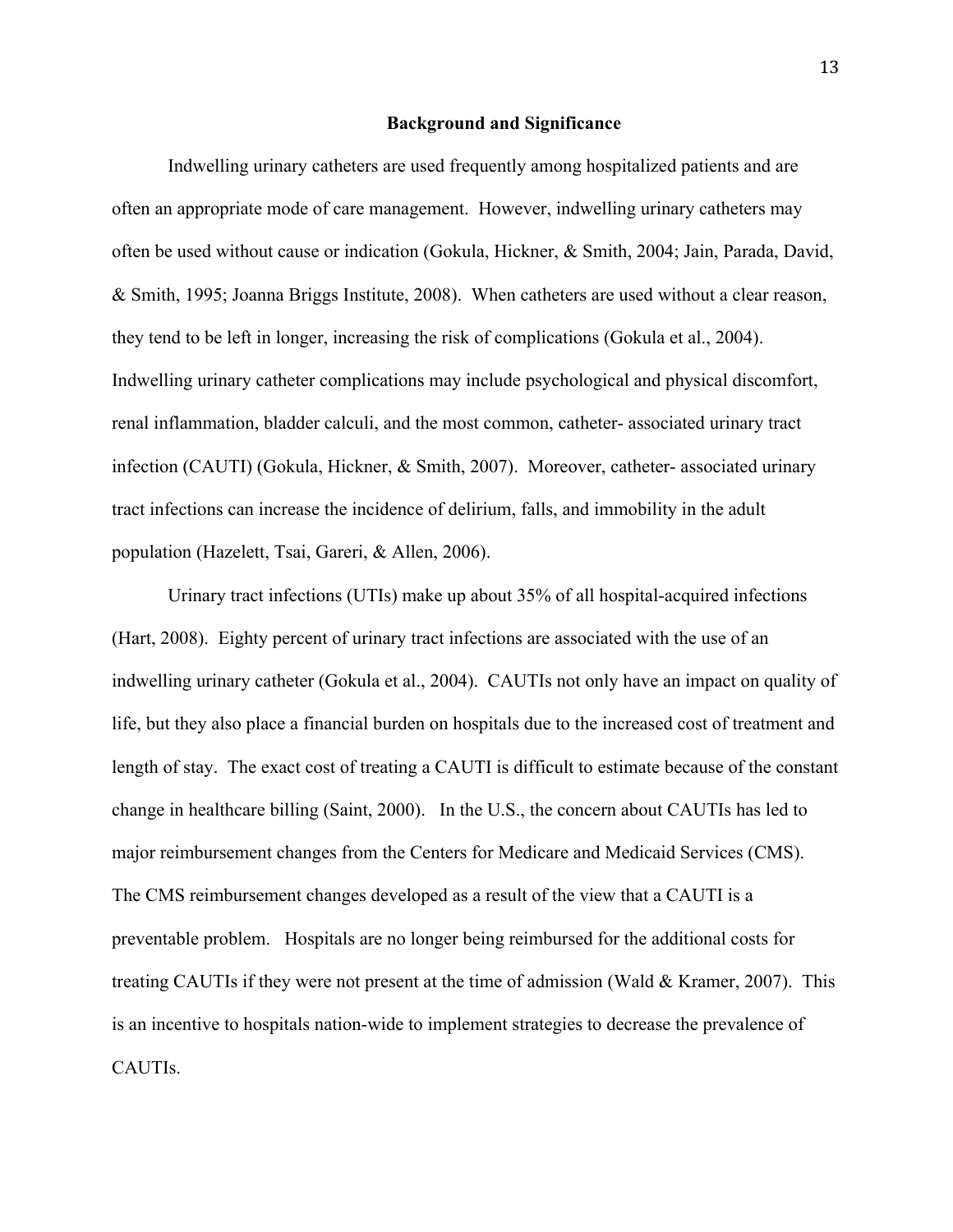CAUTIs can be a financial burden to healthcare facilities, and they can affect a patient's quality of life. For example, through a systematic review of economic and clinical consequences of bacteremia from catheters, Saint (2000) found that 3.6% of patients with symptomatic UTIs developed bacteremia. Bacteremia is the presence of bacteria in the blood, and mortality from bacteremia is as high as 10% (Saint, 2000). According to Gould et al. (2009), morbidity and mortality rates associated with CAUTIs are low compared to other hospital-acquired infections; however, the wide use of urinary catheters in hospitalized patients can lead to a greater prevalence of CAUTIs and an increased risk for mortality. Due to the prevalence of CAUTIs and other serious complications associated with urinary catheters, efforts to restrict the use of these catheters by requiring clear indications for insertion and discontinuation are warranted (Gould, Umscheid, Agarwal, Kuntz, & Pegues, 2009).

The purpose of this literature review is to evaluate the current literature for evidencebased strategies to reduce unnecessary catheter insertion and to assess the effect of such strategies on the duration of catheterization and the incidence of CAUTIs.

#### **Indications for Indwelling Urinary Catheter Use**

The indications for indwelling catheter use include urinary retention, close monitoring of urinary output in the critically ill patient, urinary incontinence in a patient with a stage III or greater pressure ulcer, obstruction to the urinary tract, and comfort care for terminally ill patients (Gokula et al., 2007; Gould, Umscheid, Agarwal, Kuntz, & Pegues, 2009; Hooton et al. 2010; Nazarko, 2008). Though there are established guidelines and recommendations for catheter use, catheters are often inserted for inappropriate reasons or the reasons are not appropriately documented (Gokula et al., 2004; Munasinghe, Yazdani, Siddique, & Hafeez, 2001; Jain et al., 1995; Raffaele, Bianco, Aiello, & Pavia, 2008).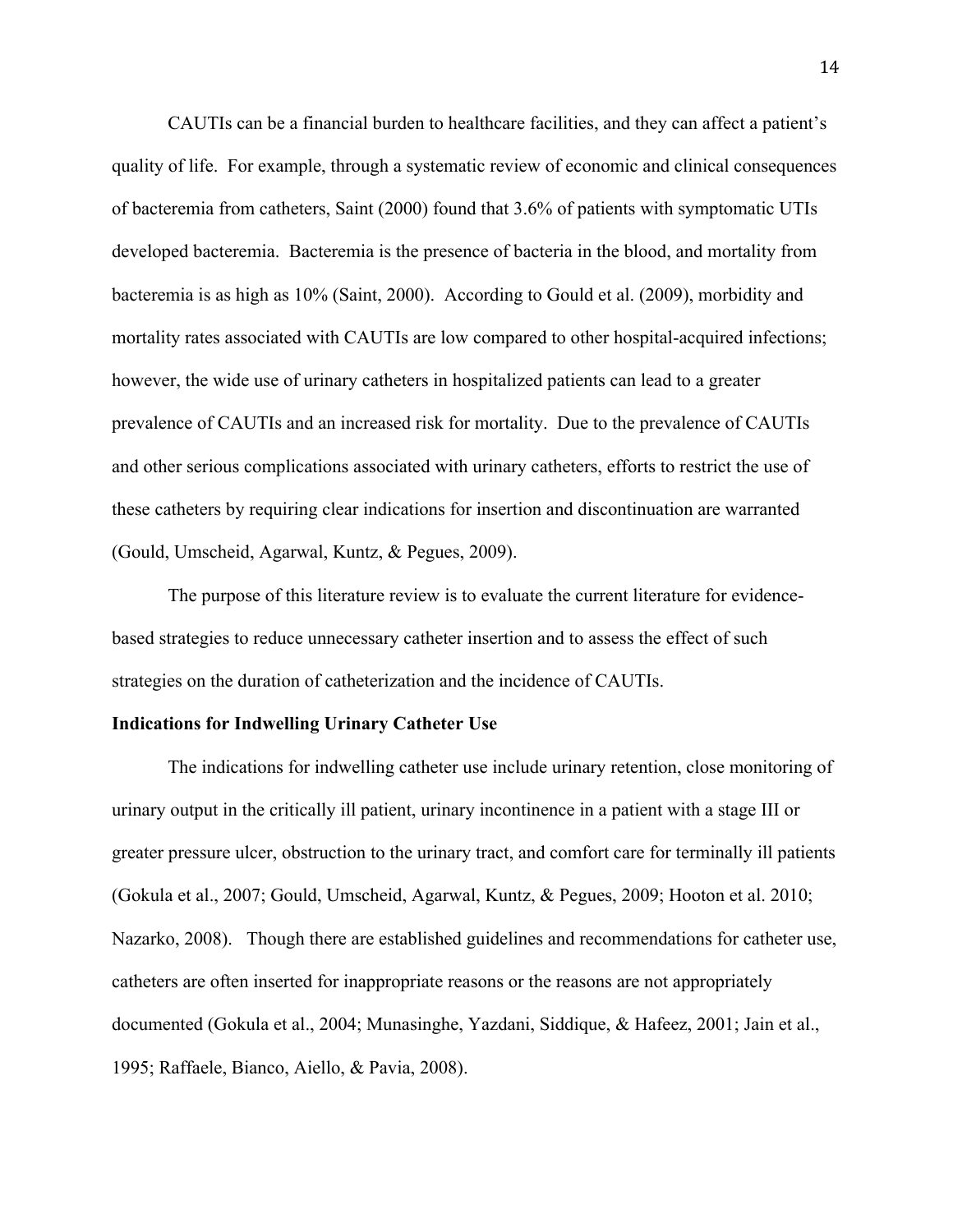In the hospitalized patient population, the rate of unnecessary urethral catheterization is between 21% and 50% (Gardam, Amihod, Orenstein, Consolcaion, & Miller, 1998; Jain et al., 1995; Gokula et al., 2004; Saint, 2000). Gokula and colleagues (2007) and Munasinghe et al., (2001) found that the majority of inappropriately inserted catheters were placed during an emergency department visit. In one-third of hospitalized patients, urinary catheters are inserted without a physician's order and without an appropriate, documented rationale (Gokula et al., 2004; Gokula et al., 2007).

There are many reasons for the insertion of a urinary catheter; however, the assessment for the continued use of the catheter is, in many cases, overlooked. This leads to catheters remaining in place without appropriate indications (Jain et al., 1995; Dingwall & McLafferty, 2006). Dingwall and McLafferty (2006) reported that even though nursing staff are educated about appropriate indications for an indwelling catheter and associated risks, urinary catheters are still being used for personal preference and the reasons for continued use are not properly documented. According to Hooten et al. (2010) and Saint, Lipsky, and Goold (2002), with each day the urinary catheter is in place, the risk for infection increases from 3%-10%, even with the best nursing care. Hooten et al., (2010) and Saint et al., (2002) recommend that strategies should be developed to ensure that catheters are being used only when indicated and only for as long as needed. Hence a review of the literature is warranted to examine the effectiveness of existing strategies to reduce unnecessary catheter usage and reduce incidence of CAUTIs among acute care patients.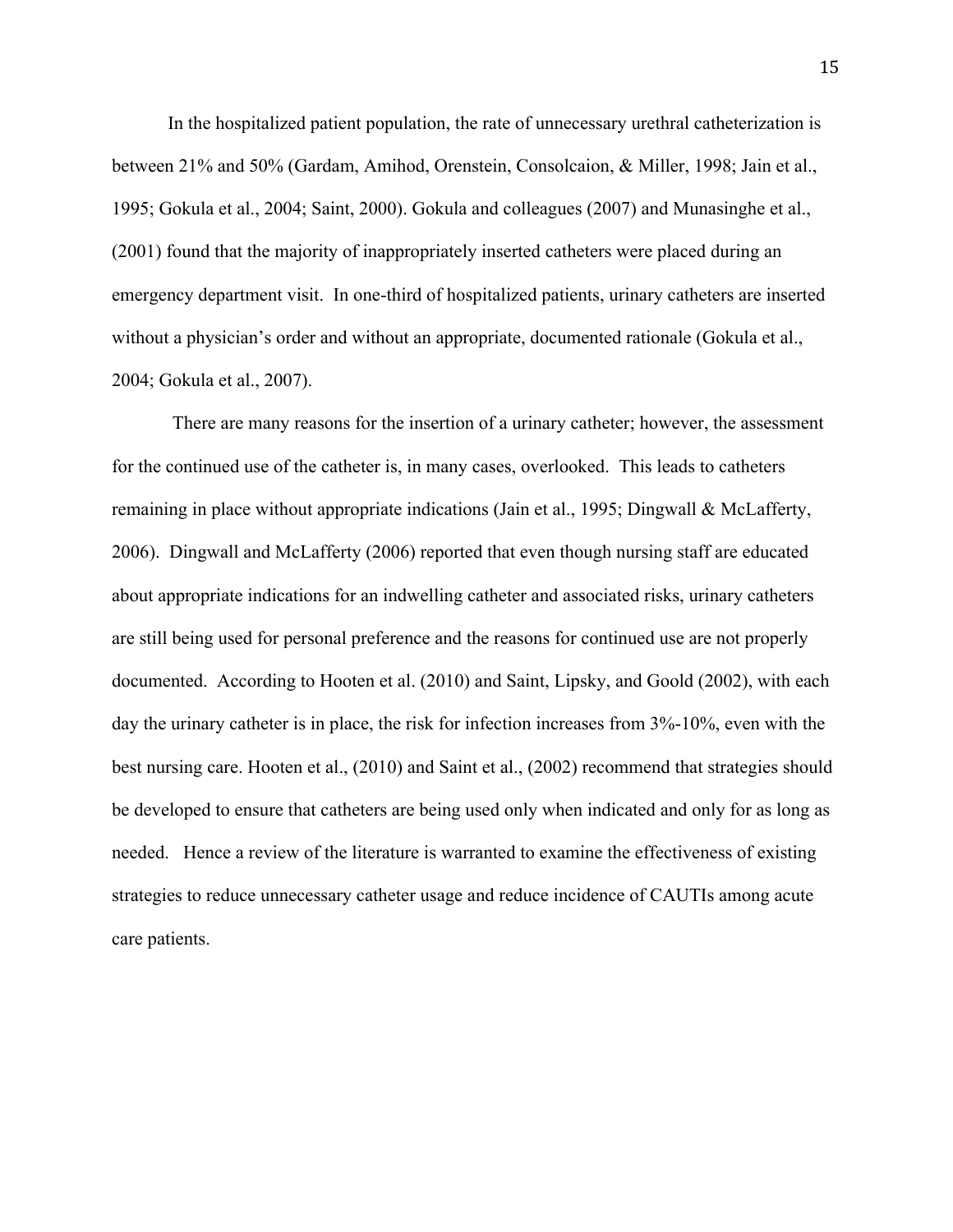#### **Methods**

A search of the electronic databases MEDLINE, CINAHL, Cochrane Database, and Google Scholar was conducted. Grey literature, abstracts from conferences between 2000 and 2013, were also reviewed. Search terms included indwelling urinary catheters, foley catheter, and urinary catheter, UTI, bacteria, pyuria, CAUTI, catheter- acquired urinary tract infection, acute care, tertiary care, and hospital-acquired infections. Fifty-three abstracts were appraised, and only research studies that addressed acute care patients, the timely removal of catheters, the outcome measures of duration of indwelling urinary catheters, and incidence of CAUTIs were included in the review. Of the 53 abstracts reviewed, nine fit the inclusion criteria.

The nine studies focused on reducing the duration of catheter use and the incidence of CAUTIs (see Table 1). Most of the studies incorporated reminder systems to trigger the review for continuous use of a catheter. Two key interventions were identified as a result of this literature review: nurse-led interventions (Crouzet et al. 2007; Elpern et al. 2009; Fakih et al. 2008; Huang et al. 2004 2004; Robinson et al. 2007) and informatics-led interventions with two sub-types- computerized (Apisarnthanarak et al. 2007; Cornia, Armory, Frasor, Saint, Lipsky, 2003); Topal et al. 2005) and chart reminders (Loeb et al. 2008).

#### **Results**

#### **Nurse-led Interventions**

Nursing led interventions typically involve a variety of nurses including the charge nurse, clinical nurse specialists, and staff nurses. These nurses assess, after a specified period of time, whether or not the urinary catheters are still indicated for optimal patient care. The assessment of indication leads to the decision to discontinue or continue the use of the indwelling urinary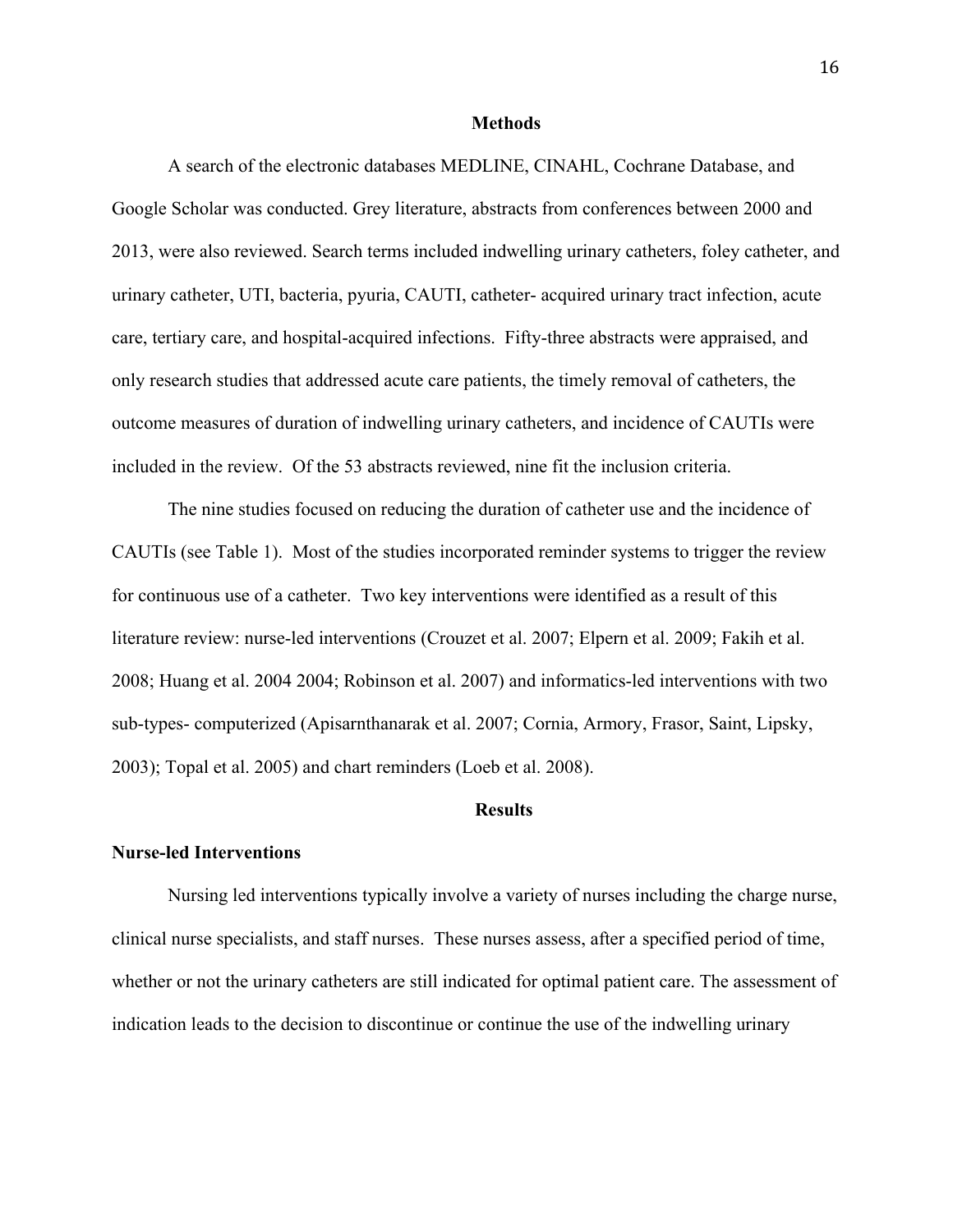catheter. This happens through collaborative efforts with the physician and/or utilization of a standing order (Saint, 2000).

Additionally, Elpern et al., (2009) conducted a quasi-experimental design study in a medical intensive care unit (ICU) at the Rush Medical Center, in Chicago. The study sample included all patients with an indwelling urinary catheter or any patients with an indwelling catheter insertion during their stay at the medical center. The indication phase of the intervention was the identification of patients with an indwelling urinary catheter by a member of the nursing staff. On a daily basis, in consultation with the staff nurses and with the physicians, the investigators determined whether there were appropriate indications for the continuation of catheter use as defined in a literature review on the indications for use. Data were collected over a six-month period with outcome measures consisting of number of days of catheter use and rates of CAUTI. The prospective data was compared to the retrospective data from the 11-month pre- study initiation. Results indicated that the active intervention of daily consultation and review of the need for a catheter reduced the number of indwelling urinary catheter days from 311.7 days per month to 238.6 days per month  $(p<0.001)$ .

Taiwanese researchers Huang et al., (2004) investigated a nurse-led intervention to discontinue indwelling urinary catheters. Participants were recruited from five ICUs including cardiovascular, surgery, coronary care, neuro-surgery, and medicine ICU. The study included a 12-month observational period that was then followed by a 12- month interventional period. Patients with indwelling catheters were identified through an order entry computerized system. All patients who had the urinary catheter were included in this study and indications for insertion and continuation of the urinary catheters were defined. The primary intervention in this study was a daily reminder to physicians by the nurses to remove catheters five days after the insertion.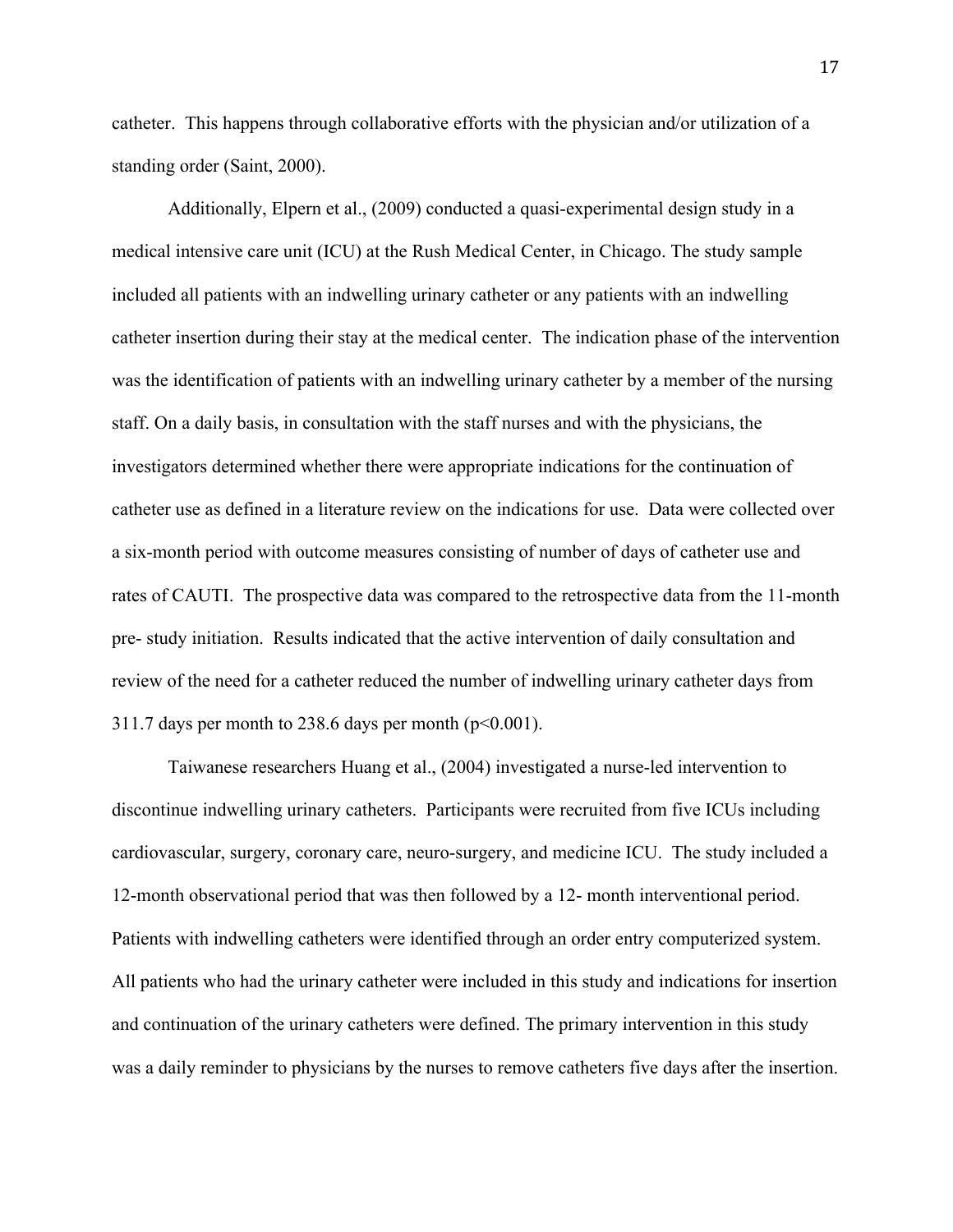Overall, there was a consistent decrease in the duration of catheters in situ from  $7.0 + 1.1$  days to 4.6+ 0.7 days and a statistically significant reduction in the incidence of CAUTI from 11.5 + 3.1 to 8.3 + 2.5 per 1000 catheter days. Statistical analysis for this study included chi-square for categorical data, two-tailed students t-test was used for comparing continuous variables, and a linear regression was used to assess the relationship between the monthly average duration of catheterization and the rate of a CAUTI.

French researchers conducted a quasi-experimental study of a nursing-led intervention in several non-critical acute care units by assessing all patients with an indwelling urinary catheter (Crouzet et al., 2007). This six-month study included a three-month observational and threemonth interventional period. During the observational period CAUTIs occurred on days 5 and 6 of catheterization. The target day for removal of the catheter was on day 4. There was no overall significant reduction in the length of time the catheters were in situ (8.4 days vs. 6.7 days), but there was a significant reduction in CAUTI rates (12.8% vs. 1.8%). The researchers linked the improvement in CAUTI rates to increased surveillance and a decrease in catheter days by utilizing logistic regression analysis (Crouzet et al., 2007).

In another study by Fakih et al. (2008), a quasi-experimental design was utilized to assess pre-existing nursing led multidisciplinary rounds within 10 nursing units. This study encompassed three phases: pre-intervention, intervention, and post-intervention phases. Each unit served as a control and was part of the intervention for one period of time. The nursing staff was provided instruction, which included the indications for urinary catheter use, outlined in the Centers for Disease Control and Prevention (CDC) guidelines (Gould et al., 2009). The nurses contacted the physicians if no indications existed for the catheterization, and if no indications were noted, an order was requested for discontinuation of the catheter. There was a significant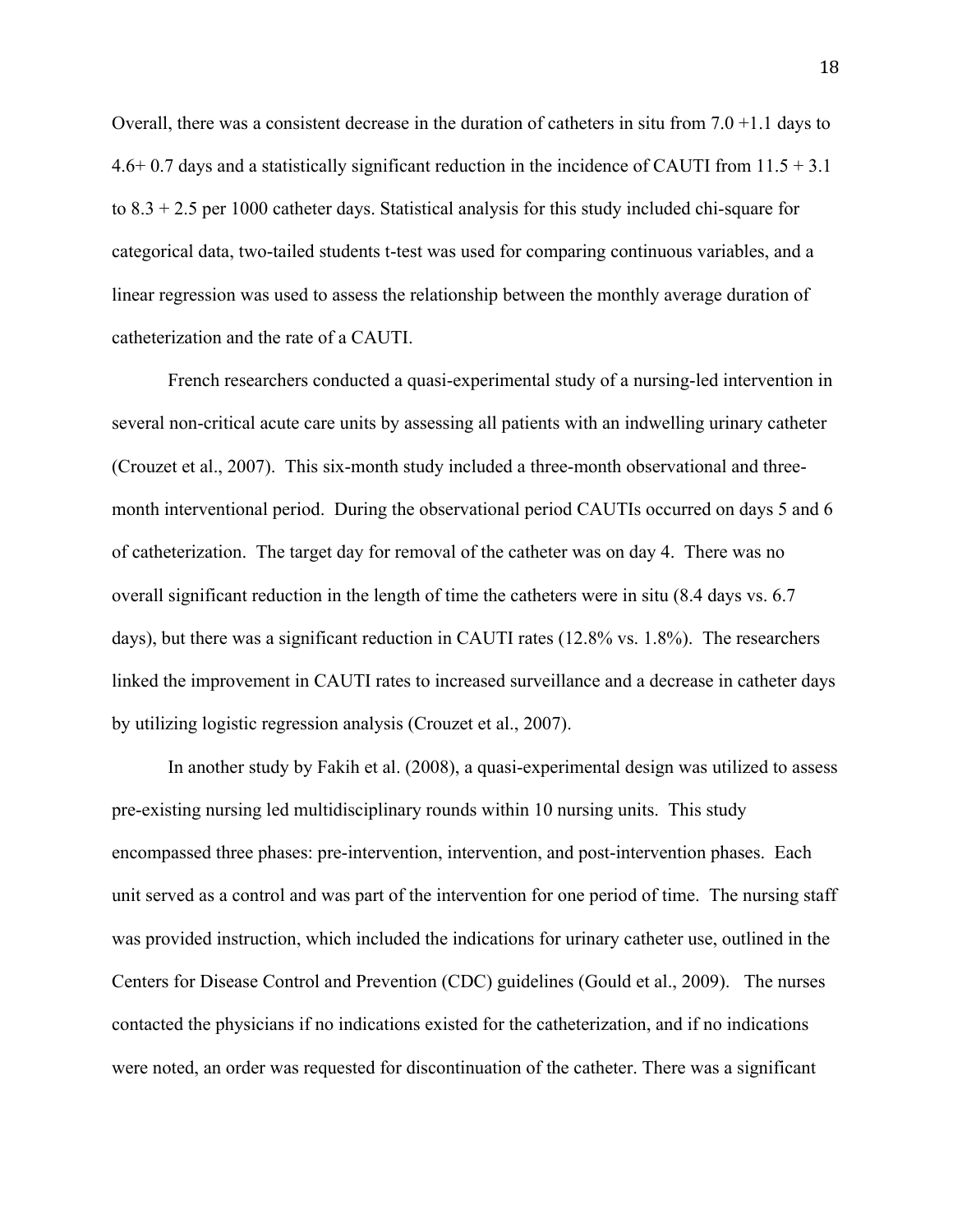reduction in the number of urinary catheter days from 203 days per 1000 patient days to 162 days per 1000 catheter days ( $p= 0.002$ ) However, it was reported that once the study was complete, there was a regression to the pre-intervention practices in the post-intervention phase. This study utilized the Mantel-Haenszel test and the *x2* test for statistical analysis. This study emphasized the need for on-going support of nursing staff to change practice.

In a mixed retrospective and prospective study by Robinson et al., (2007), patient records were reviewed retrospectively for two weeks to identify patients who had an indwelling urinary catheter. No appropriate reason could be found as to why the catheter was in place for the patients who were included in the study, and many of the patients developed CAUTIs. In the prospective review, the charge nurses identified patients without a clear indication for a catheter. The researchers concluded that the charge nurses' active interventions in requesting discontinuation of the unneeded catheters resulted in a 67% reduction in the number of catheter days and a 26% reduction in the number of CAUTIs when compared to the results from the retrospective segment of this study.

#### **Informatics-led Interventions**

Informatics led interventions utilize technological information systems that automatically prompt health care providers to action on a particular indicator. In this review, two studies described two different types of order entry systems. The first was a computerized order entry and charting system that prompts providers to assess and continually reassess the indication for the need of an indwelling urinary catheter (Topol et al., 2003). The second study involved documenting the use of a catheter in an electronic database with automatic stop and entry orders (Apisarnthanarak et al., 2007; Cornia et al., 2003).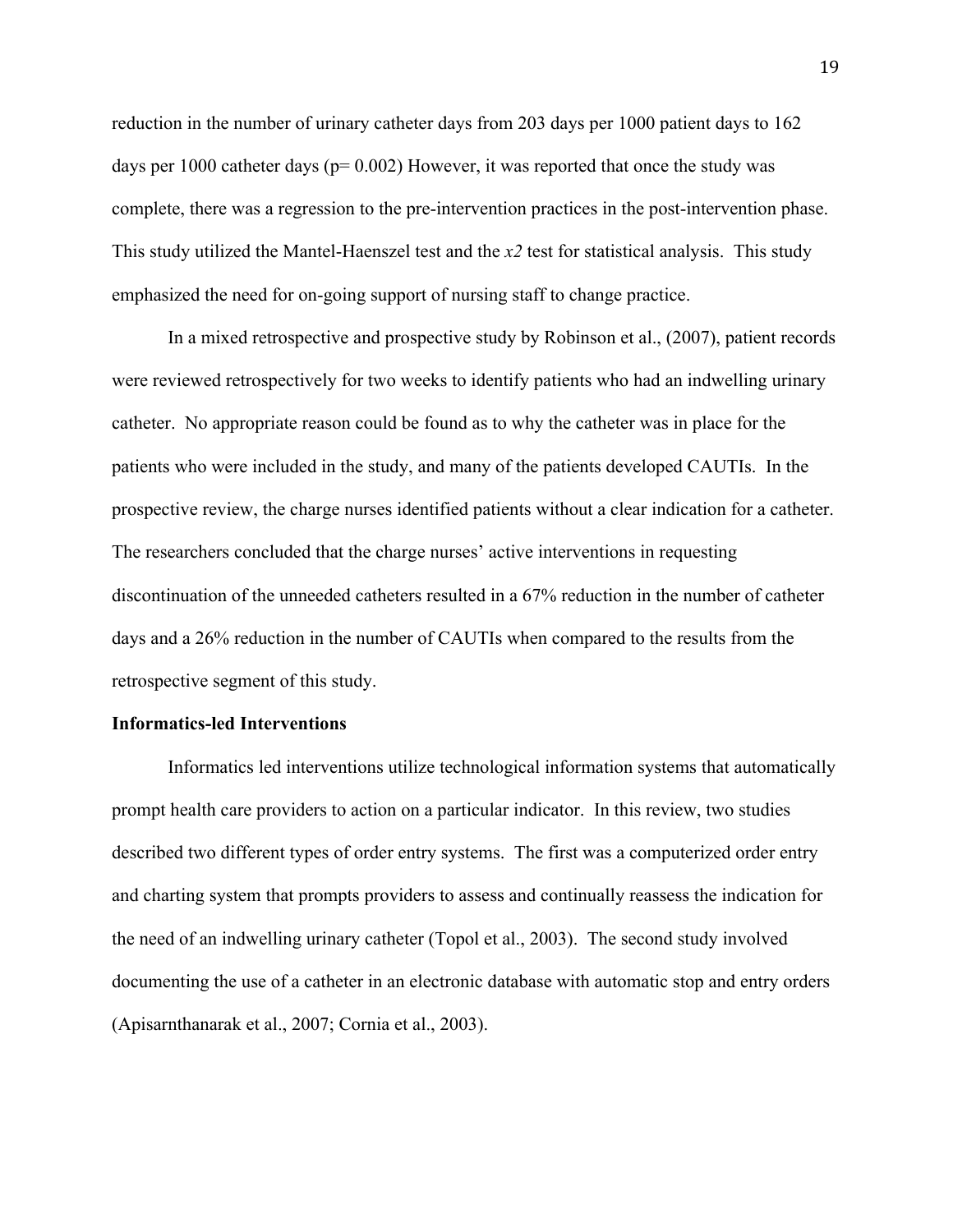#### *Computerized Interventions*

Topal et al. (2005) conducted a quasi-experimental design study using a computerized order-entry and charting system in an acute care setting. This experiment was completed over three collection cycles including a pre-intervention and intervention phase at two points; each of these cycles lasted 53 days. Within each cycle, the researchers measured and recorded the incidence of CAUTIs, the use of antimicrobials, and the duration of catheterization. The intervention phase included two separate strategies; entering the indications for the catheter being ordered into the computerized system, and, allowing the nursing staff to discontinue catheters that no longer had an indication for use based on their assessment. The nursing staff were educated on the indications for a catheter, the alternatives, and bladder scanning after removal to assess retention. These interventions resulted in a 42% reduction in the duration of catheterization. A follow up was completed one year after this study and data revealed a 79% reduction in the duration of catheterizations.

Cornia et al. (2003) conducted a quasi-experimental design study to determine the effect of a computerized reminder system on the duration of catheterization. This study focused on patients who were admitted to two medical and cardiovascular floors, each containing its own wards. One floor and its ward was the intervention group and the other floor with its wards was the control group. The intervention included the adoption of computerized order-entry systems that required the physician to indicate the rationale for initiating the insertion of a catheter and after three days an added daily reminder to determine if the catheter was still needed. In the control ward the catheters were initiated as written orders, with no reminders. The number of UTIs and the number of days of catheterization in the intervention and control units were compared after the first day of catheterization. A significant reduction in the number of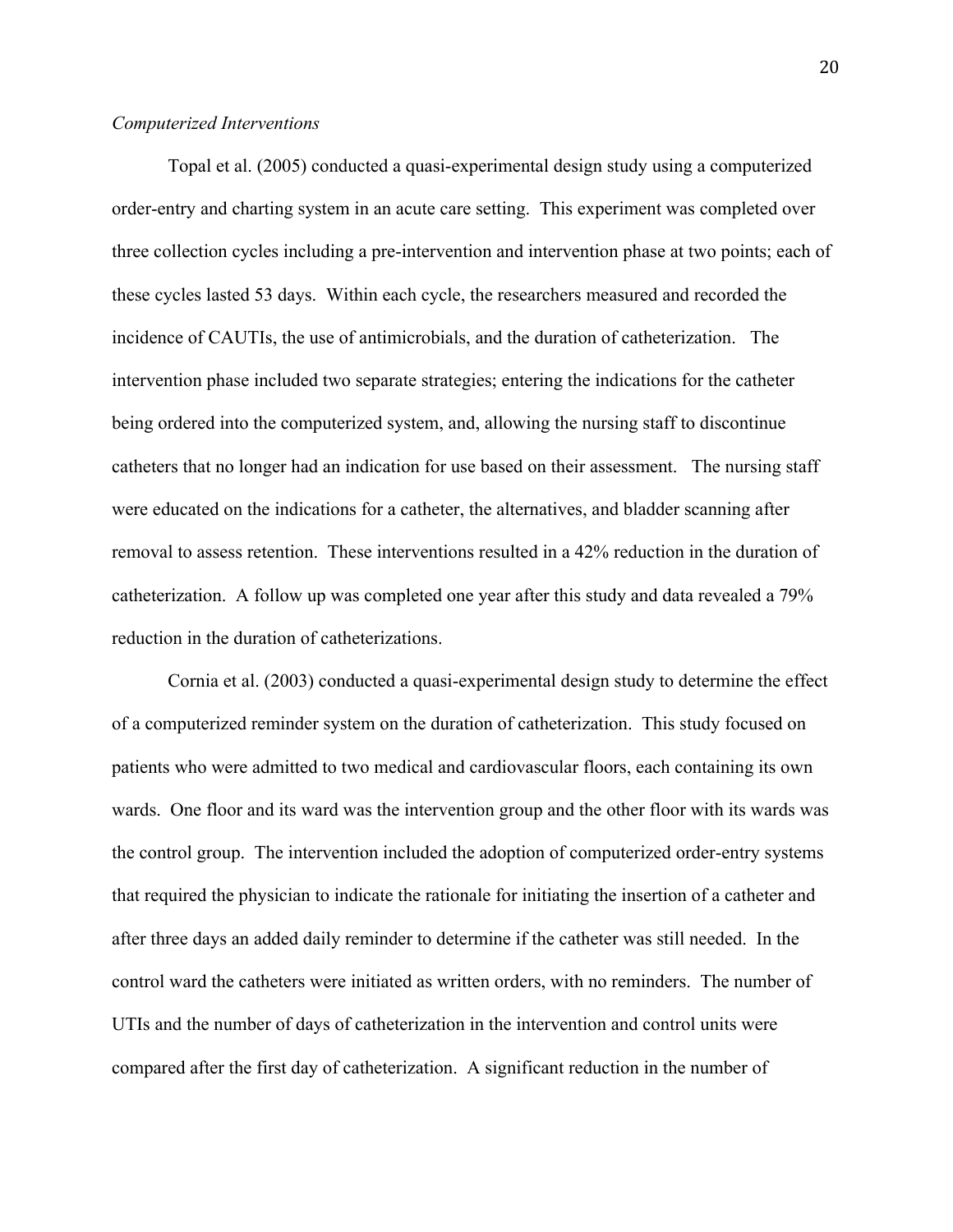catheterization days, 8 days to 5 days, was documented in the intervention wards with no changes noted in the control ward. However, there was no significant reduction in CAUTI rates in the intervention wards.

Another study in an inner-city hospital in Thailand tested the effect of a computerized order-entry system in reducing indwelling urinary catheter use (Apirsarnthanarak et al., 2007). A pre- and post- measure was used to evaluate the efficacy of a program that focused on nurses reminding physicians to order the removal of unneeded urinary catheters. The intervention was a daily reminder to the nurses on the computerized order entry system to identify patients with catheters that had been in place for more than three days. The reminders then notified the attending physicians if the catheters were not indicated. The nurses were educated on appropriate indications for catheter use. The outcome measure was the development of a CAUTI pre- and post-intervention. At the end of the study, there was a significant reduction in the number of catheter-utilization days, with a mean reduction from 11 days to three days, and there was a significant reduction in CAUTIs from a mean rate of 21.5 infections per 1000 catheterdays to 5.2 infections per 1000 catheter days (p< 0.001) (see Table 2).

#### *Chart Reminders*

A randomized controlled trial was performed in three acute care hospitals in Ontario among all patients with indwelling urinary catheters (Loeb et al., 2008). This study utilized automatic stop orders through the medication order-entry system. The participants were assigned to either a group with the automatic stop orders or the control group where the current practice was performed. The intervention consisted of an automatic pre-written stop order to discontinue the use of the urinary catheters if no longer needed. The nursing staff was required to select an indication if they wished to maintain the indwelling catheters. The potential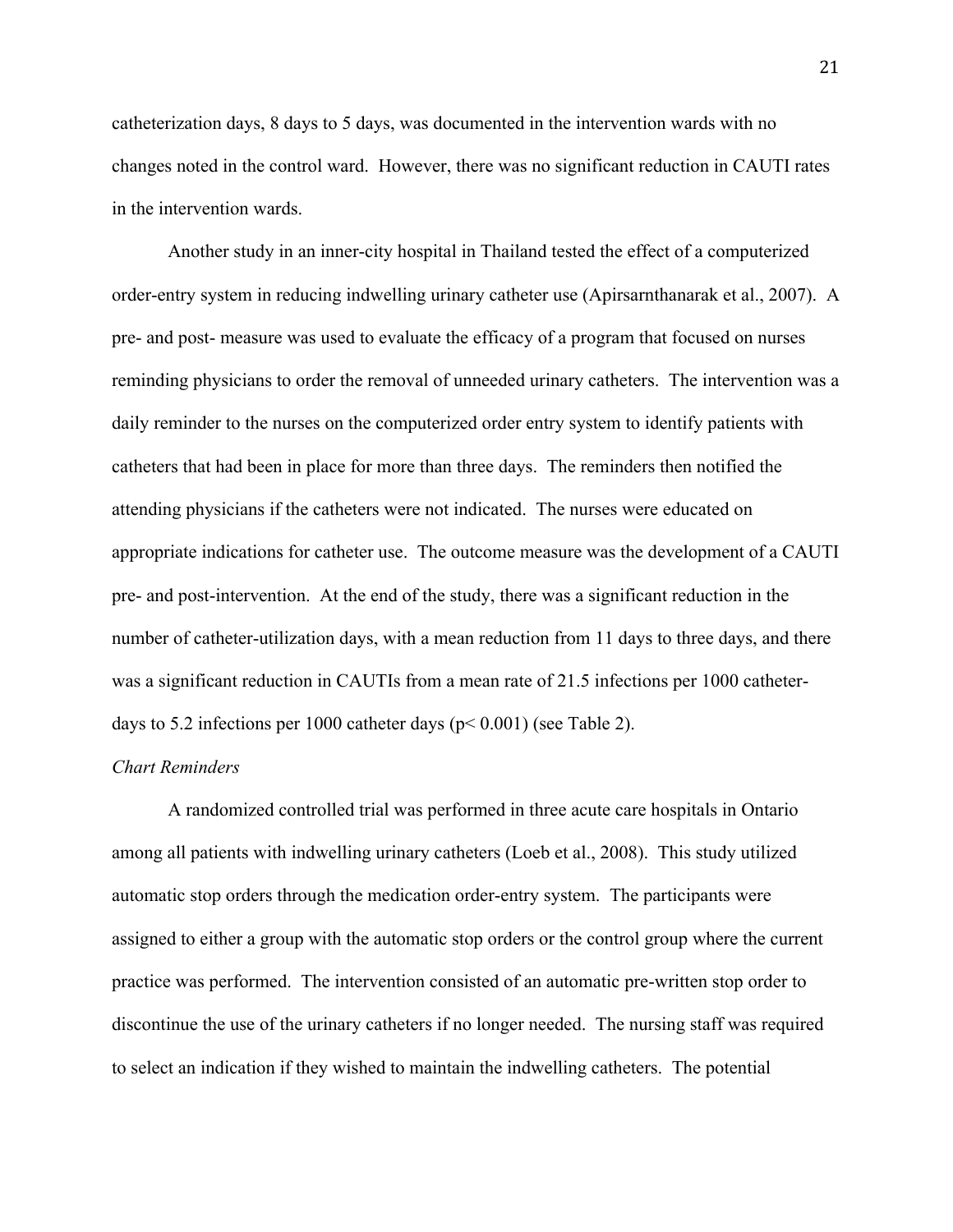indications for continued catheter use included urinary obstruction, urinary retention, neurogenic bladder, urological surgery, open sacral wound for incontinent patients, and urinary incontinence in terminally ill patients. There was a significant reduction in CAUTIs from an occurrence of 20.2 % to 19%, and inappropriate use of catheter utilization decreased from -1.69 to -1.23 (p<0.001) (see Table 2).

#### **Discussion**

The purpose of this literature review was to examine the evidence on strategies for the timely removal of indwelling urethral catheters and to assess the strategies on their effectiveness and impact on CAUTI incidences. In this review, nine research articles that addressed the topic met the inclusion criteria. The evidence supported the use of nursing-led interventions or chart reminders. These two strategies included consistent daily assessment of the continual indication for urinary catheters and promoted the removal of catheters as soon as possible. Only one study (Loeb et al., 2008) was a randomized controlled trial. The experimental design was possible because of the computerized charting system in the study setting. This allowed for identification and randomization of patients included in the study.

With the exception of Crouzet et al. (2007) and Robinson et al. (2007), the studies reviewed showed significant reductions in the duration of catheter days with a planned removal. Of the nine studies reviewed, Fakih et al. (2008) and Robinson et al. (2007) were the only two research teams who demonstrated a significant reduction in CAUTI rates. Despite these findings, the studies highlighted the potential of interventions to decrease catheter use. Early removal of a catheter reduces nursing care time and increases patient comfort and mobility. This alone justifies the early removal of a catheter, regardless of whether or not CAUTIs are being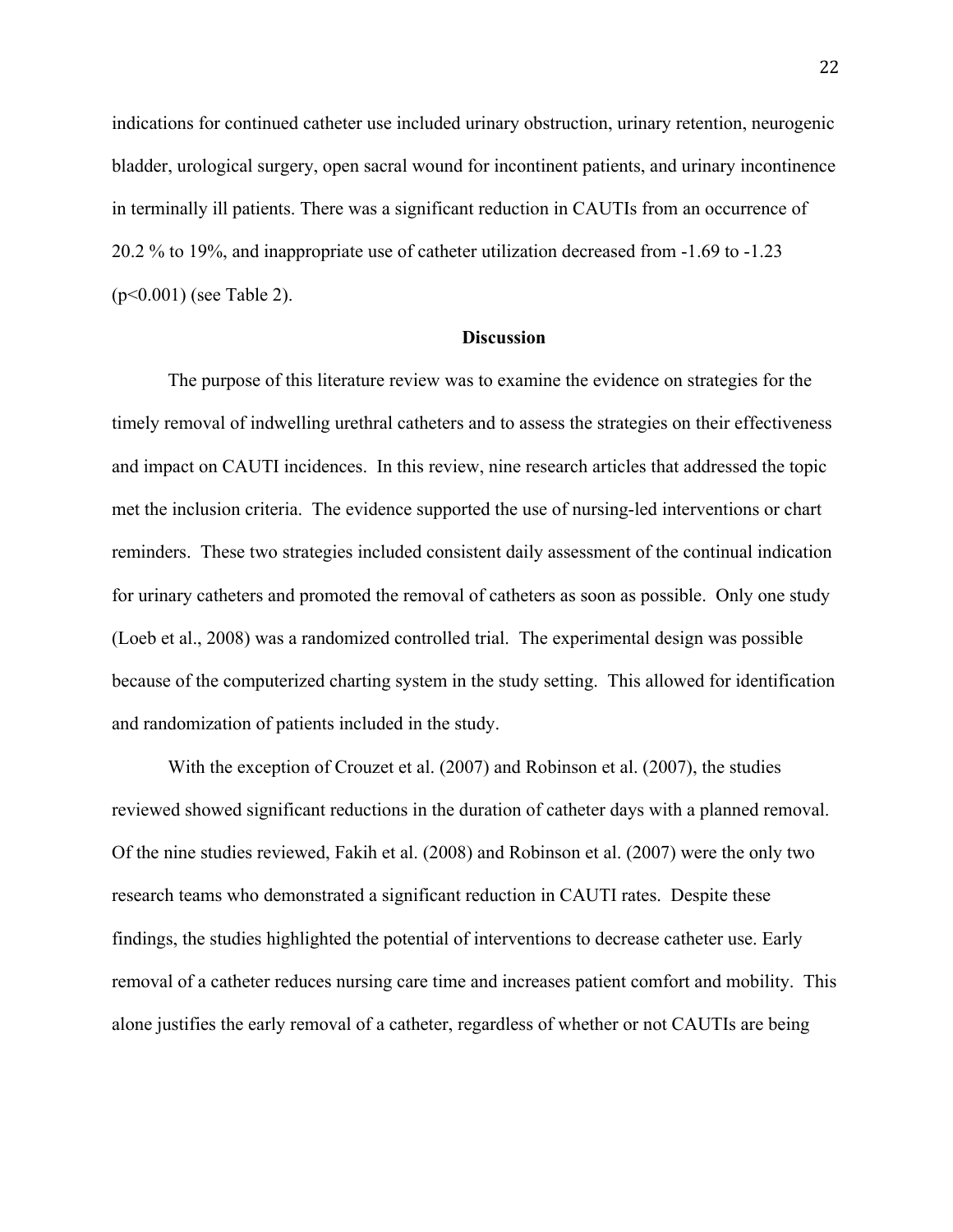measured. These outcomes were not addressed in this literature review, however, their exploration is recommended for future research.

Limitations of this review include the lack in consistency in defining short-term catheter use. Two common definitions that were identified included 1-14 days (Joanna Briggs Institute, 2008; Fernandez & Griffiths, 2006) and 1-30 days (Gould et al., 2009; Cochran, 2007). The CDC guidelines for CAUTI prevention recommend 30 days as a baseline for short-term catheterization (Gould et al., 2009). In addition, only one study used a randomized controlled design. Furthermore, a factor that reduced the quality of the reviewed studies [with the exception of Apisarnthanarak et al. (2007), Cornia et al. (2003), and Loeb et al. (2008)] was the lack of reported confidence intervals, which makes it difficult to accurately assess the magnitude of outcome effects. Another factor that could have affected the results of the review was that selected studies were conducted in a number of different countries and healthcare specialties where healthcare practices and resources vary. Regardless, it is important to note that all interventions including nurse-led and informatics-led strategies were associated with a reduction in the duration of catheter days.

#### **Implications for Practice**

The participation of nurses and the involvement of their care in the reviewed studies demonstrate their strong role in reducing complications from urinary catheters (Gokula et al., 2007). These studies incorporated different strategies and interventions; nonetheless, they all involved nursing staff with nursing-led interventions that systematically monitored patients. They also included reminders for the physicians of patients who had indwelling catheters. Further research should include the investigation of the benefit of targeted education for nurses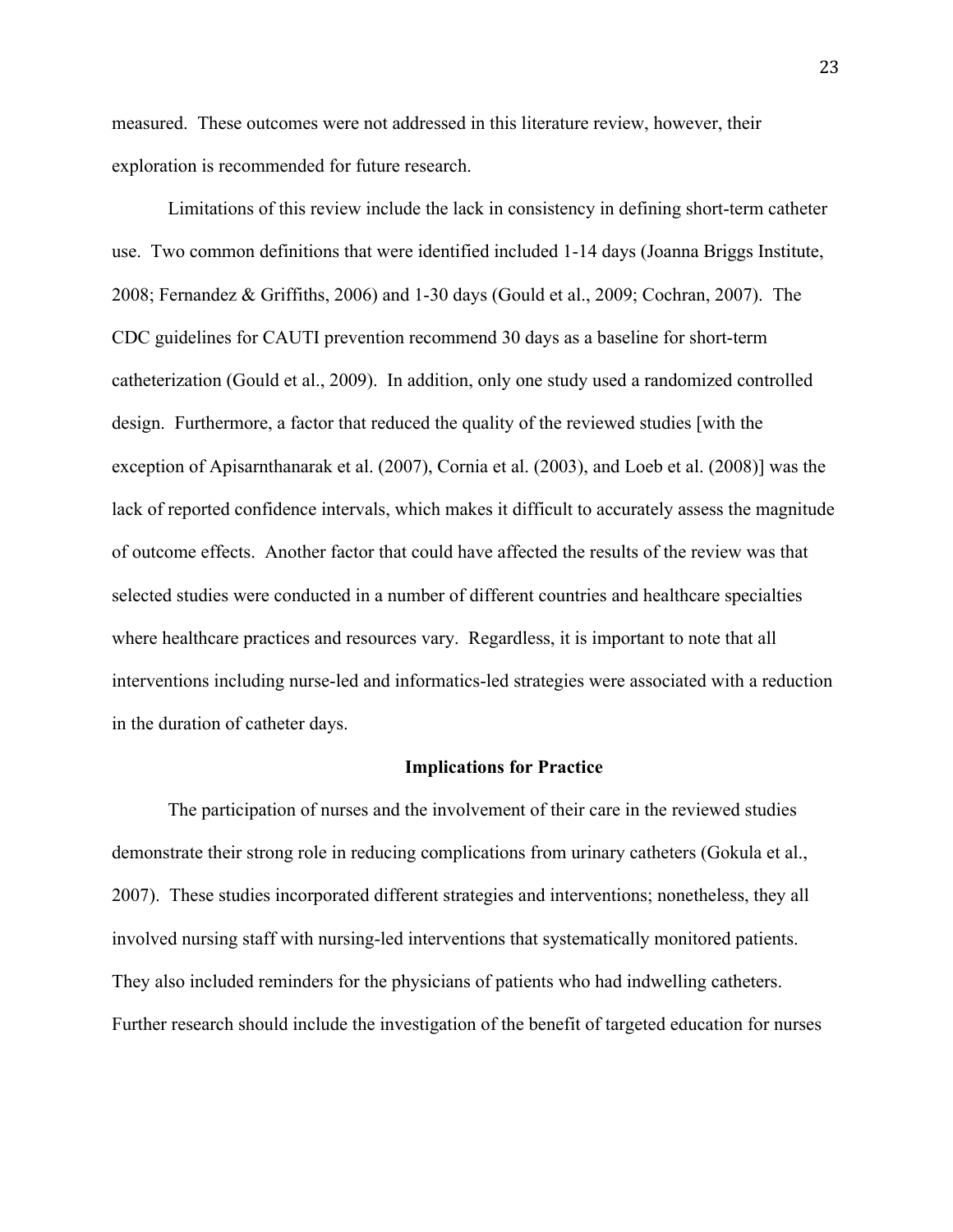regarding indwelling urinary catheters and the effect of the education on early catheter removal at appropriate times (Saint et al., 2002).

These findings have implications for practicing registered nurses and undergraduate nursing education. This is because the knowledge base regarding appropriate catheter use is well established and should be included at every level of nursing education. Urinary catheter principles should be integrated in undergraduate education including indications, dangers, and skills of insertion (Saint, 2000). It is important to teach new graduate nurses the indications, continual use, and early removal guidelines for indwelling urinary catheters upon beginning their practice in hospital settings.

There is a hospital wide need, in many settings, to better understand the indications of catheterization and to implement this knowledge into practice (Dingwall & McLafferty, 2006). Dingwall and McLafferty (2006) explained that in many instances a nurse's knowledge is extensive but does not always translate into practice. Further research can address the factors that influence the translation of knowledge into practice and explore the impact of nursing culture on the proper use of an indwelling urinary catheter (Dingwall & McLafferty, 2006).

#### **Conclusion**

It is important to not overlook the potential and serious health outcomes of an indwelling urinary catheter. Indwelling urinary catheters can lead to increased morbidity and mortality in hospitalized patients (Saint, 2000). There is evidence based research that describes the indications for catheter use in the acute care setting (Gokula et al., 2007; Saint, 2000; Saint et al., 2002); however, there is still a need to determine the best methods for ensuring the timely removal of an indwelling urinary catheter in a variety of settings. The studies selected for this review indicate that both nurse-led and informatics-led interventions succeed in the reduction of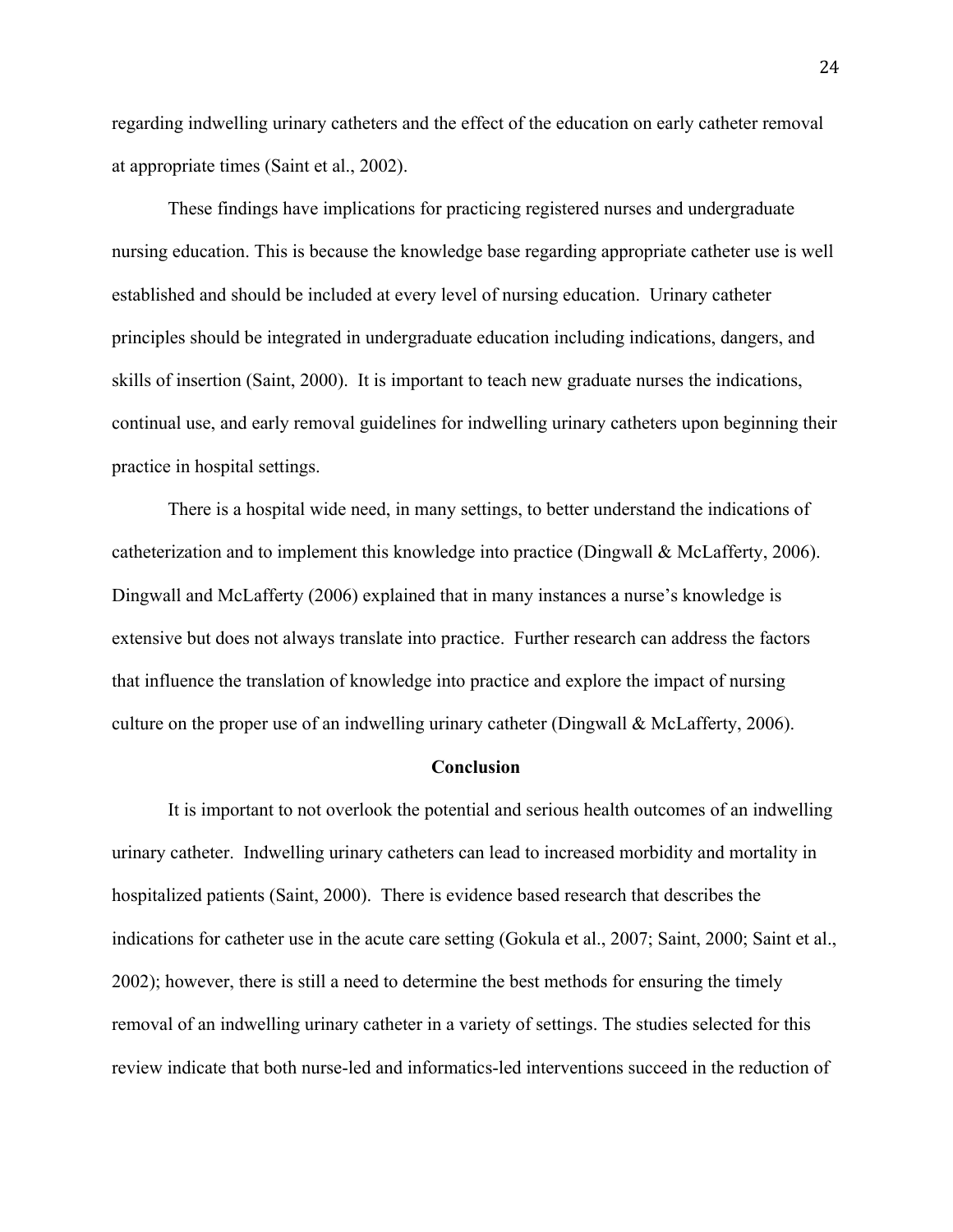unnecessary catheter use that can play an important role in reducing the incidence of CAUTI events. More research is needed to investigate barriers of translating knowledge about catheterassociated urinary tract infections into practice. An understanding of these barriers is important in the application and integration of these interventions into acute care settings.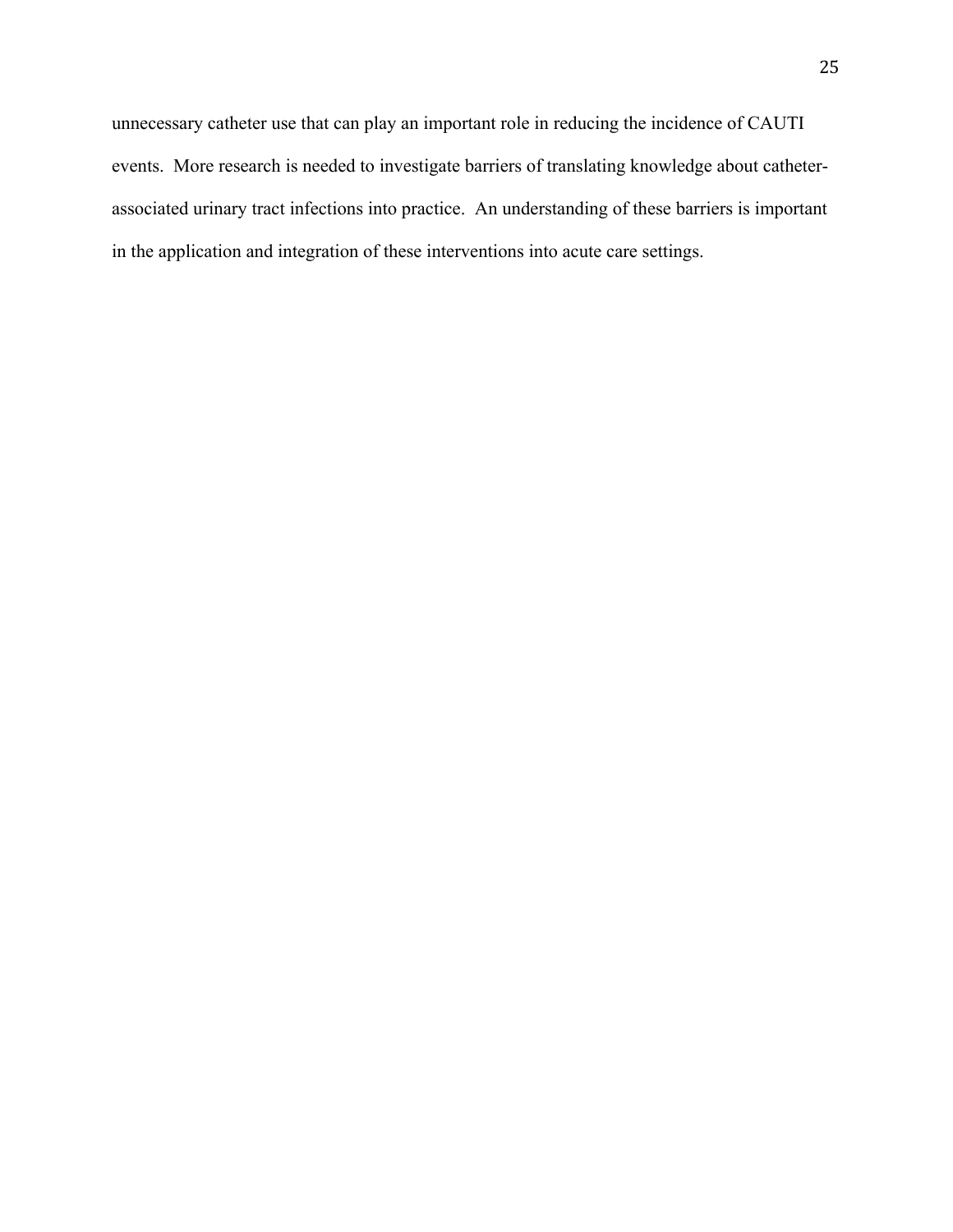#### **References**

- Apisarnthanarak, A., hongphubeth, K., Sirinvaravong, S., Kitkangvan, D., Yuekyen, C., & Warachan, B. (2007). Effectiveness of multifaceted hospital wide quality improvement programs featuring an interventions to remove unnecessary urinary catheters at a tertiary care center in Thailand. *Infection Control & Hospital Epidemiology, 28*, 791-798
- Cochran, S. (2007). Care of the indwelling urinary catheter: Is it evidence based? *Journal of Wound Ostomy & Continence Nursing*, *34*, 282-288.
- Cornia, P.B., Amory, J.K., Fraser, S., Saint, S., & Lipsky, B.A. (2003). Computer-based order entry decreases duration of indwelling urinary catheterization in hospitalized patients. *American Journal of Medicine*, 114(5), 404-407
- Crouzet, J., Bertrand, X., Venier, A.G.,Badoz, M., Husson, C., & Talon, D.(2007). Control of the duration of urinary catheterization: Impact on catheter-associated urinary tract infection*. Journal of Hospital Infection,* 67(3), 253-257
- Dingwall, L., & McLafferty, E. (2006). Nurses' perceptions of indwelling urinary catheters in older people. *Nursing Standard*, 21(14-16), 35-42
- Elpern, E.H., Killeen, K., Ketchem, A.,Wiley, A., Patel, G., & Lateef, O. (2009). Reducing use of indwelling urinary catheters and associated urinary tract infections. *American Journal of Critical Care*, 18(6), 53, 535-541
- Fakih, M.G., Dueweke, C., Meisner, S., Berriel-Cass, D., Savoy-Moore, R.,Brach, N., ... Saravolatz, L.D. (2008).Effect of nurse-led multidisciplinary rounds on reducing the unnecessary use of urinary catheterization in hospitalized patients. *Infection Control & Hospital Epidemiolog*y, 29(9), 815- 819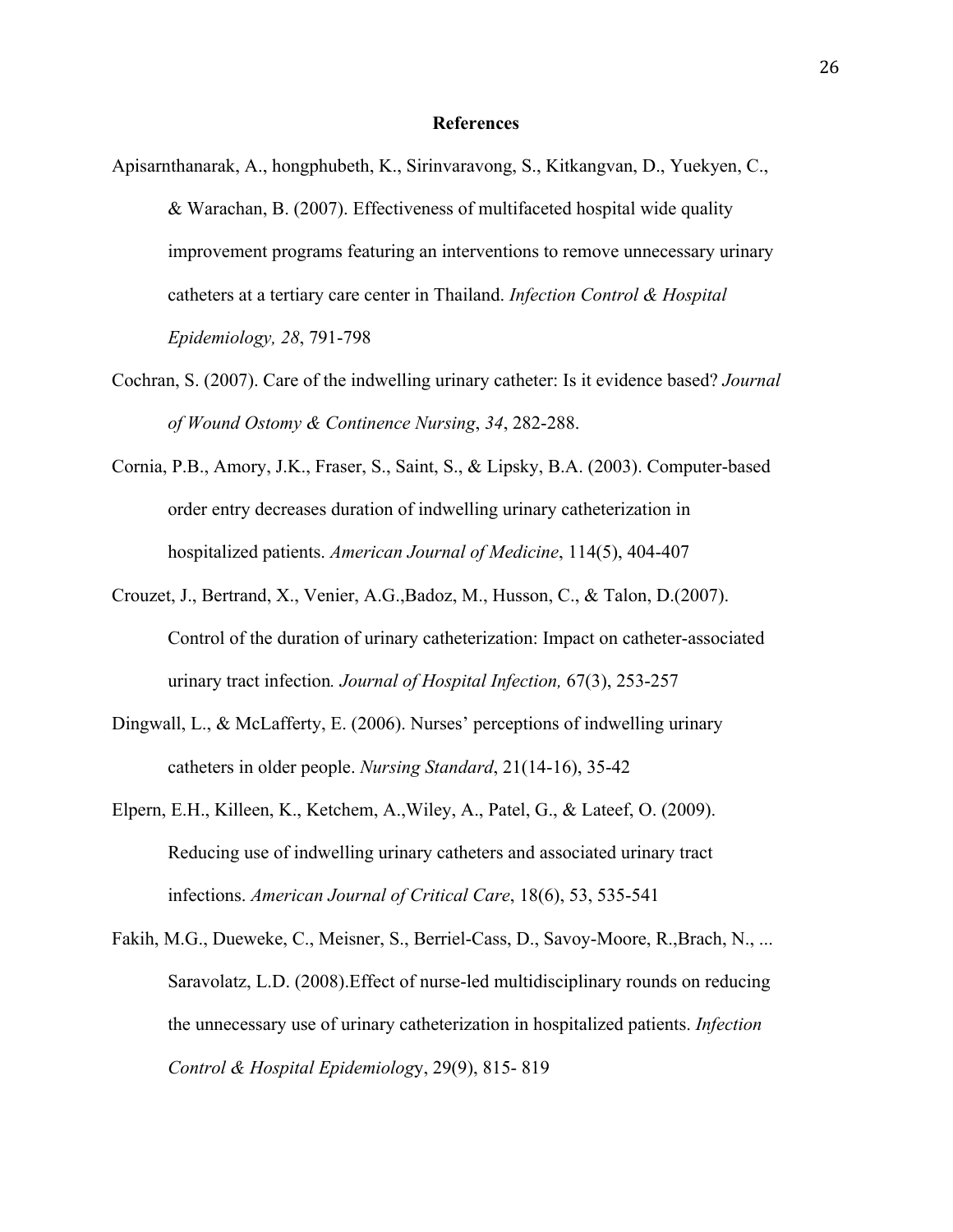- Fernandez, R. S., & Griffiths, R. D. (2006). Duration of short-term indwelling catheters A systematic review of the evidence. *Journal of Wound Ostomy and Continence Nursing*, 33(2), 145-155
- Gardam, M.A., Amihod, B., Orenstein, P., Consolacion, N., & Miller, M.A.(1998). Overutilization of indwelling urinary catheters and the development of nosocomial urinary tract infections. *Clinical Performance &Quality Health Care*, 6 (3), 99-102
- Gokula, R.R., Hickner, J.A., & Smith, M.A.(2004). Inappropriate use of urinary catheters in elderly patients at a mid-western community teaching hospital. *American Journal of Infection Control*, 32(4), 196-199
- Gokula, R.M., Smith, M.A., & Hickner, J. (2007). Emergency room staff education and use of a urinary catheter indication sheet improves appropriate use of Foley catheters. *American Journal of Infection Control*, 35(9), 589-593.
- Gould, C.V., Umscheid, G.A., Agarwal, R.K., Kuntz, G., Pegues, D.A., & Healthcare Infection Control Practices Advisory Committee. (2009). Guideline for prevention of catheter-associated urinary tract infections 2009. Retrieved March 19, 2010, from http:// www. cdc. gov. log in. ez proxy.library. ualberta. ca/ hic pac/ cauti/ 001\_cauti.html
- Hampton, T. (2006). Urinary catheter use often "inappropriate" in hospitalized elderly patients. *JAMA: Journal of the American Medical Association*, 295(24), 2838
- Hart, S. (2008). Urinary catheterization. *Nursing Standard*, 22(27), 44- 48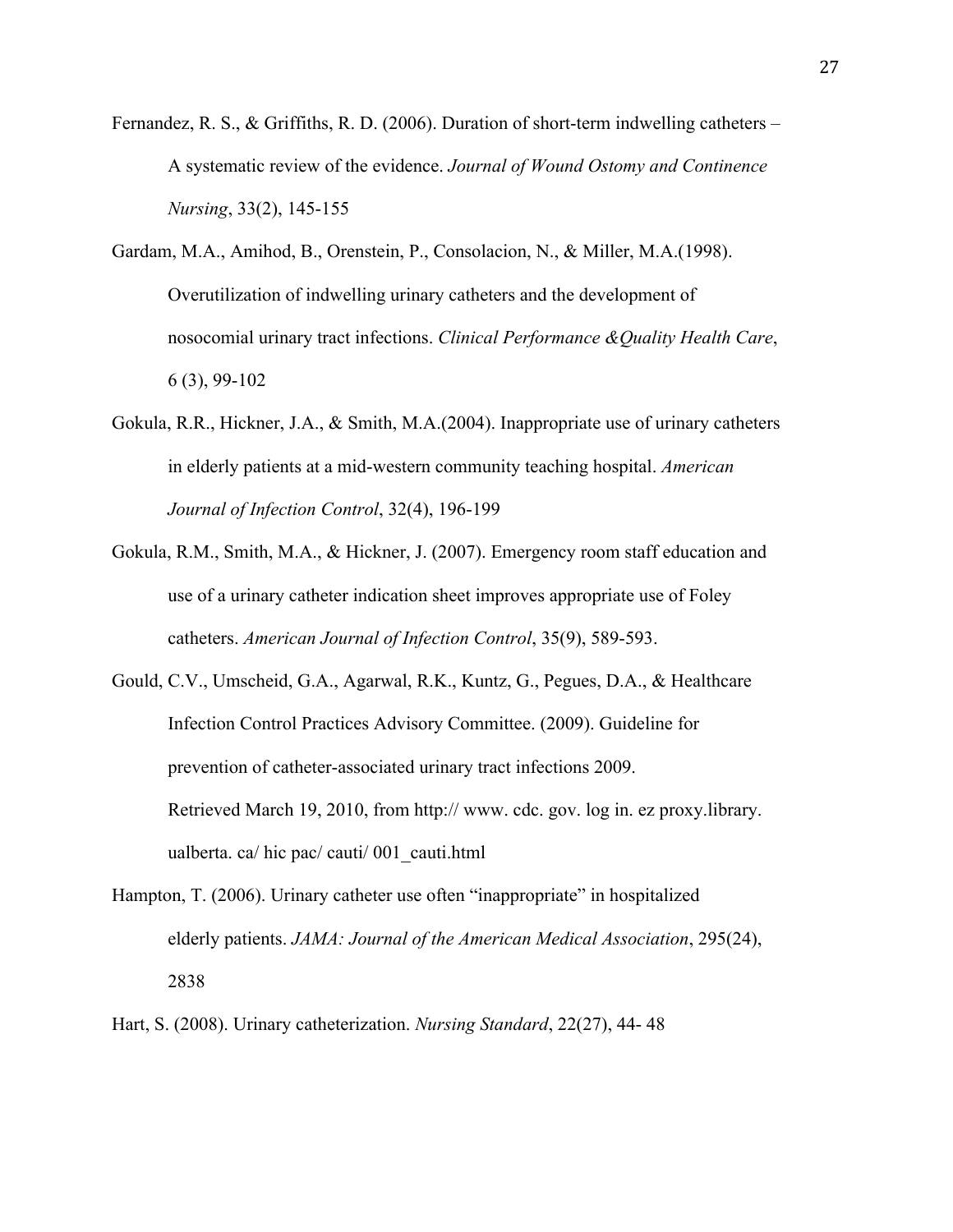- Hazelett, S.E., Tsai, M., Gareri, M., & Allen, K. (2006). The association between indwelling urinary catheter use in the elderly and urinary tract infection in acute care. *BMC Geriatrics*, 6, 15
- Holroyd-Leduc, J.M., Sen, S., Bertenthal, D., Sands, L.P., Palmer, R.M., Kresevic, D.M., Landefeld, C.S. (2007). The relationship of indwelling urinary catheters to death, length of hospital stay, functional decline, and nursing home admission in hospitalized older medical patients. Journal of the American Geriatrics Society, 55(2). 227-233
- Hooton, T.M., Bradley, S.F., Cardenas, D.D., Colgan, R., Geerlings, S.E., Rice, J.C., Nicolle L.E. (2010). Diagnosis, prevention, and treatment of catheterassociated urinary tract infection in adults: 2009 Inter national Clinical Practice Guidelines from the Infectious Diseases Society of America. *Clinical Infectious Diseases,*50(5), 625 -663
- Huang, W.C., Wann, S.R., Lin, S.L., Kunin, C.M., Kung, M.H., Lin, C.H., Lin, T.W. (2004). Catheter-associated urinary tract infections in intensive care units can be reduced by prompting physicians to remove unnecessary catheters. *Infection Control &Hospital Epidemiology*, 25(11), 974
- Jain, P., Parada, J.P., David, A., & Smith, L.G. (1995). Overuse of the indwelling urinary tract catheter in hospitalized medical patients. *Internal Medicine*, 155(13), 1425- 1429
- Joanna Briggs Institute. (2008). Removal of short-term indwelling urethral catheters. *Nursing Standard*, 22(22), 42-45.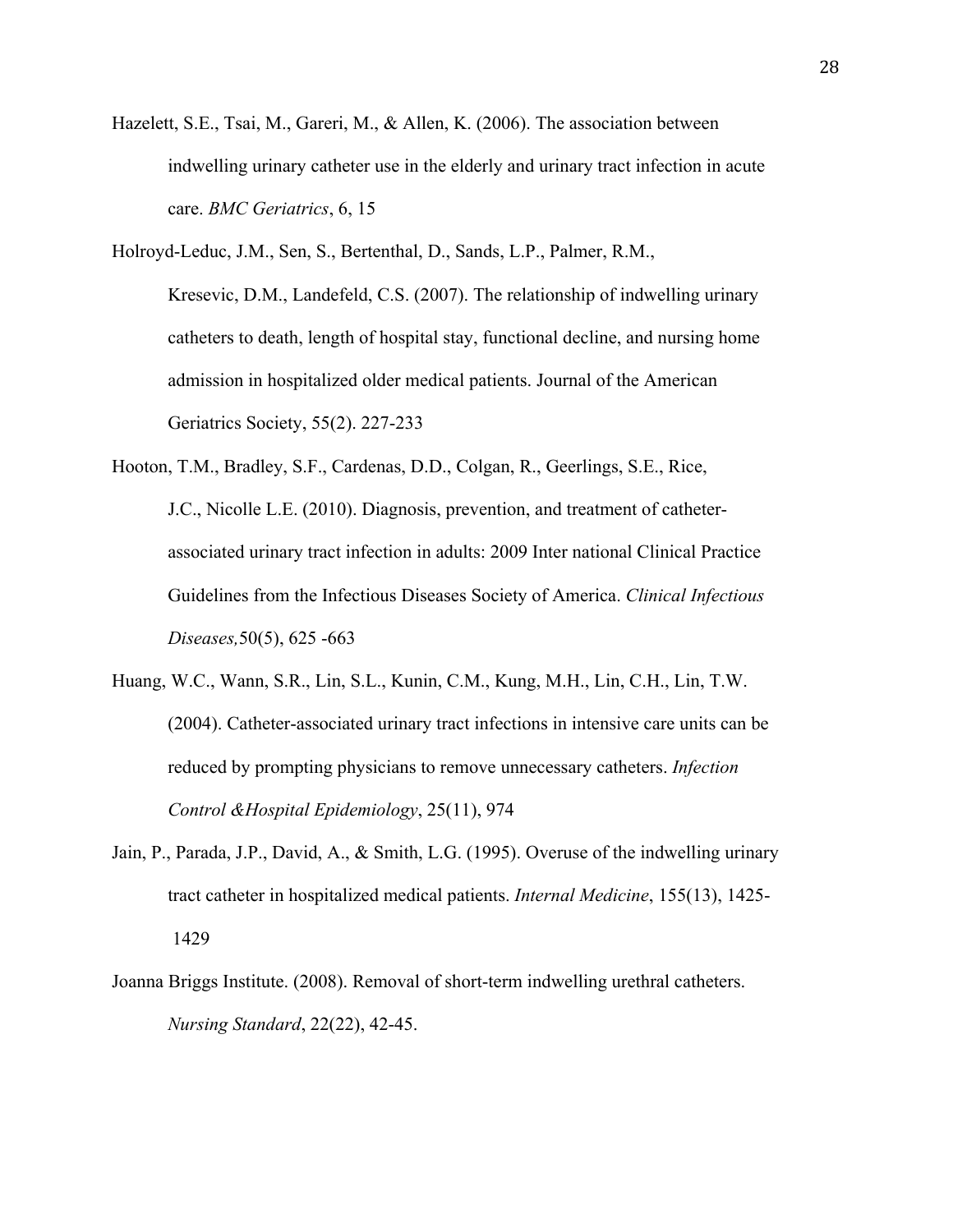- Loeb, M., Hunt, D., O'Halloran, K., Carusone, S.C., Dafoe, N., & Walter, S.D. (2008). Stop orders to reduce inappropriate urinary catheterization in hospitalized patients: A randomized controlled trial. *Journal of General Internal Medicine*, 23(6), 816-820
- Melnyk, B.M., & Fineout, E. (2011). Evidence-based practice in nursing and healthcare: A guide to best practice  $(2^{nd}$  ed). Philadelphia: Lippincott, Williams & Wilkins.
- Munasinghe, R. L., Yazdani, H., Siddique, M., & Hafeez, W. (2001). Appropriateness of use of indwelling urinary catheters in patients admitted to the medical service. *Infection Control& Hospital Epidemiology*, 22(10), 647-649
- Nazarko, L. (2008). Reducing the risk of catheter-related urinary tract infection. *British Journal of Nursing*, 17(16), 56-58
- Rabkin, D.G., Stifelman, M.D., Birkhoff, J., Richardson, K.A., Cohen, D., Nowygrod, R., Hardy, M.A. (1998). Early catheter removal decreases incidence of urinary tract infections in renal transplant recipients. *Transplantation Proceedings*, 30(8), 4314-43619
- Robinson, S., Allen, L., Barnes, M.R., Berry, T.A., Foster, T.A., Friedrich, L.A., Weitzel, T. (2007). Development of an evidence-based protocol for reduction of indwelling urinary catheter usage. *MEDSURG Nursing*, 16(3), 157-161
- Saint, S. (2000). Clinical and economic consequences of nosocomial catheter related bacteriuria. *American Journal of Infection Control*, 28(1), 68- 75
- Saint, S., Lipsky, B.A., & Goold, S.D. (2002). Indwelling urinary catheters: A one-point restraint*? Annals of Internal Medicine*, 137(2), 125-127
- Opal, J., Conklin, S., Camp, K., Morris, V., Balcezak, T., & Herbert, P. (2005).Prevention of nosocomial catheter-associated urinary tract infections through computerized feedback to physicians and a nurse-directed protocol. *American Journal of*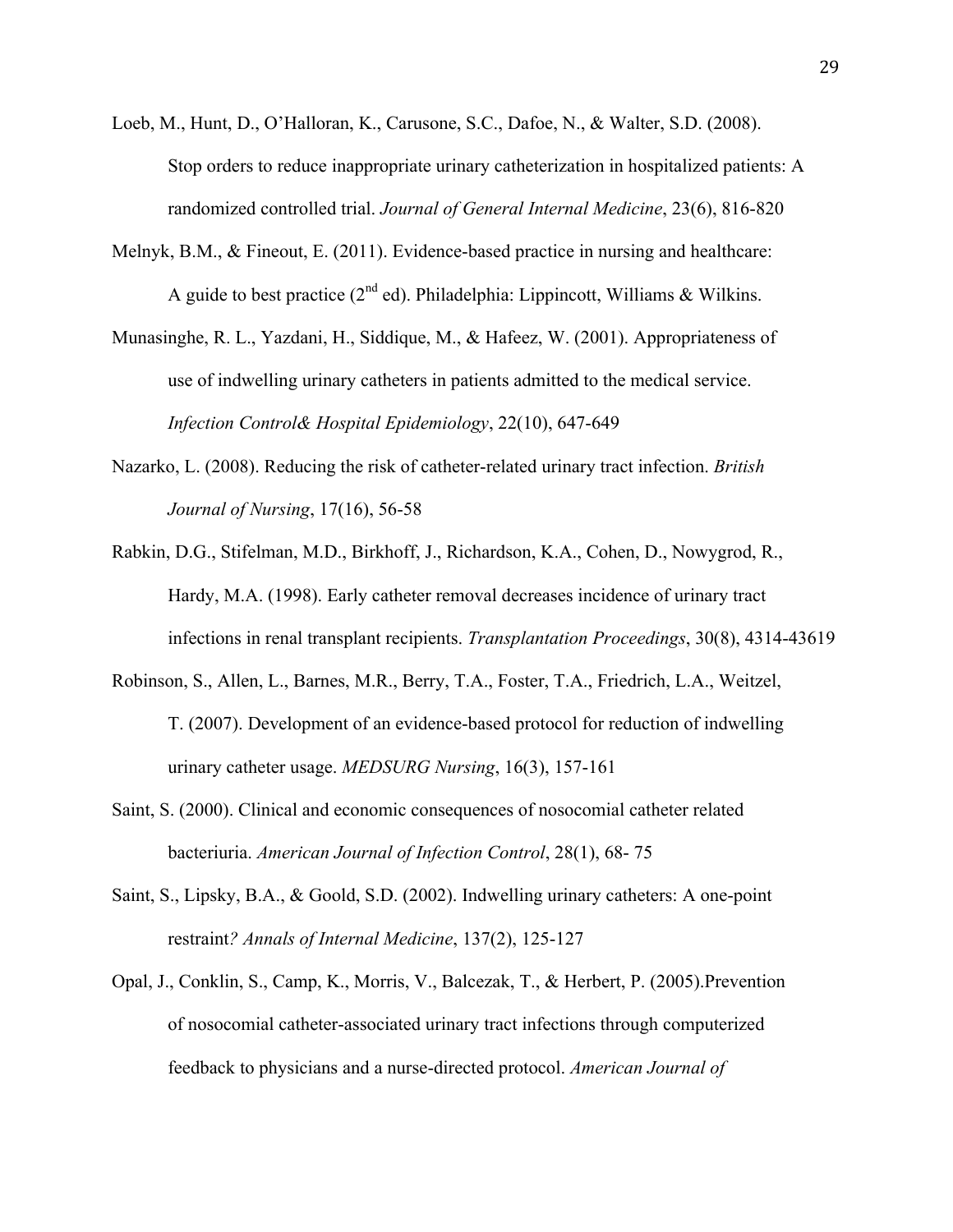*Medical Quality*, 20(3), 121-126

Wald, H.L., & Kramer, A.M. (2007). Nonpayment for harms resulting from medical care: Catheter associated urinary tract infections. JAMA: *Journal of the American Medical Association*, 298, 2782-2784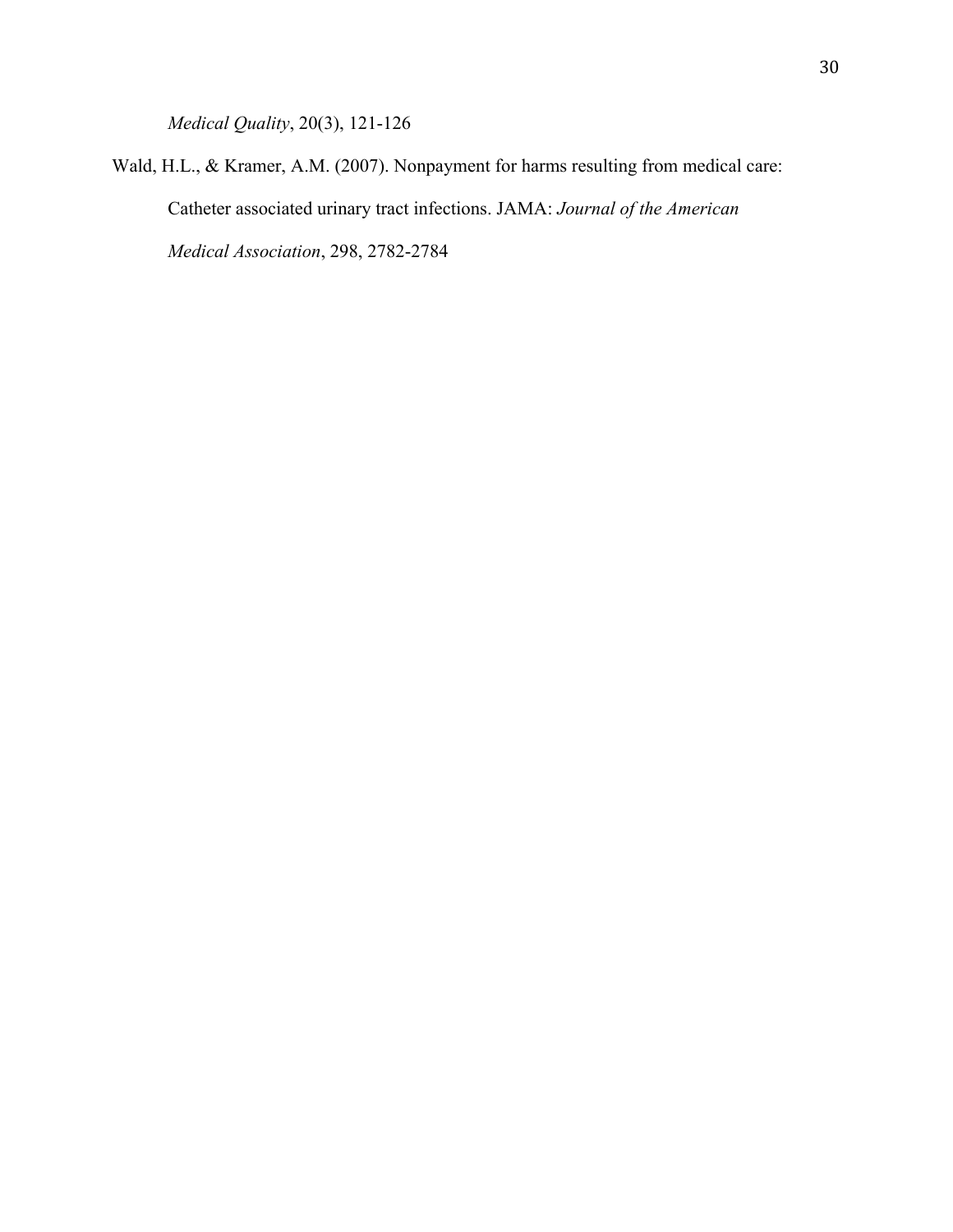## **Manuscript 2**

A Urinary Indwelling Catheter Bundle to Decrease Catheter- Associated Urinary Tract

Infections: The Evidence Based Bundling Process

Jessica Johnston, DNP, BSN, RN

The University of Kentucky

College of Nursing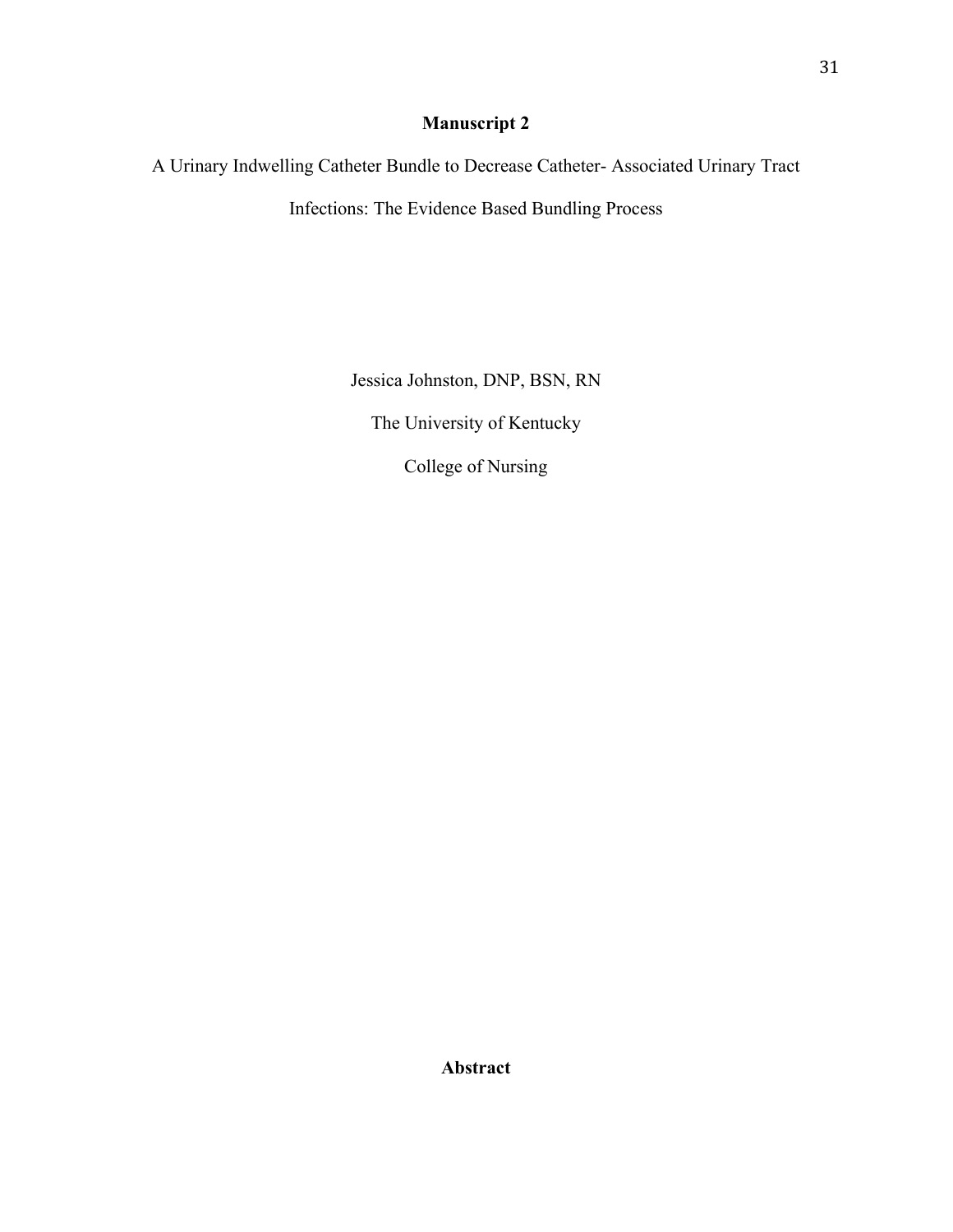The purpose of this manuscript is to define the evidence based bundling process that serves as the foundation for catheter- associated urinary tract infection (CAUTI) bundles. This manuscript also describes evidence based interventions that, when bundled together, can decrease the hospital acquired CAUTI. Patients are endangered by hospital-acquired infections (HAIs) nationwide. Increasing complexities in healthcare along with HAIs have resulted in rising costs of medical care. Most of these infections, about 23%-49% of them, occur within the urinary tract system, and 65%-76% of these cases involve an indwelling catheter. It is critical to investigate interventions on how to prevent these infections.

Evidence based practice (EBP) has evolved over the past few decades transforming the way patients receive nursing care. 'Bundles of care' are being considered the radically new avenue to improve the provision of care for patients. These bundles of care usually consist of four to five elements of EBP carried out as a complete set of activities. Bundles are supported by clinical evidence and provide a framework for improving patient care.

The implementation of a "CAUTI bundle" can decrease CAUTIs, improve catheter care practices, and spare hospitals millions of dollars by preventing these hospital-acquired infections. By organizing EBP into a bundle, healthcare facilities can decrease the rates of CAUTI events and improve everyday catheter care practices with the ultimate goal of decreasing the cost of treating CAUTIs while improving patient care.

**Key Words:** Catheter, Indwelling Catheter, Urinary Tract Infection, Foley Catheter, Bundles of Care, Foley Bundles, Urinary Tract Infections, Catheter- Associated Urinary Tract Infections, Hospital acquired infections.

#### **Background and Significance**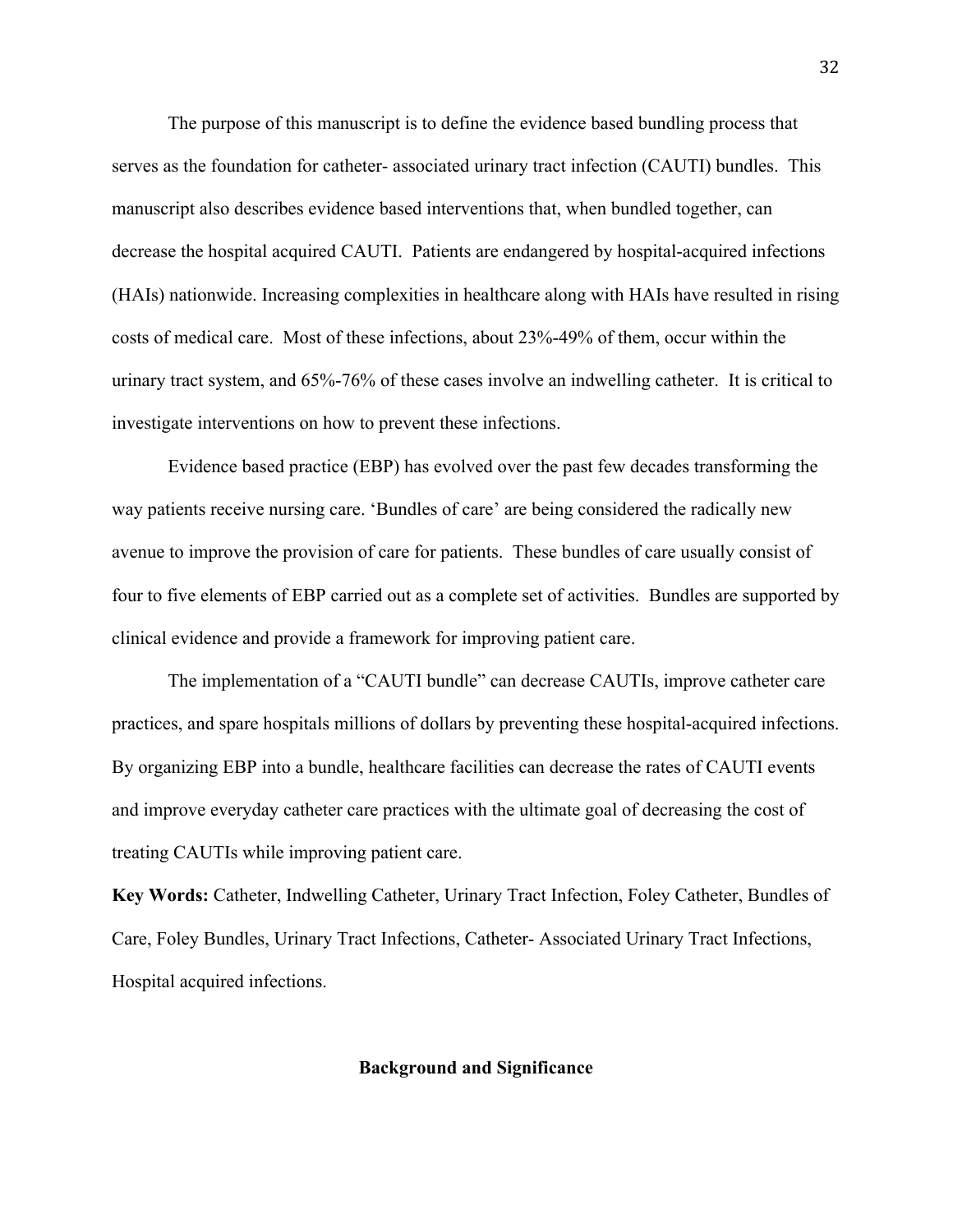As complexities in health care continue to rise, healthcare facilities and administrators are eager to implement interventions to cut the ever-rising cost of hospital- acquired infections (HAIs). An HAI is an infection acquired during an acute hospital stay (Gould, Umsheid, Agarwal, Kuntz, & Pegues, 2009). HAIs are one of the top ten leading causes of mortality in the United States (CDC, 2013). Healthcare administrators feel the financial strain of treating HAIs and increased pressure to avoid these complications from strict insurance reimbursement plans.

Beginning in 2008, the Centers for Medicare and Medicaid Services (CMS) instituted the concept of *value based purchasing*, no longer reimbursing hospitals for additional treatment for patients who acquired a HAI (Saint et al., 2009). "Value-based purchasing" is a quality improvement strategy that links payment with healthcare outcomes. In essence, hospitals are reimbursed more for better healthcare and less for second-rate care. The concept evolved from the theory that value-based purchasing could improve the quality of health care while lowering health care costs (Saint, Meddings, Calfee, Kowalski, & Krein, 2010). The goal of value-based purchasing is to hold hospitals financially accountable for failing to prevent complications in patient care (Saint et al., 2010).

The CMS labeled catheter- associated urinary tract infections (CAUTIs) a high priority related to their high volume and cost since these infections can be reasonably prevented by incorporating evidence based interventions (Titsworth et al., 2012). In the United States, as many as five million urinary catheters are placed annually and 12%-25% of hospitalized patients receive a urinary catheter (Gardam, Amihod, Orenstein, Consolacion, & Miller, 1998; Goolsarran & Katz, 2002; Weinstein, 1999). Many facilities and hospital stakeholders have turned to up-to-date research supporting the use of bundles of care as an avenue to improve patient safety and the quality of healthcare provided.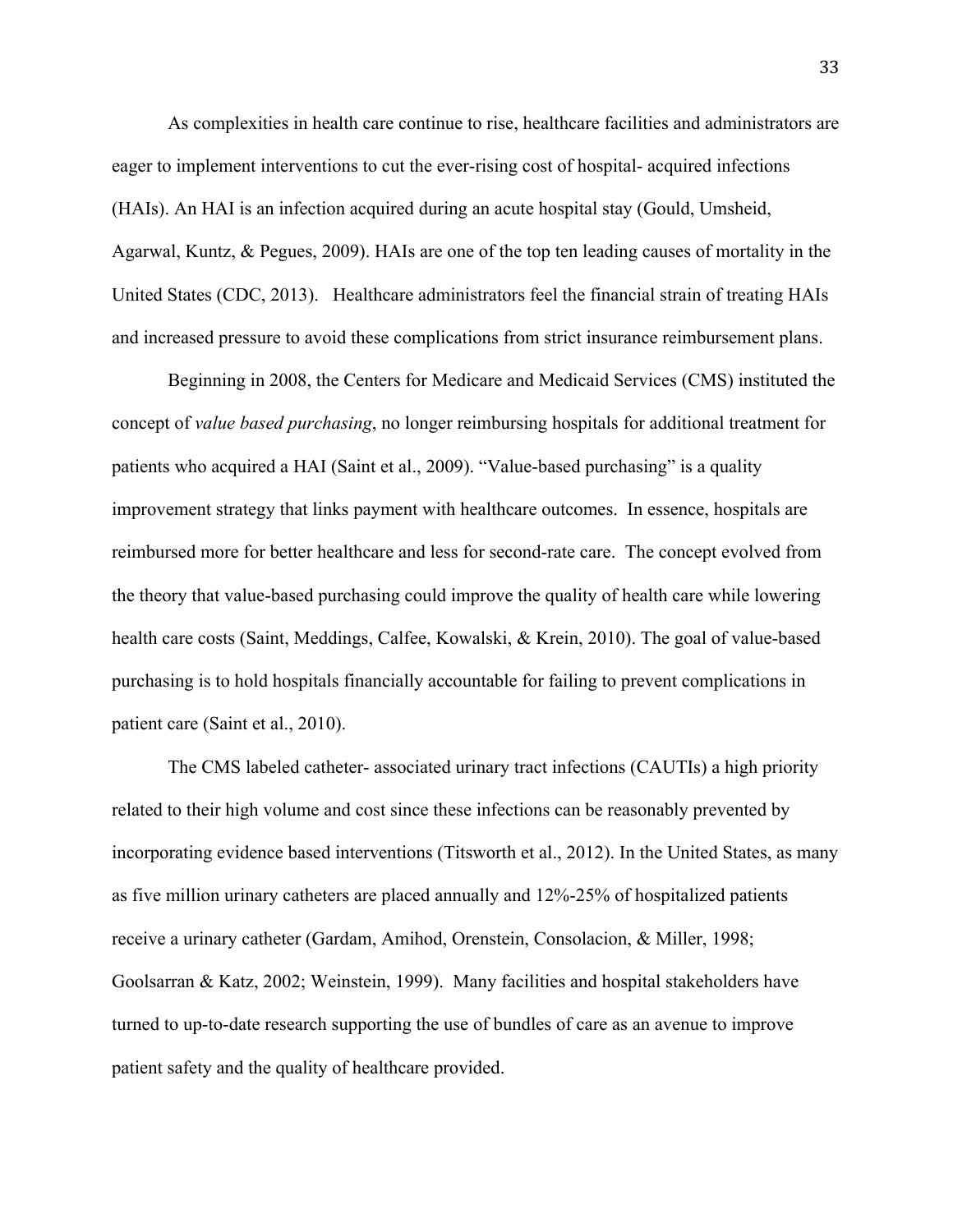The purpose of this manuscript is to define the evidence based bundling process that serves as the foundation for CAUTI bundles. This manuscript also describes evidence-based interventions that, when bundled together, can decrease catheter- associated urinary tract infections.

#### **Descriptions of Evidence Based Practice and Care Bundles**

Evidence based practice (EBP) has evolved recently and is transforming the way patients receive nursing care. Research from the National Quality Forums (NQF) has created initiatives that are moving many health care practices toward an evidence-based paradigm (Goode, Fink, Krugman, Oman, & Traditi, 2011). Through the NQF's research the CMS identified health care events that should never take place including HAI's. These unwanted events are considered hospitalacquired conditions/illnesses (HAIs). Since the Centers of Medicare and Medicaid are now tying these adverse outcomes to payment system penalty, many healthcare facilities have instituted EBPs to prevent HAIs and avoid financial penalties (Goode et al., 2011). Hence, healthcare facilities are not only feeling the push to institute evidence-based practices but also the need to evaluate their effects in order to change processes and improve practice.

Bundles of care are an evidence-based strategy to improve the provision of care for patients (Benneyan, 2010). These bundles usually consist of four to five elements of EBP that are grouped as a complete set of activities. According to Jain, Miller, Belt, King, and Berwick (2006), "such care bundles provide a framework backed by clinical evidence for improving the effectiveness and safety of patient care" (p. 63). These EBPs require a high level of compliance to reach the goals desired (Clarkson, 2013). Bundles of care are practices for quality improvement and a hallmark of a bundle of care is that when the care is implemented and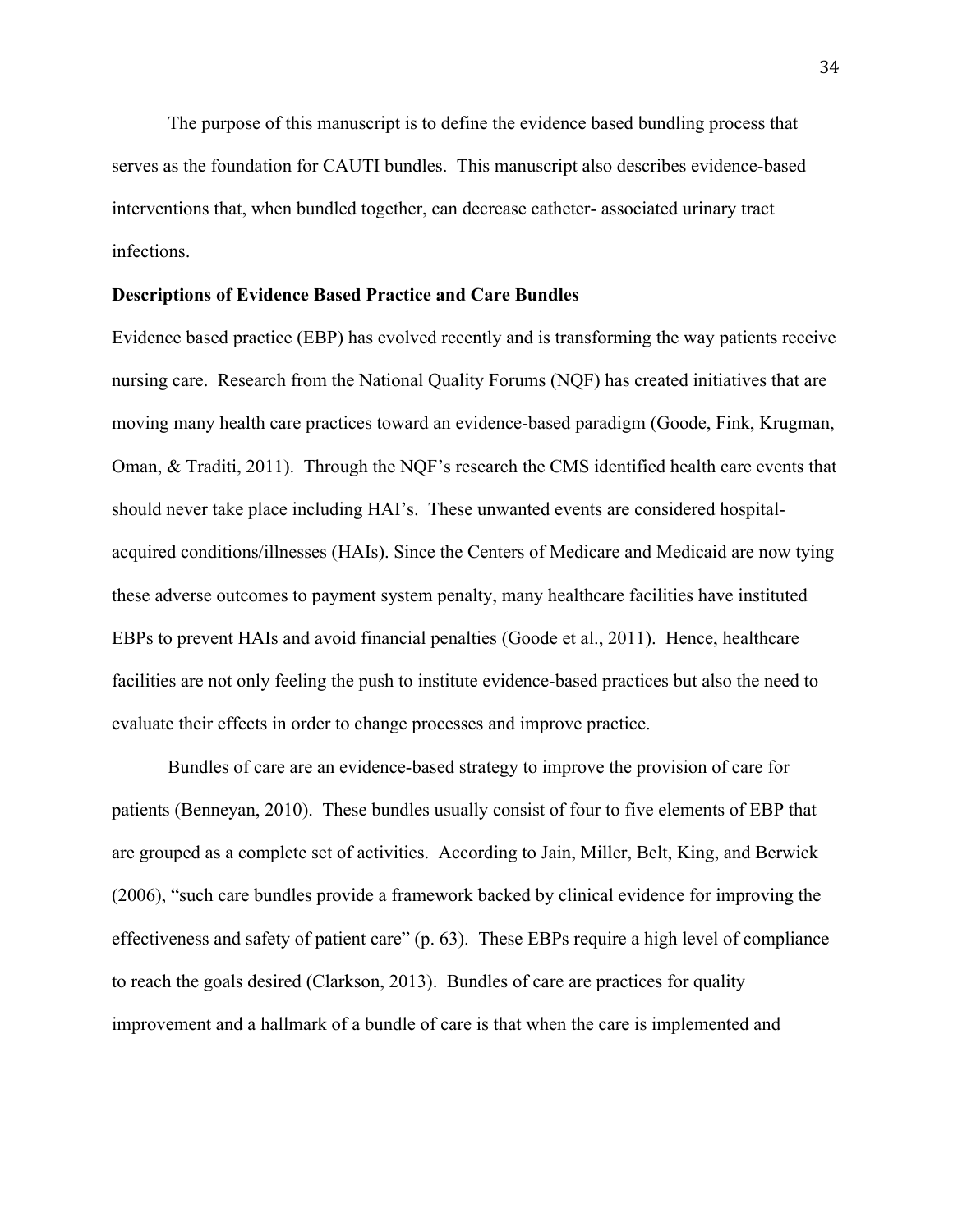utilized appropriately, the strategies can be used across multiple healthcare systems (Clarkson, 2013).

In the past years, bundles of care have become well known in the healthcare world as an intervention to fight commonly known HAIs. Examples of some commonly used bundles are the central venous catheter bundle, the peripheral intravenous cannula care bundle, the renal dialysis bundle, the ventilator associated pneumonia bundle, and the urinary catheter care bundle (Clarkson, 2013). The philosophy of care bundles is based on a systematic approach of a Plan, Do, Check, and Act cycle. This cycle provides a monitoring system of compliance that is ongoing with the carrying out of bundle components and the monitoring of patient outcomes (Jain et al., 2006). In the ongoing monitoring of the effects of care bundles, desired patient outcomes are measured as well as the level of compliance with the component elements of a particular bundle (Clarkson, 2013).

The "plan" phase of this systematic approach begins prior to the actual implementation of a 'care bundle' in which details of the bundle and desired outcomes are outlined. Levels of activity with information about outcomes are incorporated in the "check" phase. Information about outcomes from the "check" phase together with the detailed direction from the "plan" phase correspond to trigger action in the "act" phase ultimately to improve patient outcomes and effectiveness of care (Meddings et al., 2013). Research 'care bundles' are grounded in level one evidence from randomized controlled trails in which the evidence-based elements of a bundle are all essential and appropriate (Benneyan, 2010; Clarkson, 2013; Meddings et al., 2013).

CAUTI bundles, referred to interchangeably with bladder bundles, are a recently new approach to achieving desired outcomes. They were developed from a statewide initiative out of the state of Michigan in response to the financial and clinical burden of catheter- associated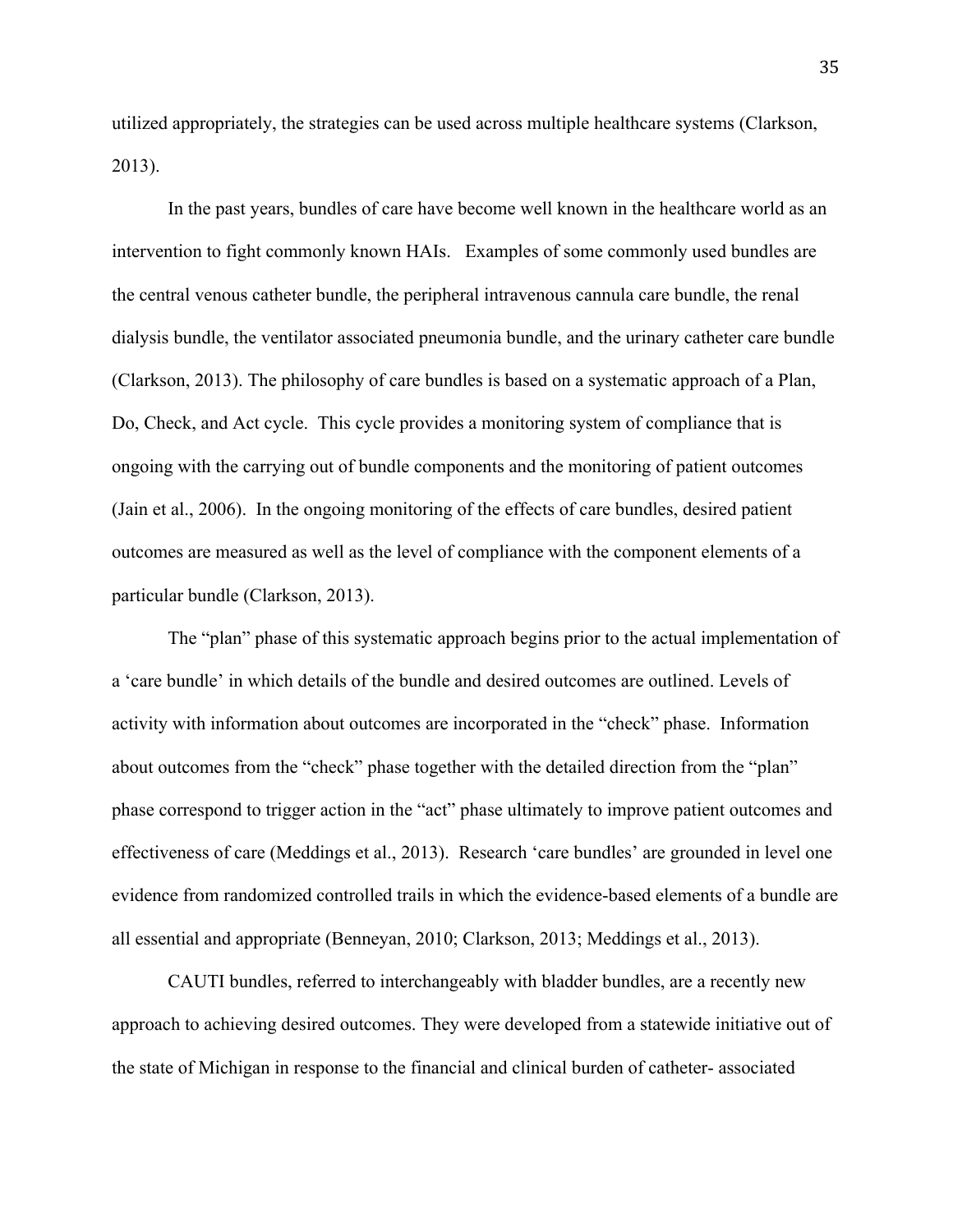urinary tract infections (CAUTIs). The Michigan Health and Hospital Association (MHA) Keystone Center for Patient Safety and Quality developed a successful initiative focusing on safety and quality of care for intensive care patients (Saint et al., 2009). This initiative focused on a collaborative use of practice bundles to decrease blood stream infections. The MHA saw dramatic decreases in blood stream infections, and in 2007 decided to expand the practice bundle initiative to prevent device associated HAIs, including CAUTIs (Saint et al., 2009). The CAUTI bundle was conceived by MHA to fight the ever-growing issue of CAUTIs (Wald, Bratzler, & Kramer, 2008).

The CAUTI bundle includes the education of staff members and evidence-based practices that have been proven to decrease CAUTIs. The bundle itself does not decrease CAUTI rates, it is the interventions within the bundle that play a role in enabling early removal of an indwelling catheter and decreasing infection. The CAUTI bundle was initiated to educate those caring for indwelling catheters and subsequently improve catheter care. Elements of a CAUTI bundle are used as interventions to decrease the numbers of catheter days, decrease inappropriate use of catheters, and ultimately decrease CAUTI rates.

The major rationales for the implementation of CAUTI bundles are for surveillance and maintenance care purposes. Many catheters are placed without appropriate reasons and are left in longer than needed which increases the risk for a CAUTI. A CAUTI bundle can bring attention to the healthcare staff caring for those with a urinary catheter in assuring proper care is implemented (Saint et al., 2009). The implementation of a CAUTI bundle can decrease CAUTIs, improve catheter care practices, and spare hospitals millions of dollars by preventing these HAIs (Saint et al., 2009; Saint et al. 2008). By combining the use of EBPs into a bundle,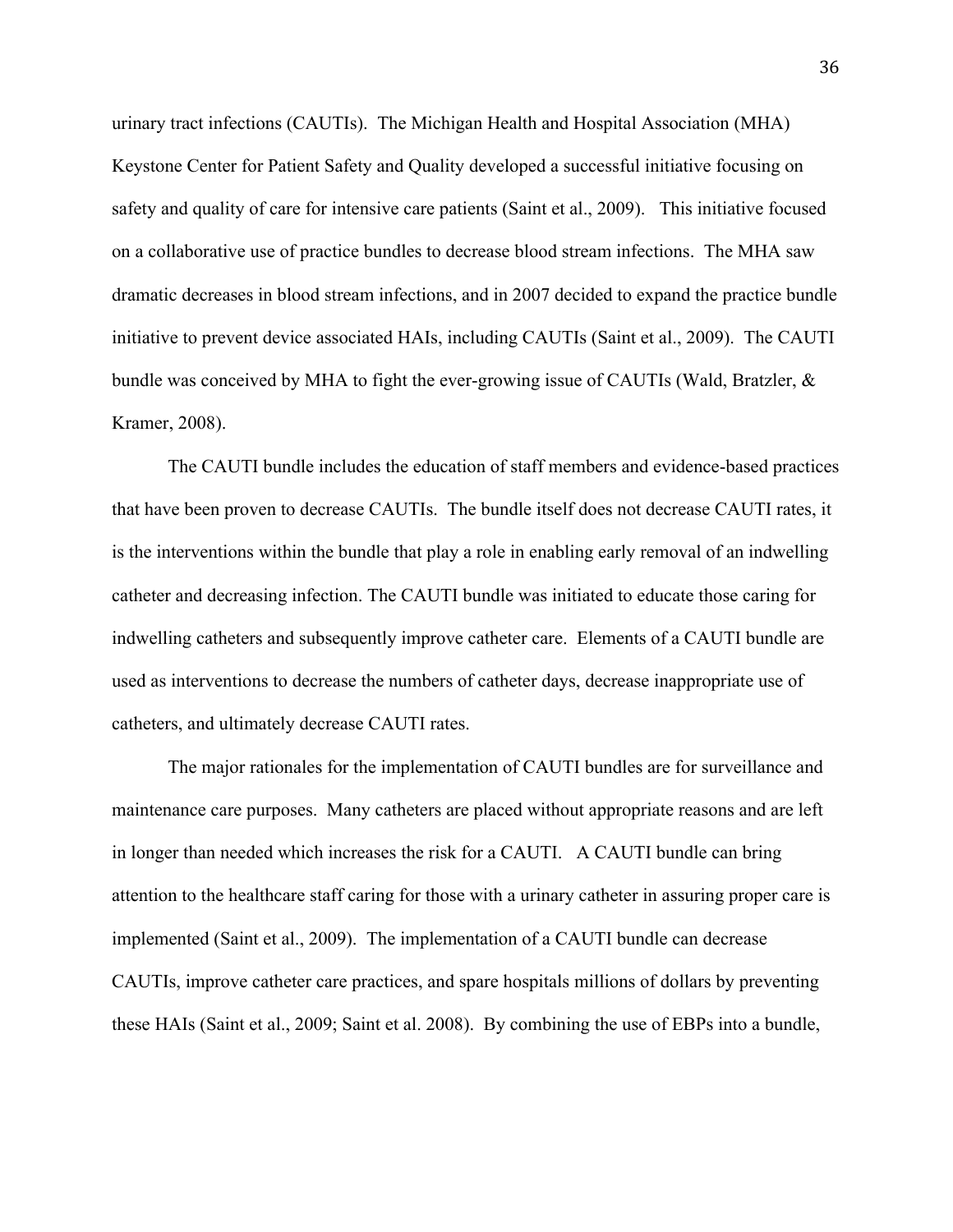healthcare facilities can decrease the rates of CAUTI events, decrease the cost of treating CAUTIs, and improve everyday catheter care practices.

# **Methods**

Using a predefined strategy to extract the most current and relevant research articles from the existing literature, a comprehensive search of the Medical Literature Analysis and Retrieval System Online (MEDLINE), Cumulative Index of Nursing and Allied Health Literature (CINAHL), and PUBMED databases was conducted using various combinations of the following key words: urinary catheter, indwelling catheter, urinary tract infection interventions, foley catheter, bundles of care, foley bundles, urinary tract infections, catheter- associated urinary tract infections, hospital acquired infections.

The goal of this review was to identify published clinical research to evaluate strategies and interventions for decreasing CAUTIs. Inclusion criteria were as follows: full text, peer reviewed nursing or medical journal articles published in English after the year 1999. Additionally, the selected studies included randomized controlled trials, before and after trials, and retrospective chart reviews. These studies evaluated the impact of evidence based interventions and 'care bundles' in decreasing catheter- associated urinary tract infections. The articles extracted from the database search were then systematically reviewed for clinical significance and relevance. References from the selected articles were also reviewed and evaluated for potential application to the topic.

# **Findings**

The main objective of bundling practices is to translate multiple pieces of evidence into practice (Saint et al., 2009). A bundle can be a combination of many different EBPs; a review of

37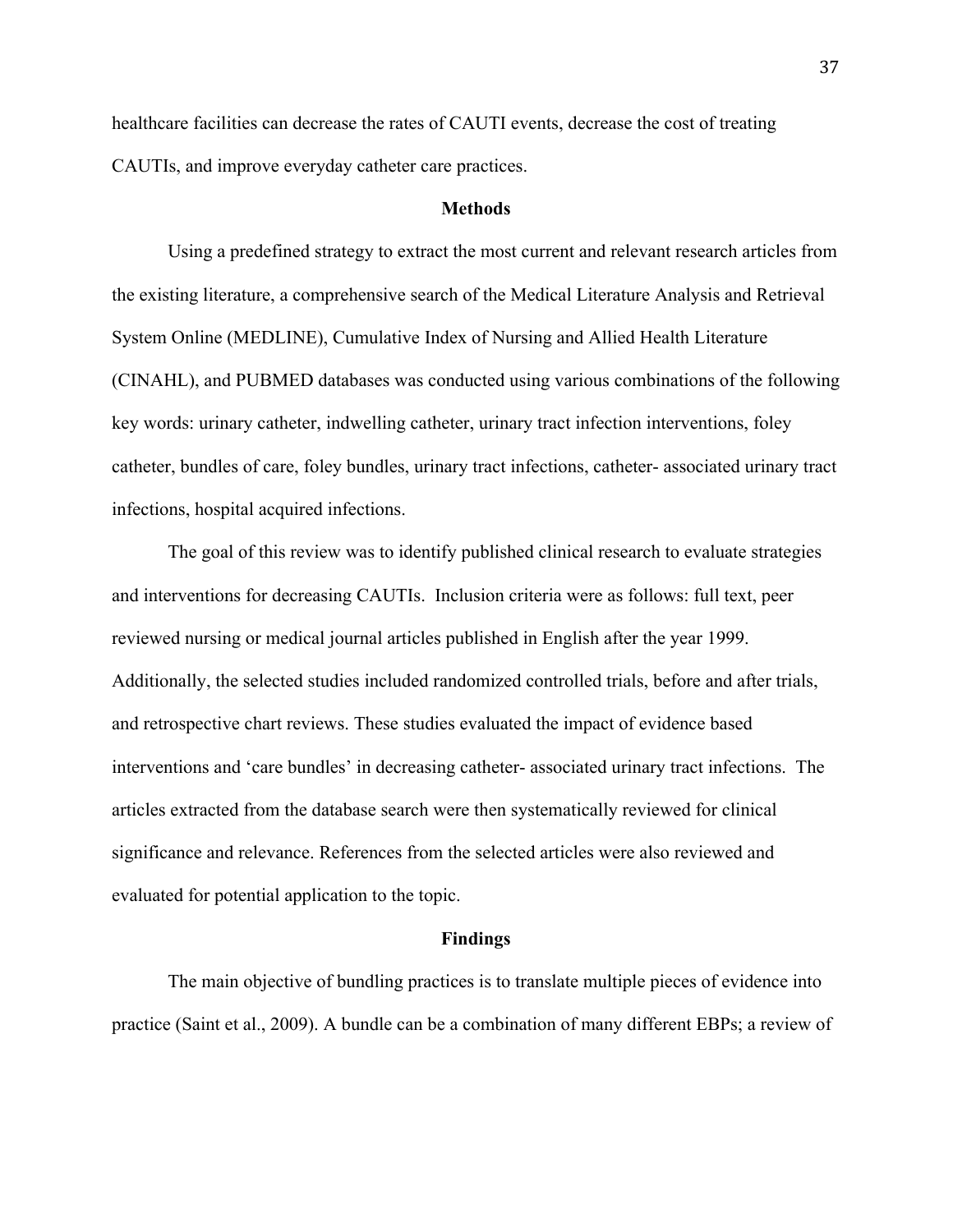literature was conducted to examine available research on four EBPs and how they can decrease CAUTIs when put together as a "bundle."

A national random sample of non-federal hospitals was selected to perform a survey of how many hospital intensive care units actually monitor for CAUTIs. Shockingly, 30% did not have a surveillance system in place to monitor CAUTIs (Saint et al., 2009). A national study of randomly selected group of hospitals showed that more than 50% of the intensive care units did not have a system to monitor whether or not patients had urinary catheters. Of those with monitoring systems, 70% did not monitor for insertion duration and the discontinuation of the indwelling catheters (Saint et al., 2008). This indicates that many facilities do not have protocols in place for implementing and monitoring indwelling catheter care and incorporating a CAUTI bundle would most likely be beneficial (Saint et al., 2008).

One of the key elements of a CAUTI bundle is a "needs assessment." If the need for an indwelling catheter is not indicated, the catheter should be discontinued (Blodgett, 2009). A daily assessment for the need for an indwelling catheter can decrease the catheter duration by 7 days which correlates to a 9.4% decrease in inappropriate use of indwelling catheters and a 75% decrease in CAUTI rates (Apisarnthanarak et al., 2007; Blodgett, 2009; Fakih et al., 2008). According to Blodgett (2009), the duration of catheter use is one of the most useful predictors of CAUTI occurrences. Saint, Lipsky, and Goold (2002) found that the incidence of CAUTIs increases 3% to 10% per day of catheterization. The sooner the catheter comes out, the less likely that the patient will develop a CAUTI. A study by Wald and Kramer (2007) showed that reducing the duration of an indwelling catheter is essential to reducing CAUTI incidence.

There is a correlation between a "needs assessment" of indwelling catheters, a decrease in catheter days, and a decrease in CAUTI rates (Apisarnthanarak et al., 2007; Blodgett, 2009;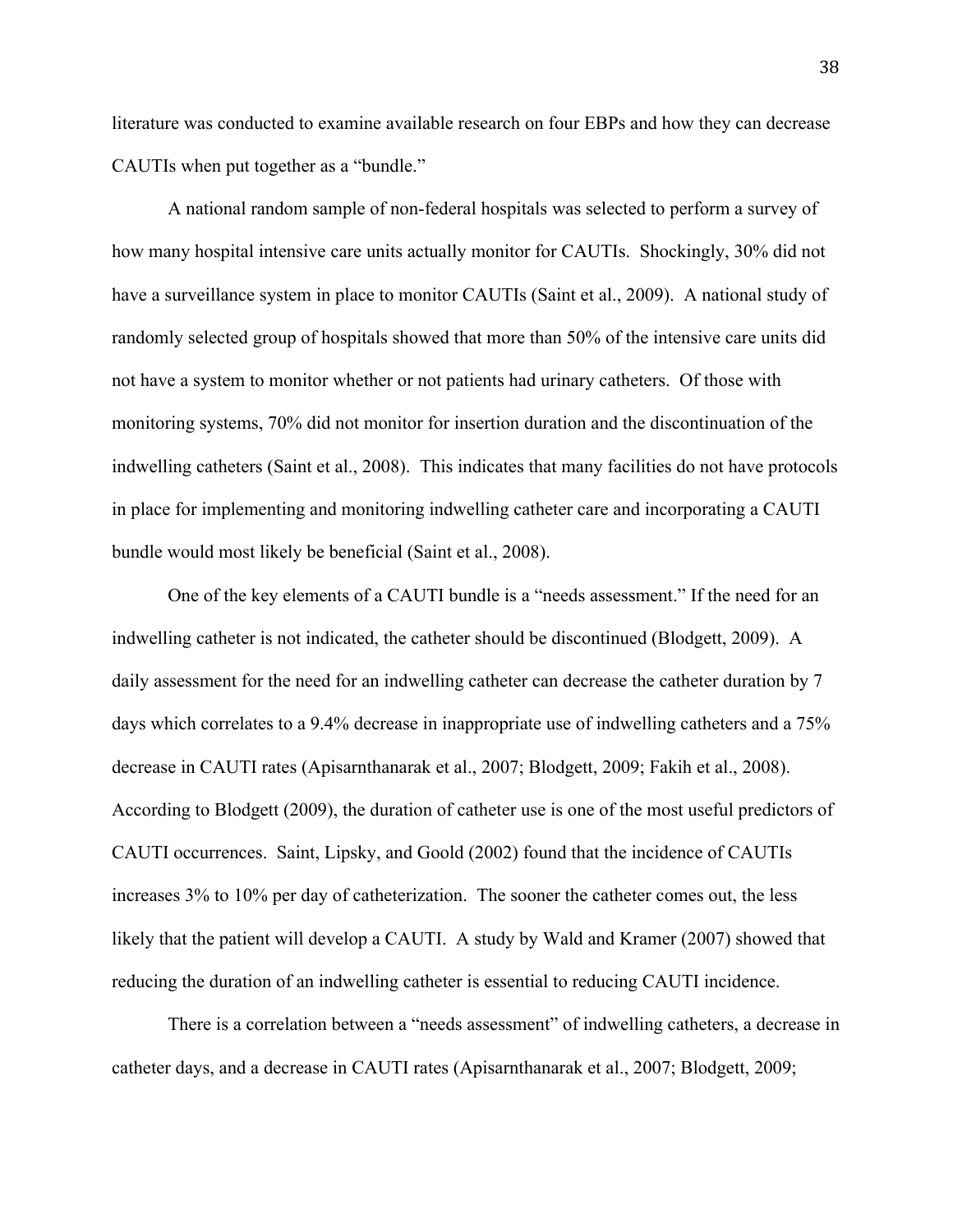Fakih et al., 2008). A daily review of a patient's "need" for a catheter and a review of the rationale for continued use bring the need for a catheter to the nurse's attention. This is extremely important in intensive care units where the evaluation of catheter needs may not be on the daily priority list. However, evaluating the need for a catheter daily can decrease catheter days by bringing the issue to the attention of the healthcare team (Goetz, Kedzuf, Wagener, & Muder, 1999; Apisarnthanarak et al., 2007; Fakih et al., 2008). Moreover, weekly reminders, daily rounding, and monthly in-services have all been effective ways of educating staff on proper catheter care (Goetz et al., 1999; Gokula, Hickner, & Smith, 2007; Huang et al., 2004). Educating the staff members is a major part of bundling the EBPs. Studies have shown increased appropriate catheter use, decreased catheter days, decreased CAUTI rates, and a decrease in unnecessary use as a result of education (Goetz et al., 1999; Gokula et al., 2007; Huang et al., 2004).

The evidence speaks to two EBPs involved in a CAUTI bundle: 1) addressing the need for catheter removal, and, 2) a daily needs assessment of the indwelling catheter. Studies conducted in medical intensive care units have shown that 21%- 54% of urinary catheters are inappropriately placed and 30%-50% of those are placed without a clear indication, suggesting the requirement for a "needs assessment" (Gardam, Amihod, Orenstein, Consolacion, & Miller, 1998; Gokula et al., 2004; Blodgett, 2009). By decreasing the duration of a catheter, optimizing the use of an indwelling catheter, and maintaining research based catheter care, the risk of CAUTIs decreases (Blodgett, 2009; Saint et al., 2009).

A third EBP included in a CAUTI bundle is correct positioning of the catheter. The bag should be below the level of the bladder to ensure proper drainage and to prevent backflow of urine to the patient (Tenke & Nagy, 2004). Two prospective studies that investigated infection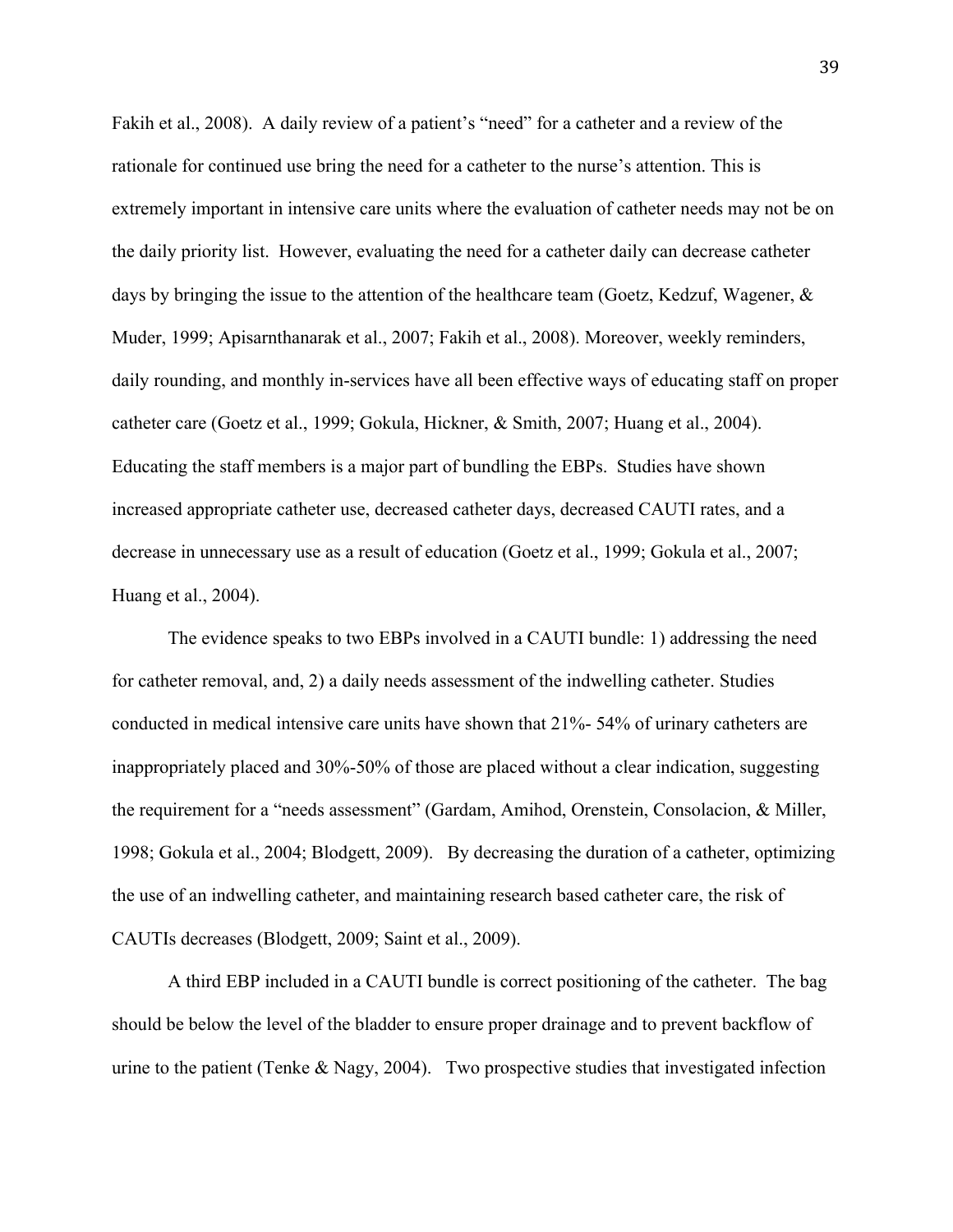risk factors related to CAUTIs suggested that drainage bags above the level of the bladder were associated with risk of developing a CAUTI (Tambyah, 2004; Tenky & Nagy, 2004).

A fourth EBP involved in a CAUTI bundle is the use of a securement device to hold the catheter in place so it does not move from side to side as the patient moves. To reduce the risk of infection, keeping the indwelling catheter bag at the level of the bladder and utilizing a securement device has been effective at reducing CAUTI rates by 70% (Gould, Umsheid, Agarwal, Kuntz, & Pegues, 2009; Wald, Bratzler, & Kramer, 2008).

Two studies of a CAUTI bundle to prevent urinary tract infections were completed on neurosurgical patients and a significant decrease in CAUTIs rates from 73%-100% was noted (Schumm & Lam, 2008; Topal et al., 2007; Chenoweth & Saint, 2007). These studies also found a correlation between a decrease in the use of indwelling catheters and CAUTI rates (Schumm & Lam, 2008; Topal et al., 2007; Chenoweth & Saint, 2007). These studies examined four different evidence based practices to decrease CAUTIs including a needs assessment, early catheter removal, positioning of the catheter, and the use of a standardized securement device.

Some indications for the appropriate use of indwelling catheters include perioperative use, hourly urine output monitoring, management of acute urological concerns, bladder retention, pressure ulcer healing, and end of life (Titsworth et al., 2012). Many products have been examined for the purpose of product standardization to increase catheter use. Standardized products can entail the use of a single closed catheter, meaning the catheter is one unit and not separated in parts (Nicolle, 2008). Standardized products may also be silver hydrogel indwelling urinary catheters and the use of a StatLock stabilization piece to secure the catheter to the patient's leg to reduce urethral damage. The CDC proposes strong recommendations for securing the urinary foley catheter to the leg (CDC, 2013). Research has shown that the use of a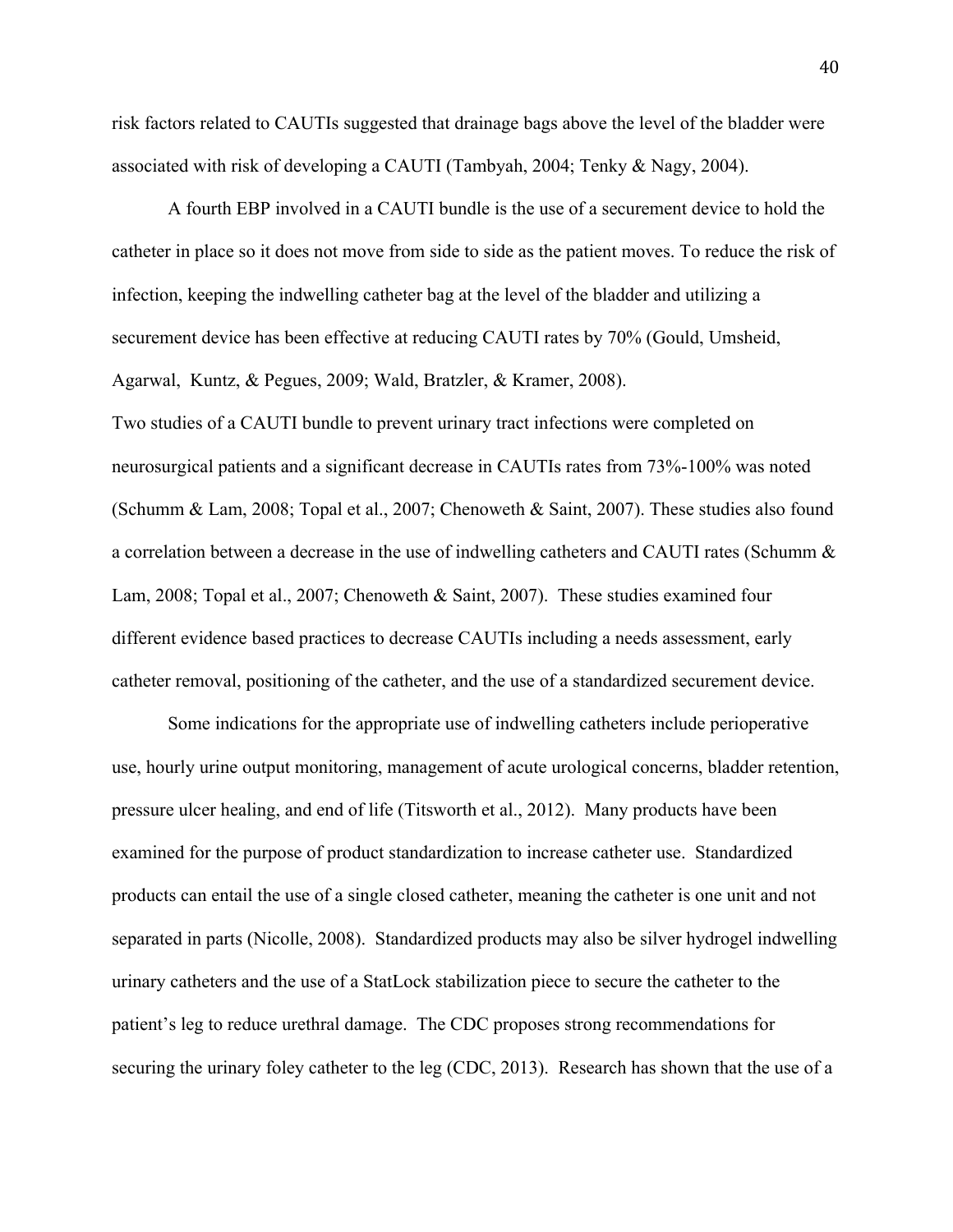securing device such as a StatLock prevents urethral trauma and bacteremia (Darouiche et al. 2006; Todd, Turner, Anderson, Mhoon, & Brendler, 2000).

### **Summary of Findings**

If a urinary catheter is inserted for appropriate reasons, then evidence-based maintenance of catheter care should be initiated. Catheter care guidelines should follow the recommendations from the American Hospital Association, the Joint Commission, and the CDC. Every effort should be made to place the catheter with sterile technique, the collection bags should remain below the level of the bladder to prevent reflux of urine into the bladder, and the bag should be emptied routinely as well as have a stabilization piece (Titsworth et al., 2012).

When utilizing evidence-based practices in the use of a CAUTI bundle, studies revealed a significant decline in the utilization of catheters ranging from 70-100% (Titsworth et al., 2012; Nicolle, 2008; Gokula et al., 2004). These studies also revealed a drastic decline in catheterassociated UTI rates from 13 infections per 1000 catheter days to a rate of 4 infections per 1000 catheter days (Titsworth et al., 2012; Nicolle, 2008; Gokula et al., 2004). Catheter infections are assessed by the definition from the National Healthcare Safety Network of the Centers for Disease Control Safety and Prevention. Hospital-acquired infections are measured through the operational definition set forth by the CDC. They are measured in infections per 1000 catheter days. So results are sometimes described in percentages and infections per 1000 catheter days (CDC, 2013).

Bundles of interventions have escalated in the literature as proven, multimodal approaches to decreased urinary catheter infections. Many bundles of care focus on interventions that have been outlined from the CAUTI bundle implemented by the Michigan Health and Hospital Association Keystone Center for Patient Safety and Quality. These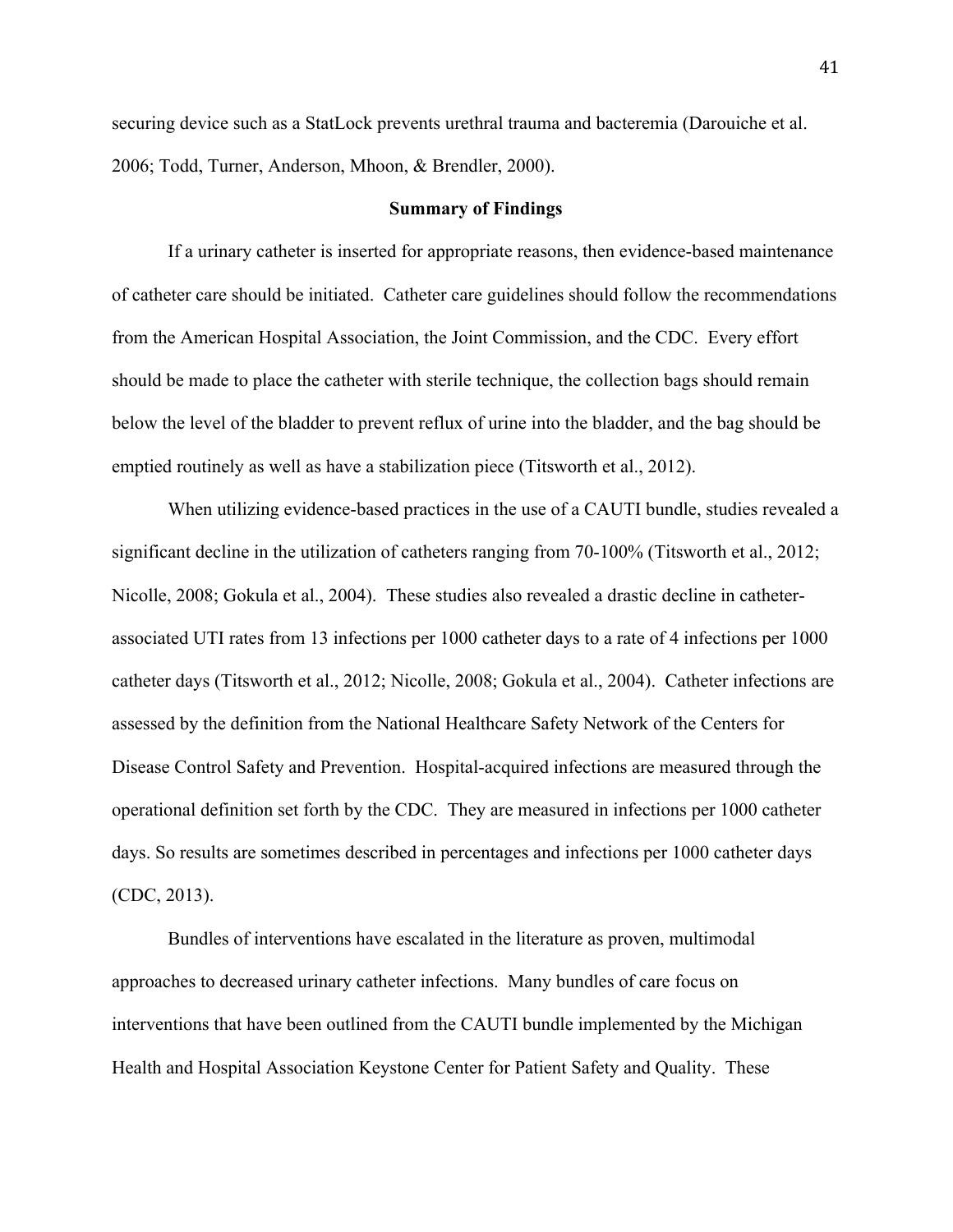approaches focus on adherence to general infection and control principles (e.g. hand hygiene, surveillance, proper maintenance, and education), not using an indwelling catheter unless absolutely needed, and early removal of the catheter. Several studies support these interventions in decreasing inappropriate catheter use and CAUTI events (Andressen, Wilde & Herendeen, 2012; Knoll et al. 2011; Titsworth et al., 2012; Jain, Miller, Belt, King & Berwick, 2006).

# **Implications for practice**

EBP is widely known throughout healthcare facilities, having become the standard of healthcare practices. According to National Nursing Practice Network (n.d), "Evidence-based practice is the application of findings from research, along with other types of evidence such as case reports, in conjunction with your clinical expertise and patient values in delivering care to your patients" (National Nursing Practice Network (NNPN, n.d.).

The primary goal of utilizing EBP is that patients receive the best care that is based on evidence to achieve the highest quality in outcomes (NNPN, n.d).

EBP institutes a culture for change. Multiple studies support the use of EBPs to improve patient outcomes and decrease adverse patient outcomes (Saint et al., 2009; Saint et al., 2008; Titsworth et al., 2012). Empirical evidence assists with guiding practice from the "traditional" way of doing things to the scientific avenue of practice (NNPN, n.d.; Saint et al., 2009). Ultimately, EBP is important because it empowers nurses to direct their own practice, it guides clinical decision making, and it affords patients the best healthcare (NNPN, n.d.). EBP is at the core of implementing and developing a CAUTI bundle.

### **Recommendations for Improving Practice**

Indwelling urinary catheter maintenance bundles should be implemented as a standard of care for all patients. This will, however, require a practice change within hospital institutions.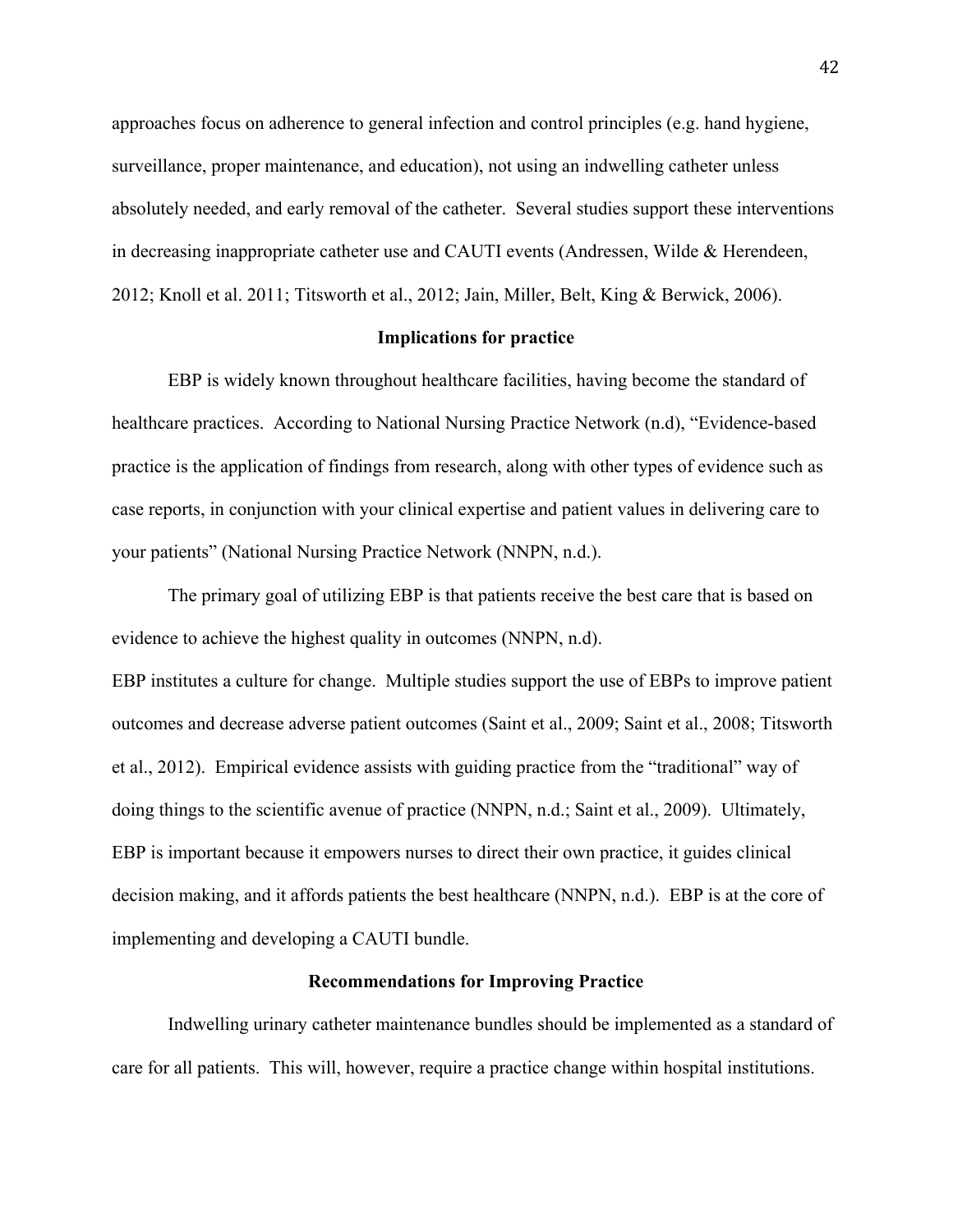To do this effectively, it is important to recognize that implementing such a change might be a challenging task. Implementation of such a bundle will require strategically planned interventions and a detailed plan to increase buy-in from the staff. It is recommended that educational interventions should be designed to bring awareness of strategies to decrease CAUTIs. The implementation of a bladder bundle can increase nursing knowledge of catheter associated UTIs to improve bundle compliance and institute practice change.

# **Conclusion**

There is a clear message throughout the literature that emphasizes that the most effective strategy in the prevention of CAUTIs is the avoidance of foley catheters all together (Nicolle, 2008; Saint et al.,2010; Fakih et al., 2008; Meddings et al., 2013). However, in some patients this is not possible, so early removal is the key intervention for CAUTI prevention (Nicolle, 2008). Multiple studies have shown a strong correlation between a decrease in the number of days the catheter is in place and a decrease in CAUTI events (Saint et al., 2010; Fakih et al., 2008; Meddings et al., 2013).

A CAUTI bundle can help in preventing CAUTIs by optimizing the use of indwelling catheters with emphasis on education of staff, continual assessment of catheter use, early removal, and catheter care (Saint et al., 2009). Many bladder bundles focus on continuous quality improvements, nurse and physician reminders for early catheter removal, maintenance, proper indication for the need, and product standardization.

These actions have shown to significantly reduce urinary catheter use and significantly decrease CAUTI rates (Saint et al., 2009; Saint et al., 2008; Titsworth et al., 2012; Goolsarran & Katz, 2002). Studies suggest that with the use of a CAUTI bundle, a long lasting and durable culture of change can be formed (Titsworth et al., 2012; Meddings et al., 2013). Following the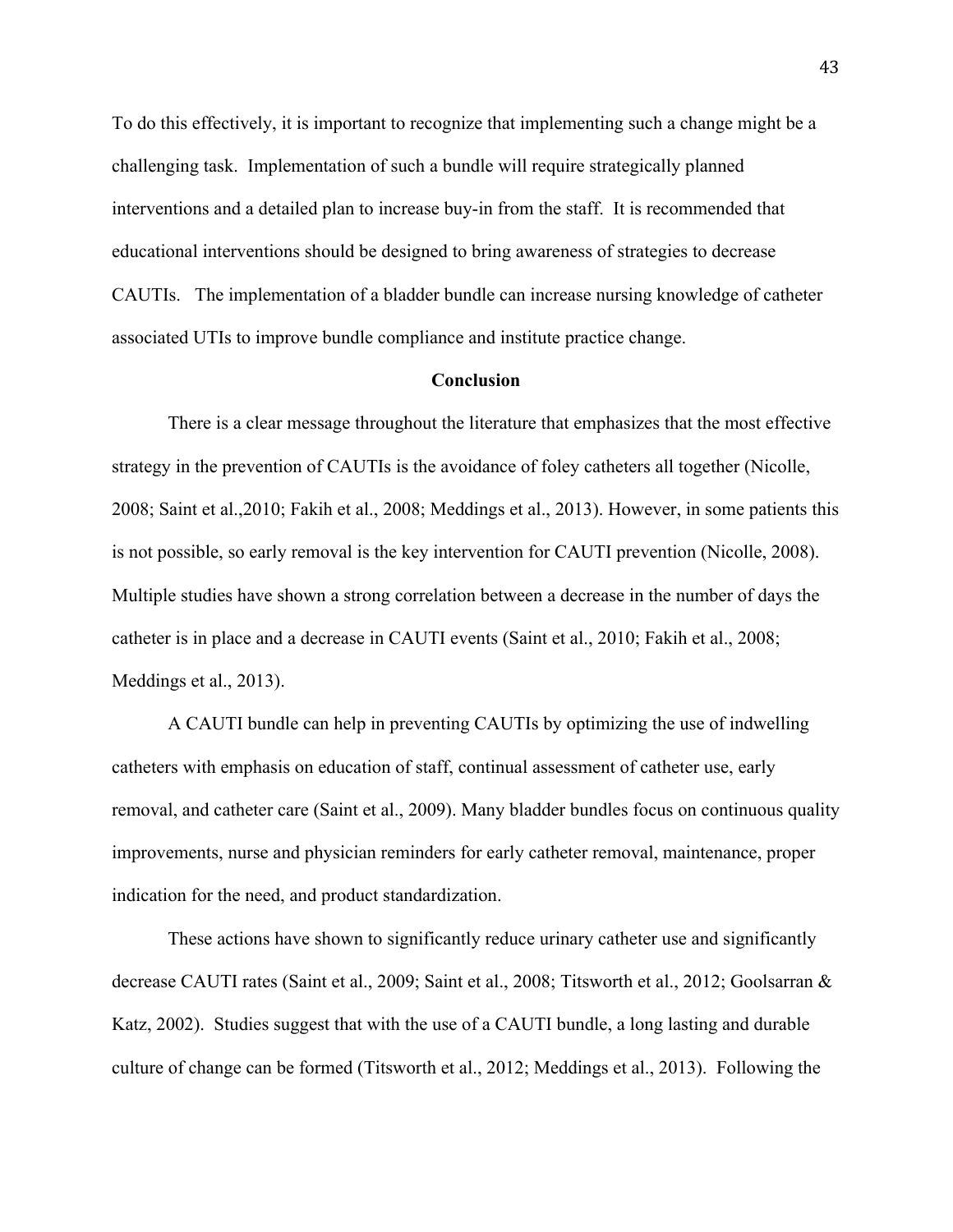ever-growing need to decrease healthcare costs, it makes sense to incorporate EBP, especially the use of CAUTI bundles, throughout healthcare facilities.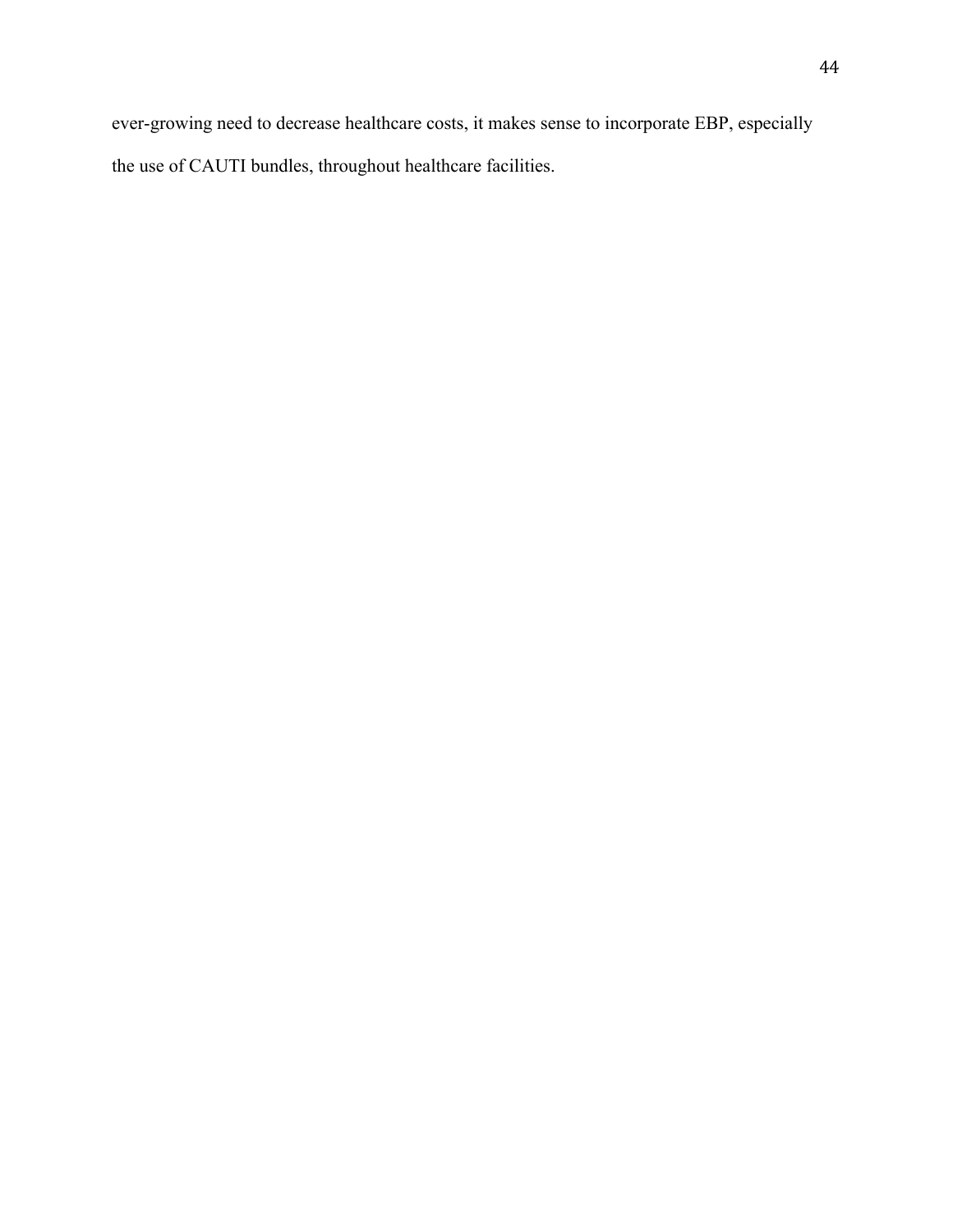### **References**

- Andreessen, L., Wilde, M., & Herendeen, P. (2012). Preventing catheter-associated urinary tract infections in acute care: the bundle approach. *Journal of Nursing care Quality*, *27*(3), 209-217. doi: 10.1097/NCQ.0b013e318248b0b1.
- Apisarnthanarak, A., Thongphubeth, K., Sirinvaravong, S., Kitkangvan, D., Yuekyen, C., Warachan, B., & Warren , D. (2007). Effectiveness of multifaceted hospital wide quality improvement programs featuring an intervention to remove unnecessary urinary catheters at a tertiary care center in Thailand. *Infection Control and Hospital Epidemiology*, *28*(7), 791-8. Retrieved from http://www.ncbi.nlm.nih.gov/pubmed/17564980
- Aslam, A., & Emmanuel, P. (January 01, 2010). Formulating a researchable question: A critical step for facilitating good clinical research. *Indian Journal of Sexually Transmitted Diseases*, 31, 1, 37-50.
- Blodgett, T. (2009). Reminder systems to reduce the duration of indwelling urinary catheters: A narrative review. *Urologic Nursing*, *9*(5), 369-377.
- Benneyan, J. C., & Taşeli, A. (2010). Exact and approximate probability distributions of evidence-based bundle composite compliance measures. *Health Care Management Science*, *13*(3), 193-209. Doi: 10.1007/s10729-009-9123-x
- Center of Disease Control and Prevention (CDC). (2013). April 2013 CDC/NHSN protocol and corrections, clarifications, and additions. Retrieved from. http://www.cdc.gov/nhsn/pdfs/pscmanual/7psccauticurrent.pdf
- Chenowith. C, & Saint, S. (2007). *Urinary tract infections*. (5 ed., pp. 507-516). Philadelphia: Lippincott, Williams & Wilkins.Clarke, K., Tong, D., Pan, Y., Easley, K., Norrick, B., Ko, C., Wang, A., & Razavi, B. (2013). Reduction in catheter- associated urinary tract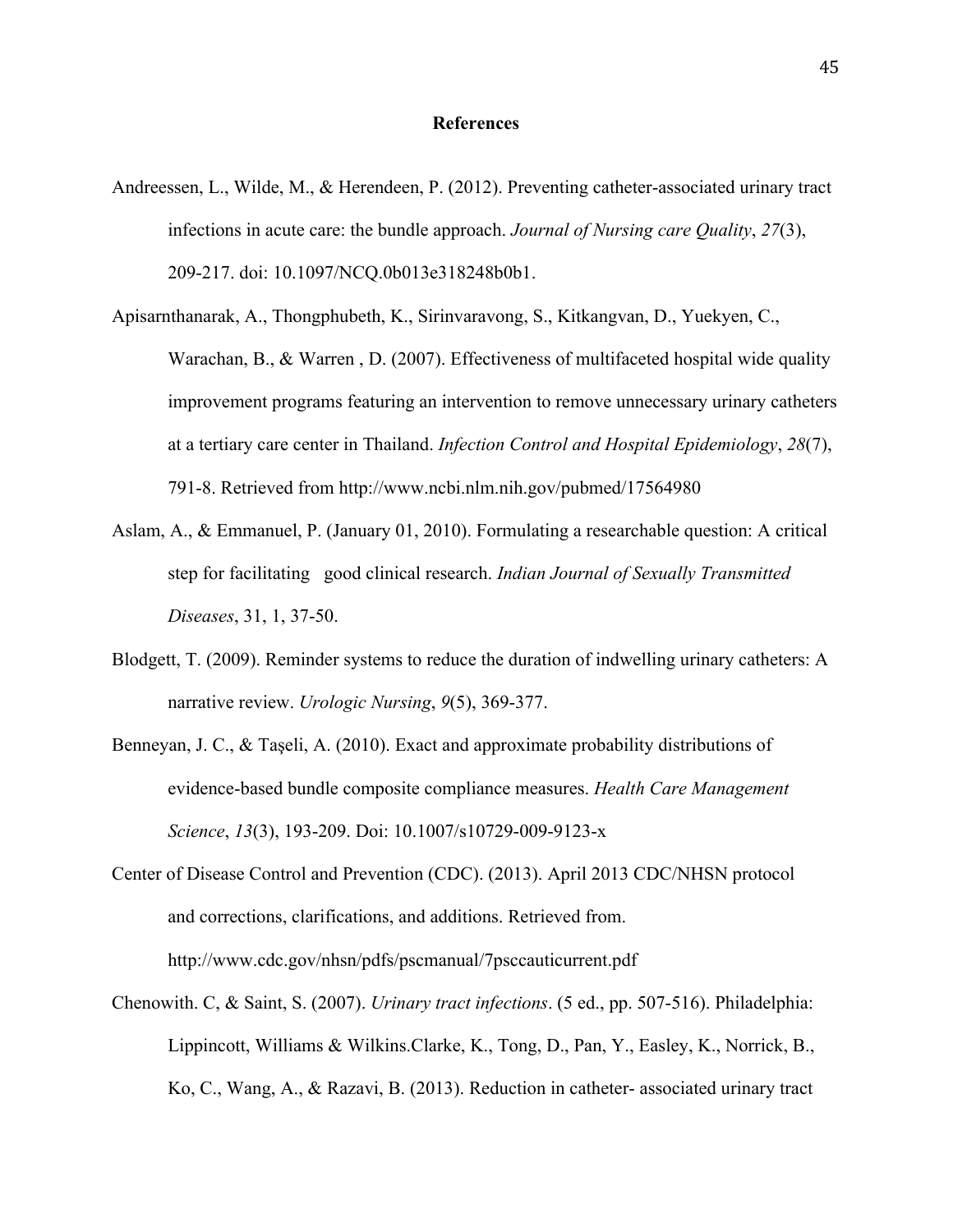infections by bundling interventions. *International Journal of Quality Care*, *25*(1), 43-49. Retrieved from http://www.medscape.com/viewarticle/779178\_print

- Clarkson, D. (2013). The role of 'care bundles' in healthcare. *British Journal Of Healthcare Management*, *19*(2), 63-68.
- Darouiche, R., Goetz, L., Kaldis, T., Cerra-Stewart, C., Alsharif, A., & Priebe, M. (2006). Impact of Stat lock securing device on symptomatic catheter-related urinary tract infection: a prospective randomized multicenter clinical trial. *American Journal of Infection Control*, *34*(9), 555-560. Retrieved from http://www.ncbi.nlm.nih.gov/pubmed/17097449
- Gardam, M., Amihod, B., Orenstein, P., Consolacion, N., & Miller, M. (1998). Overutilization of indwelling urinary catheter and the development of nosocomial urinary tract infections. *Clinical Performance Quality Health care*, *6*, 99-102.
- Godfrey, H., & Fraczyk, L. (2005). Preventing and managing catheter-associated urinary tract infections. *British Journal of Community Nursing*, *10*(5), 205.
- Goetz, A., Kedzuf, S., Wagener, M., & Muder, R. (1999). Feedback to nursing staff as an intervention to reduce catheter- associated urinary tract infections. *American Journal of Infection Control*, *27*(5), 402-404. Retrieved from http://www.sciencedirect.com/science/article/pii/S0196655399700052
- Gokula, R., Hickner, J., & Smith, M. (2004). Inappropriate use of indwelling catheters in elderly patients. *American Journal of Infection Control*, *32*(4), 196-199.
- Goode, C., Fink, R., Krugman, M., Oman, K., & Traditi, L. (2011). The Colorado Patient-Centered Inter Professional Evidence-Based Practice Model: a framework for transformation. *Worldviews on Evidence-Based Nursing*, 96-105. doi: 10.1111/j.1741-6787.2010.00208.x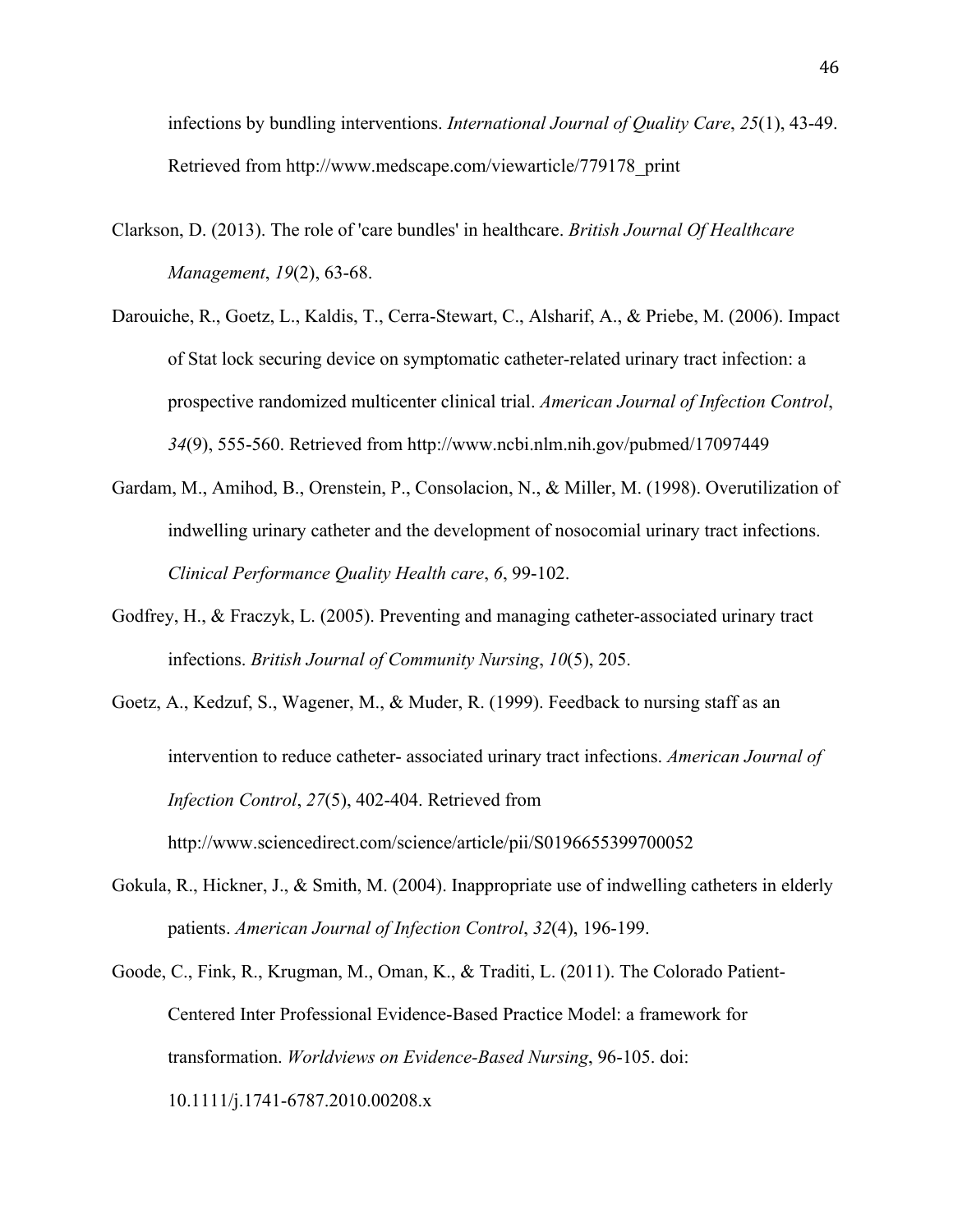Gould, C., Umsheid, C., Agarwal, R., Kuntz, G., & Pegues, D., Center for Disease Control and Prevention, (2009). *Guideline for prevention of catheter associated urinary tract infections*. Retrieved from website: http://www.cdc.gov/hicpac/cauti/001\_cauti.html

- Huang, W., Wann, S., Lin, S., Kunin, C., Kung, M., & Lin, C. (2004). Catheter- associated urinary tract infections in intensive care units can be reduced by prompting physicians to remove unnecessary catheters. *Infection Control and Hospital Epidemiology*, *25*(11), 947-977.
- Jain, M., Miller, L., Belt, D., King, D., & Berwick, D. (2006). Decline in ICU adverse events, nosocomial infections and cost through a quality improvement initiative focusing on teamwork and culture change. *Quality & Safety In Health Care*, *15*(4), 235-239.
- Knoll, B., Wright, D., Ellingson, L., Kraemer, L., Patire, R., Kuskowski, M., & Johnson, J. (2011). Reduction of inappropriate urinary catheter use at a Veterans Affairs Hospital through a multifaceted quality improvement program. *Clinical Infectious Diseases*, *52*(11), 1283-1290. doi: 10.1093/cid/cir188.
- Fakih, M., Dueweke, C., Meisner, S., Berniel-Cass, D., Savoy-Moore, R., . . . Brach, N., & Ray, J. (2008). Effect of nurse led multidisciplinary round on reducing the unnecessary use of urinary catheterization in hospitalized patients. *Infectious Control and Hospital Epidemiology*, *29*(9), 815-819. Retrieved from http://bmhlibrary.info/815.pdf
- Meddings, J., Krein, S., Fakih, M., Olmsted, R., Saint, S. (2013). Reducing unnecessary urinary catheter use and other strategies to prevent catheter-associated urinary tract infections: brief update review. In *Making Health Care Safer II: An Updated Critical*  http://www.ncbi.nlm.nih.gov/books/NBK133354/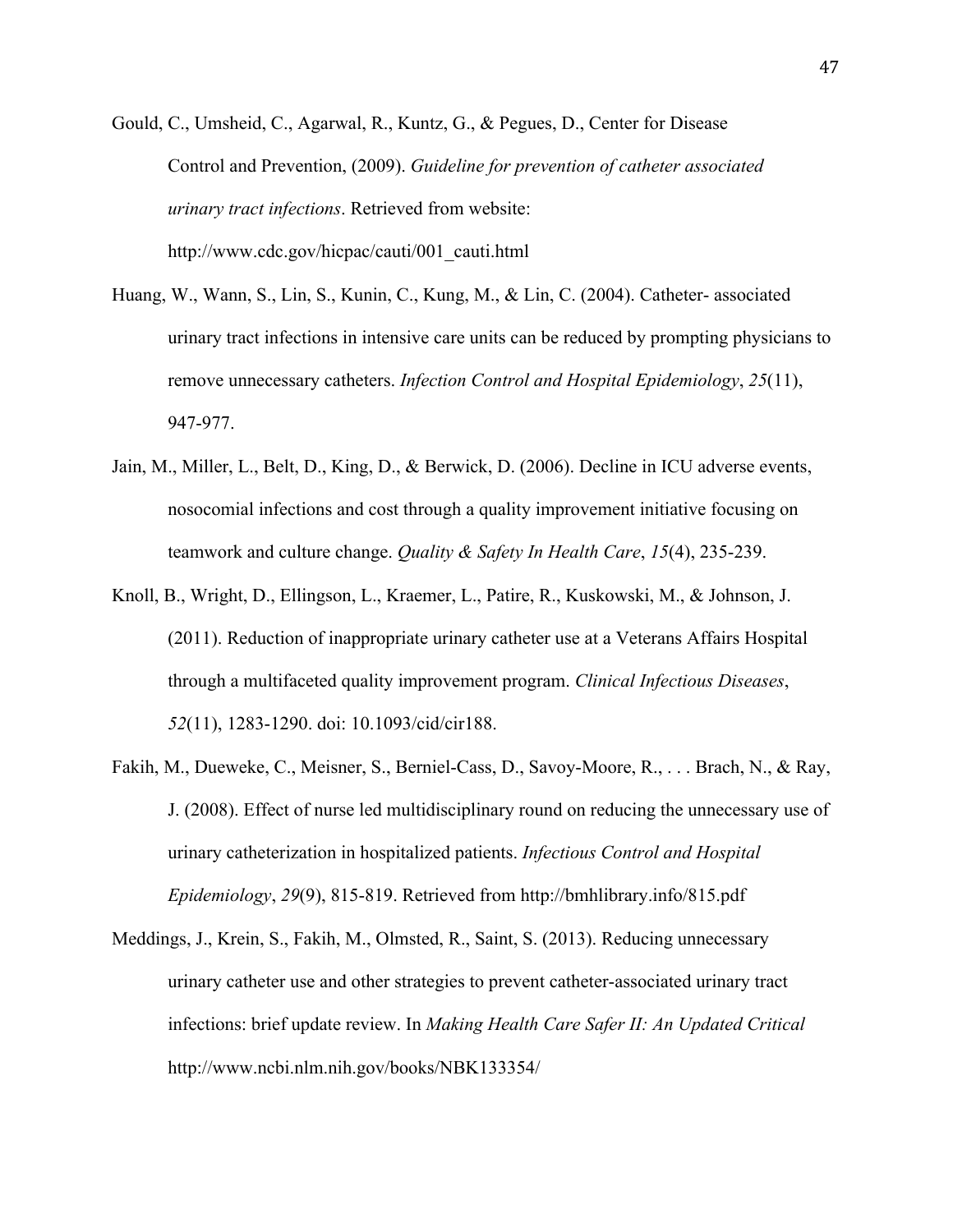- Meddings, J., Rogers, M., Krein, S., Fakih, M., Olmsted, R., & Saint, S. (2013). Reducing unnecessary urinary catheter use and other strategies to prevent catheter-associated urinary tract infection: an integrative review. *BMJ Quality & Safety*,
- Mayo Clinic. (2012, August 29). *Urinary tract infection*. Retrieved from http://www.mayoclinic.com/health/urinary-tract-infection/DS00286/DSECTION=causes
- National Nursing Practice Network (NNPN). (n.d.). *Evidence-based practice: Key talking points with staff nurses*. Retrieved from http://www.nnpnetwork.org/
- Nicolle , L. (2008). The prevention of hospital acquired urinary tract infections. *Clinical Infectious Diseases*, *46*(2), 251-253. doi: 10.1086/524663
- Reilly, L., Sullivan, P., Ninni, S., Fochesto, D., Williams, K., & Fetherman, B. (2006). Reducing foley catheter device days in an intensive care unit: using the evidence to change practice. AACN Advanced Critical Care, 17(3), 272-283.
- Saint, S., Kowalski, C., Kaufman, S., Hofer, T., Kauffman, C., & Olmsted, R. (2008). Preventing hospital-acquired urinary tract infection in the United States: a national study. *Clinical Infection Disease*, *46*(2), 243-250. doi: 0.1086/524662
- Saint, S., Lipsky, B., & Goold, S. (2002). Indwelling urinary catheters: a one-point restraint? *Annals Of Internal Medicine*, *137*(2), 125-127.
- Saint, S., Meddings, J., Calfee, D., Kowalski, C., & Krein, S. (2010). Catheter- associated urinary tract infections and Medicare rule changes. *Ann International Medicine*, *150*(12), 877-885. Retrieved from http://www.ncbi.nlm.nih.gov/pmc/articles/PMC2754265/
- Saint, S., Olmsted, R., Fakih, M., Kowalski, C., Watson, S., Sales, A., & Krein, S. (2009). Translating health care-associated urinary tract infection prevention research into practice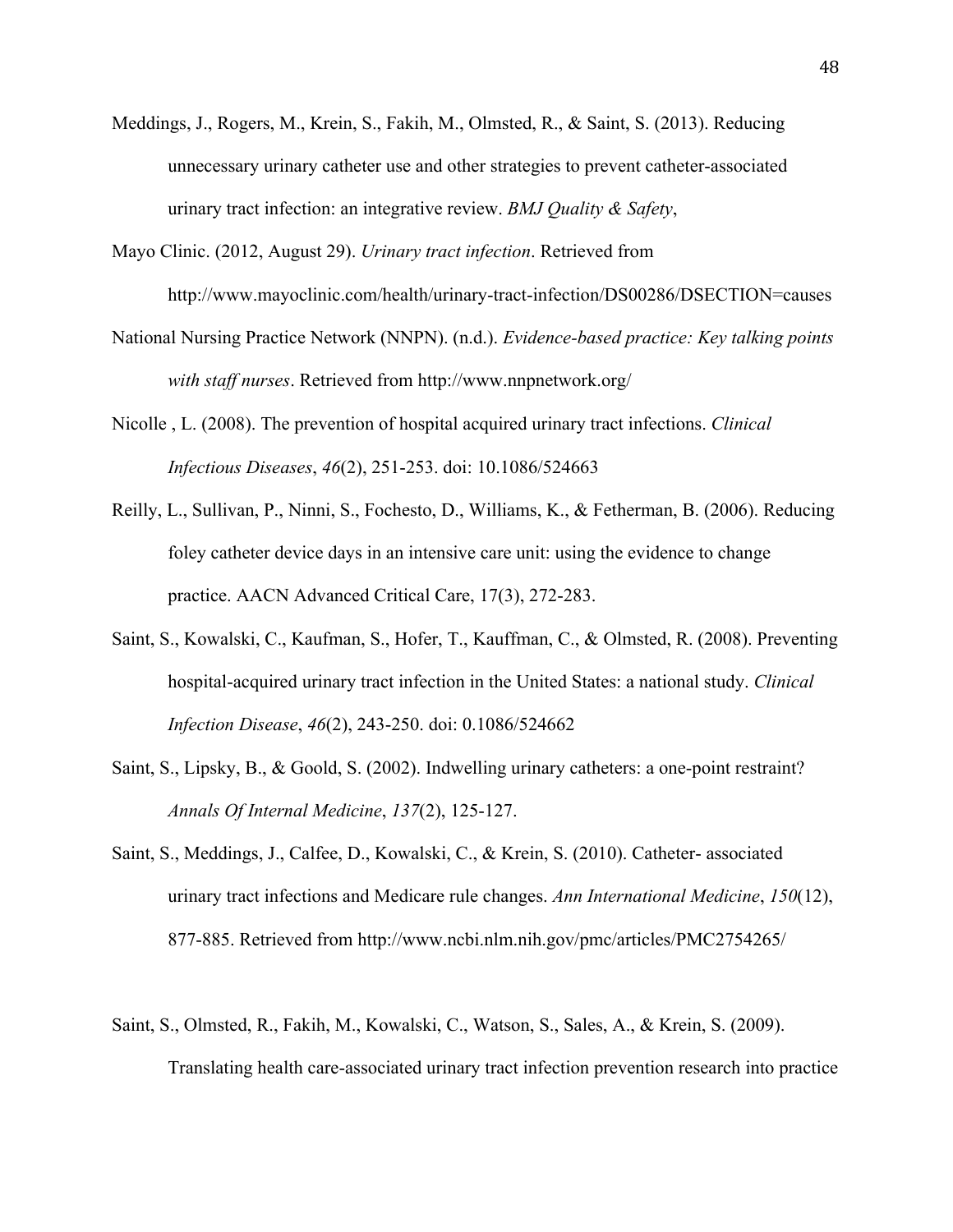via the bladder bundle. *Joint Commission Journal Quality Patient Safety*, *35*(9), 449-455.

- Schumm, K., & Lam, T. (2008). Types of urethral catheters for management of short term voiding problems in hospitalized adults. *Cochrane Database System Rev 2: CDOO13*,
- Tambyah, P. (2004). Catheter-associated urinary tract infections-diagnosis and prophylaxis. *International Journal of Antimicrobial Agents*, *24*, 844-848. Retrieved from http://www.ijaaonline.com/article/S0924-8579 (04) 00056-1/abstract
- Tenke, P., & Nagy, E. (2004). Prevention and treatment of catheter associated infections: myth or reality. *American Journal of Infection Control*, *32*(3), 177-183. Retrieved from http://www.journals.elsevierhealth.com/periodicals/euus/article/S1570-9124 (04) 00037- 6/
- Titsworth, W., Hester, J., Correa, T., Reed, R., Williams, M., Guin, P., & ... Mocco, J. (2012). Reduction of catheter-associated urinary tract infections among patients in a neurological intensive care unit: a single institution's success. Journal Of Neurosurgery, 116(4), 911-920. doi:10.3171/2011.11.JNS11974
- Todd, R., Turner, C., Anderson, J., Mhoon, D., & Brendler, C. (2000). A new technique for securing a foley catheter. *Urology*, *56*(1), 149.
- Topal, J., Conklin, S., Camp, K., Morris, V., Balcezak, T., & Herbert, P. (2005). Prevention of nosocomial catheter-associated urinary tract infections through computerized feedback to physicians and a nurse-directed protocol. American Journal Of Medical Quality: The Official Journal Of The American College Of Medical Quality, 20(3), 121- 126.
- Wald, H., Bratzler, D., & Kramer, A. (2008). Indwelling urinary catheter use in the postoperative period: analysis of the national surgical infection prevention project data. *Archives of*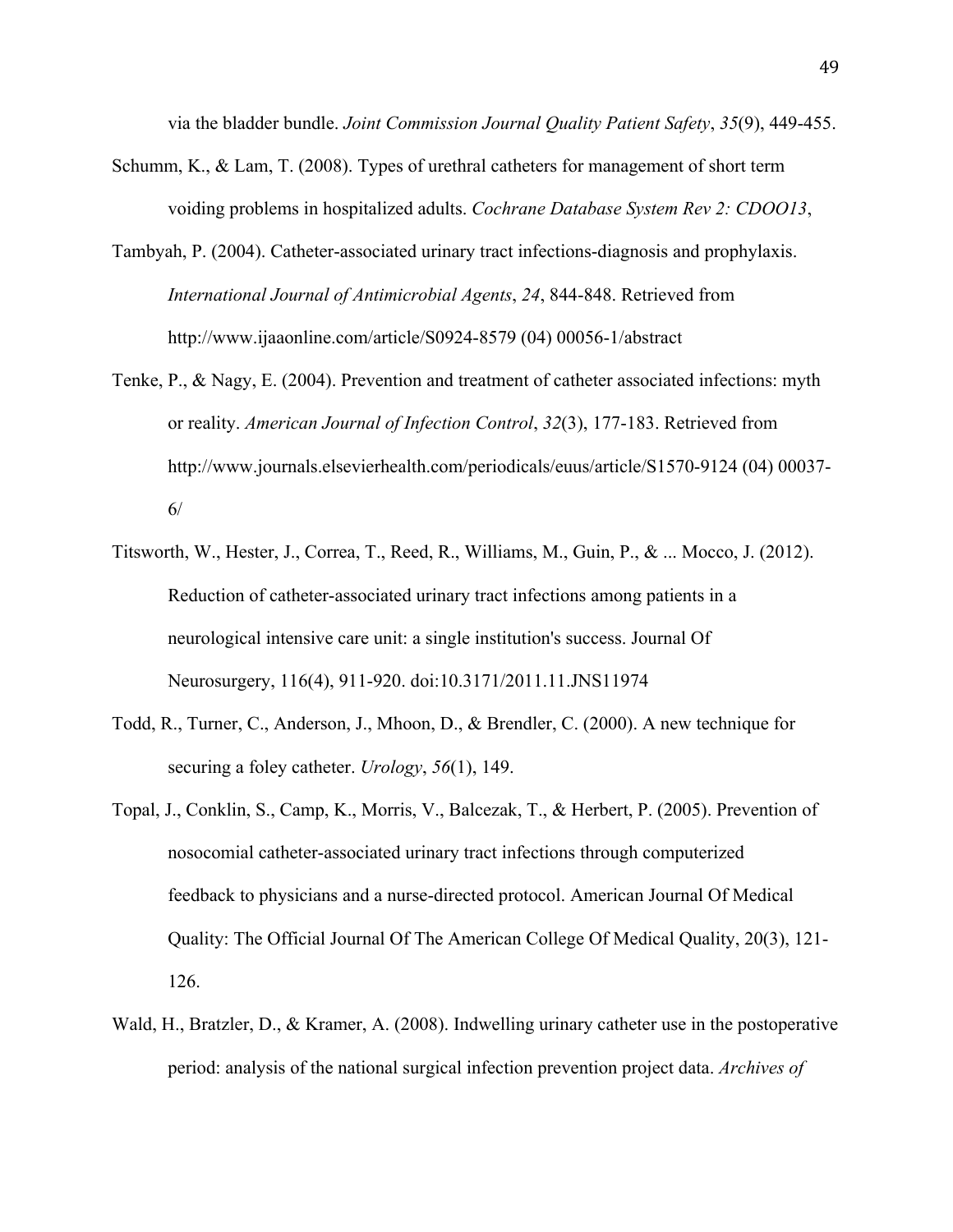*Surgery*, *143*(6), 551-557. Retrieved from

http://www.ncbi.nlm.nih.gov/pubmed/18559747

WebMed. (2010, march 23). *Care of an indwelling urinary catheter*. Retrieved from http://www.webmd.com/a-to-z-guides/care-for-an-indwelling-urinary-catheter-topicoverview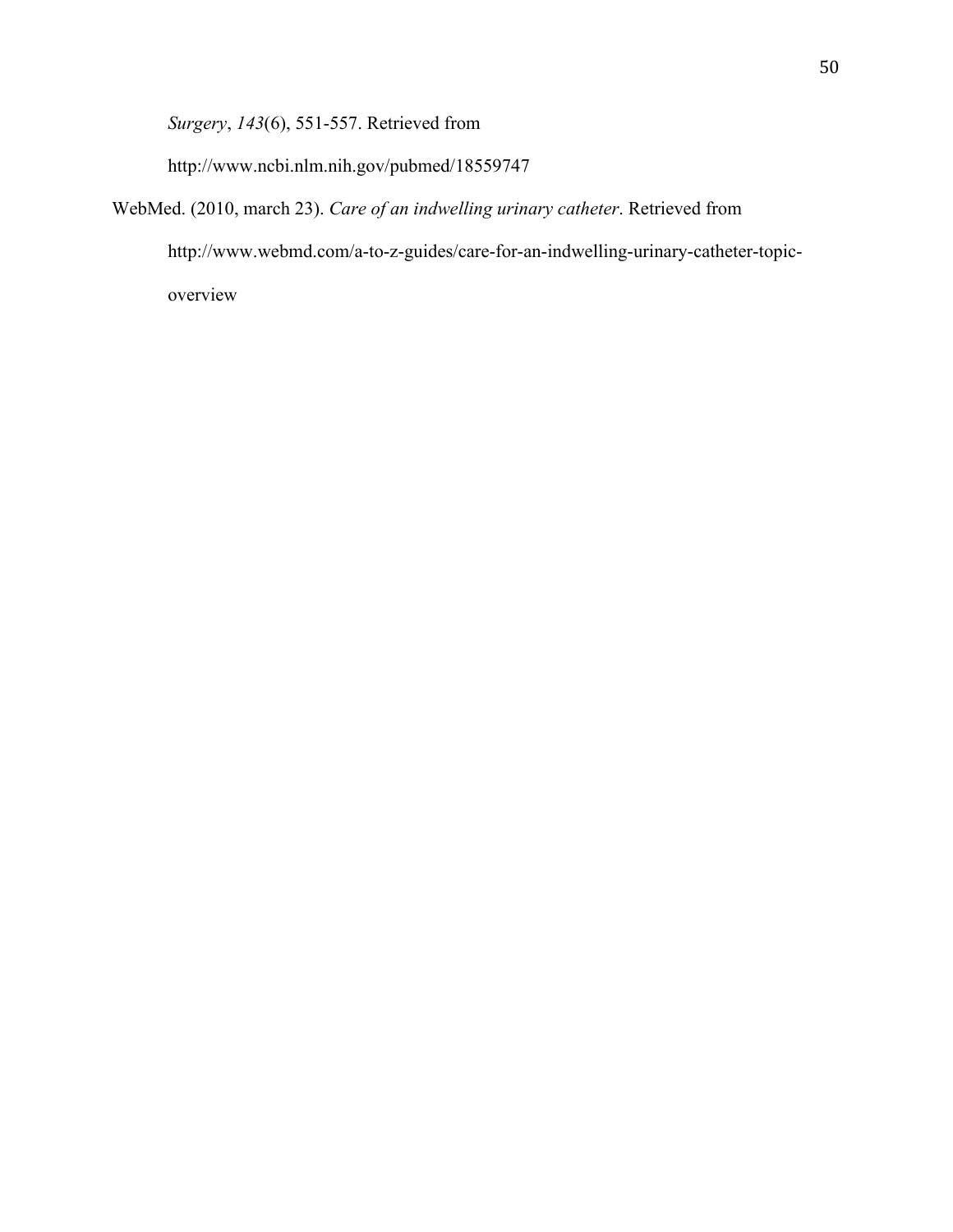# **Manuscript 3**

An Evaluation to the Adherence of an Indwelling Urinary Catheter Maintenance Bundle:

A Retrospective Electronic Medical Record Review

Jessica Johnston DNP, BSN, RN University of Kentucky College of Nursing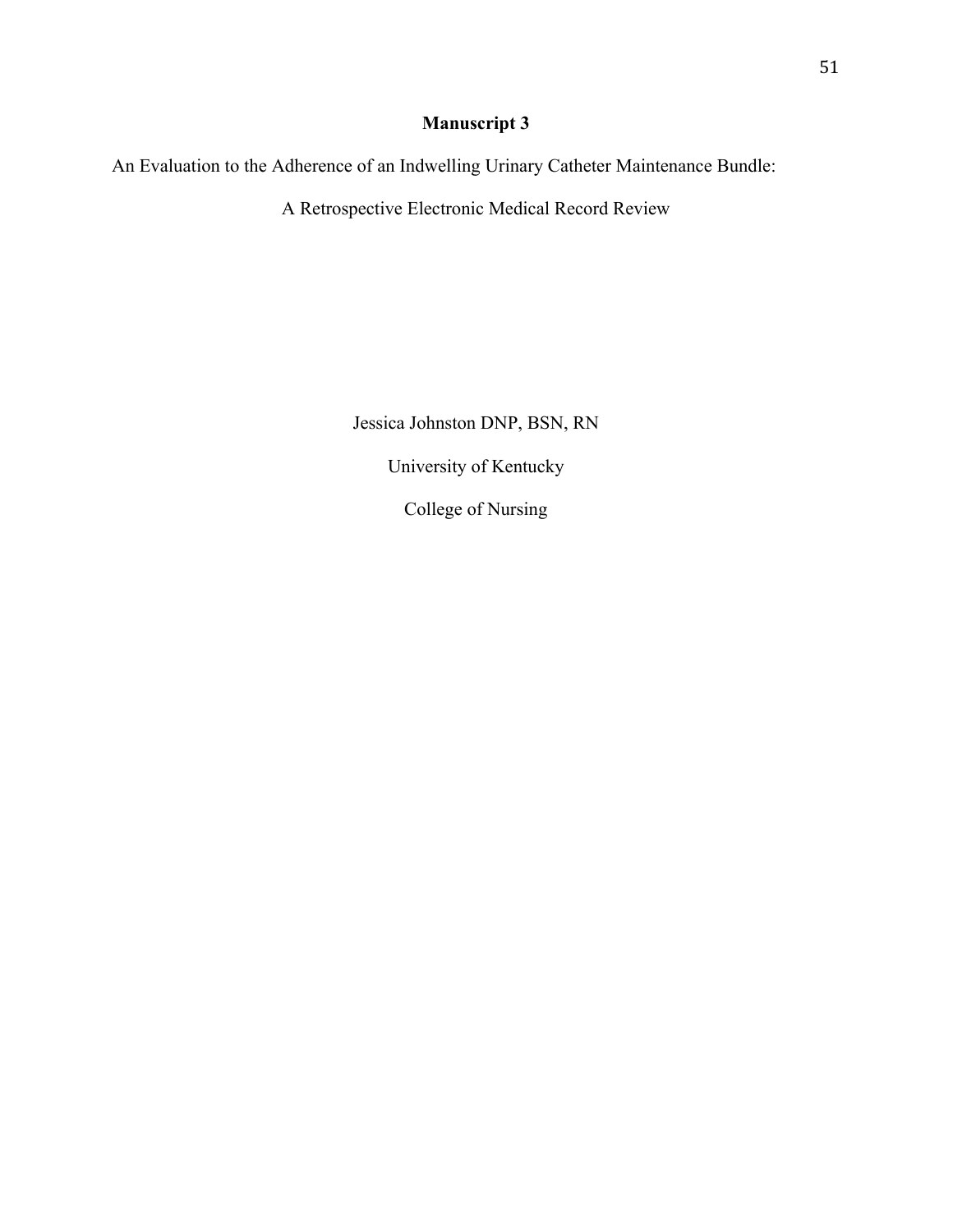### **Abstract**

**Purpose:** The purpose of this project was to evaluate the adherence to a Catheter*-* Associated Urinary Tract Infection Maintenance Bundle (CAUTI bundle) among the staff in the Trauma Intensive Care Unit (TICU) at the University of Kentucky Chandler Hospital (UKCH). The objectives of this project were to: (1) describe adherence to practice guidelines of a CAUTI bundle in TICU through the examination of de-identified data one year after bundle implementation (data was obtained from the records of patients hospitalized during a twelvemonth period - May 2013 through May 2014); and, 2) examine the associations between adherence to practice guidelines of a CAUTI bundle and specific patient characteristics (age, gender, race, ethnicity, body mass index, and hospital length of stay).

**Setting:** This project was implemented in the TICU of an 875-bed level 1 Trauma and Multi-Organ Transplant Center located in central Kentucky.

**Population:** Among the sample (*N*=100), 55% were male and 45% were female. Eighty-six percent were Caucasian. Those selected had an average age of 57.6 years (SD=17.1), the mean body mass index was 25.6 (SD=5.9), and the mean length of stay was 13.7 days (SD=14.1). **Inclusion criteria:** All individuals in the medical record documentation system that had a documented indwelling foley catheter upon day 1 of admission to the TICU between May 2013 and May 2014 were included.

**Design & Methods:** A retrospective study of de-identified electronic medical record data was used to evaluate staff adherence to a CAUTI bundle during a twelve-month period. Randomly selected and de-identified medical record numbers (*N*=100) were obtained by the Information Technology Business Intelligence Department at the University of Kentucky. The data review, included the documentation of: 1) contradiction for catheter removal; 2) maintenance of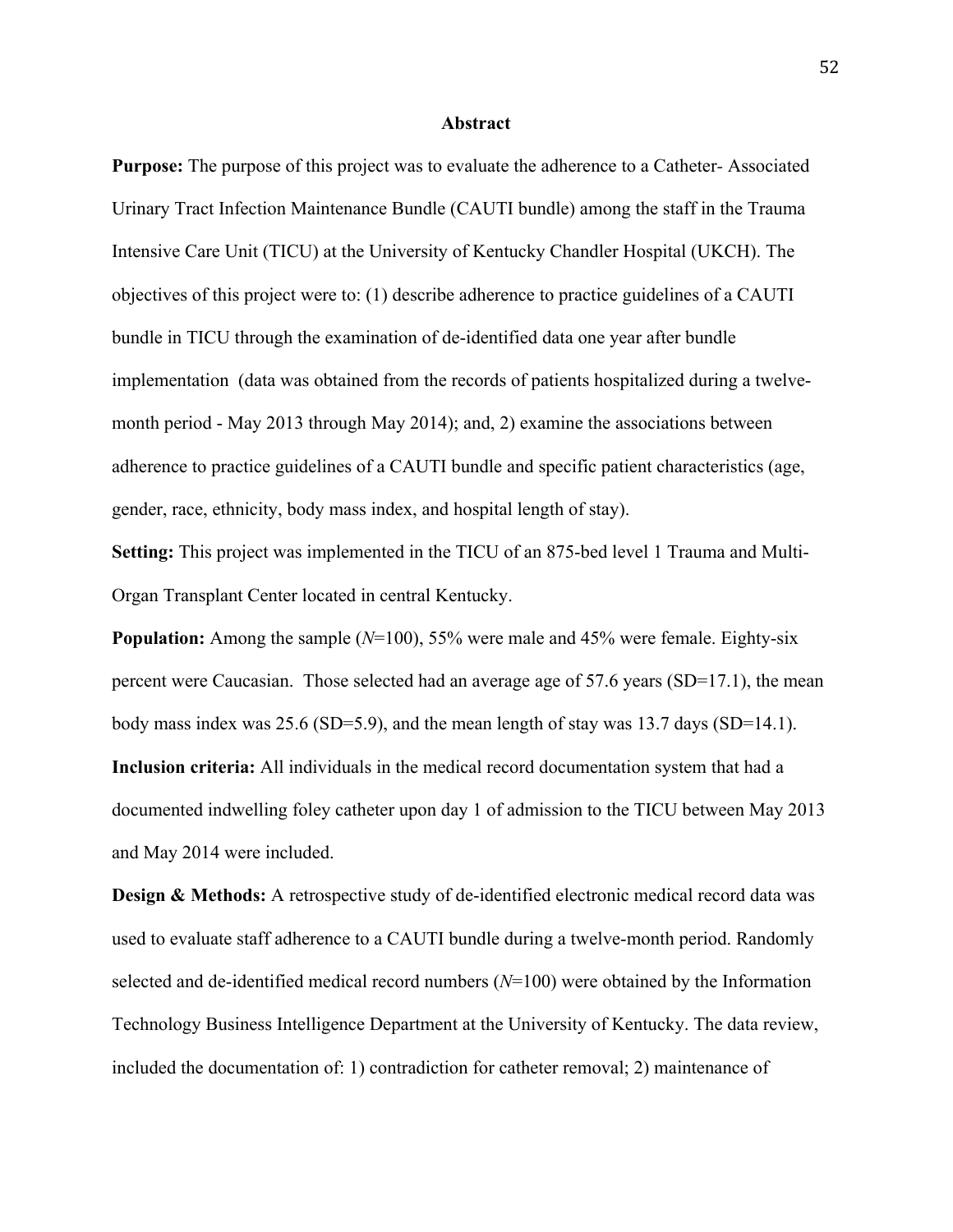unobstructed urine flow (tubing catheter at or below the level of the bladder); 3) a securement device for the urinary catheter tubing; and, 4) whether or not foley care was completed at least 1 time in a 24 hour period. The data obtained also included demographics (age, gender, ethnicity, race), body mass index, and total hospital length of stay.

**Results:** When examining the daily adherence to CAUTI bundle guidelines and specific criteria, daily adherence significantly decreased between days 1- 5 (day  $1=92.0\%$ , day  $2=53.0\%$ , day 3=40.0%, day 4 = 24.0%, day 5 = 13.0%). Only 5.0% of the electronic records of the sample provided evidence of complete adherence to the CAUTI bundle over the 5 days. Adherence to each specific CAUTI bundle criteria decreased over the 5 days. The criterion with the least adherence for each assessment day was the completion of foley care in a 24-hour period. Moreover, there were no significant differences in adherence rates to the CAUTI bundle by patient characteristics over the first five days of the patient's admission with the exception of the following: a) greater adherence among males on day 2 (63.6%), b) lower adherence among underweight patients (70.0%) on day 1, and, c) lower adherence among obese patients (85.5%) on day 1.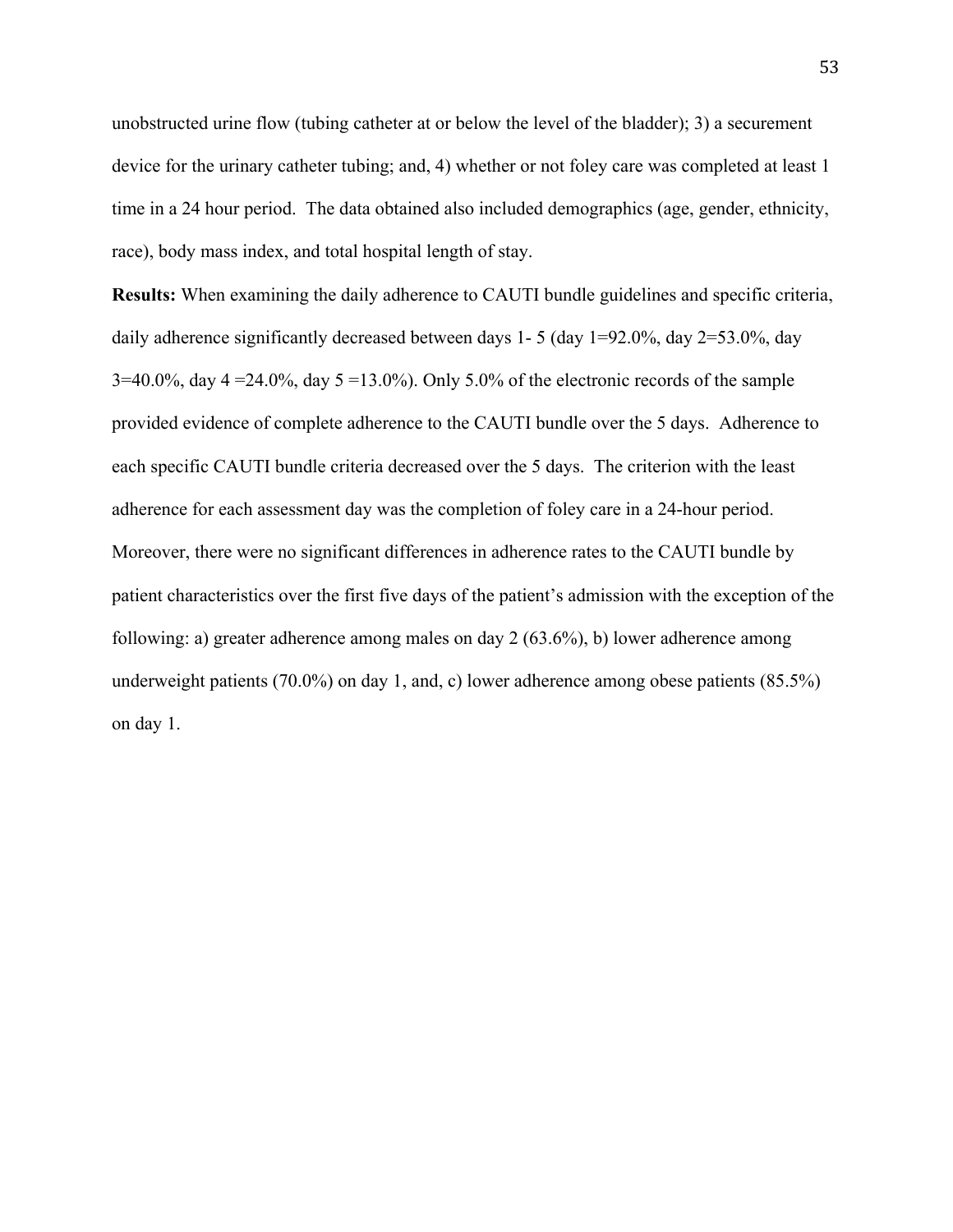### **Introduction**

While the future of healthcare is uncertain, one thing remains definite - the complexity of healthcare continues to increase. Hospital administrators, managers, and staff may not be able to foresee all changes in healthcare, but it may be possible to prevent the occurrence of infections. It is important that hospitals address issues that can be managed within the hospital setting. It is just as vital to evaluate the adherence to protocols, interventions, and initiatives developed to offset the rising incidence of hospital-acquired infections (HAIs).

In the state of Kentucky alone, the cost of treating a HAI is estimated around \$462 million dollars a year and results in approximately 1,400 deaths per year (Musgrave, 2011). In February 2013, University of Kentucky Chandler Hospital (UKCH) made drastic changes to the current Catheter Associated Urinary Tract Infection (CAUTI) prevention standards by instituting a CAUTI Maintenance Bundle to prevent the incidence of CAUTIs. This CAUTI bundle was initiated to improve already used strategies in preventing costly hospital acquired urinary tract infections, improve foley catheter care by the nursing staff, and improve the documentation of catheter care.

It is important to understand that a bundle of care is usually any set of 4-5 elements of evidence-based practice implemented as a complete set of activities (Benneyan, 2010). It is not limited to what UK's CAUTI bundle consisted of. However, UK's CAUTI bundle gives an example of elements that could be incorporated into any CAUTI bundle. Bundles of care are an evidence-based strategy to improve the provision of care for patients (Benneyan, 2010). Bundles of care are practices for quality improvement and a hallmark of a bundle of care is that when the care is implemented and utilized appropriately, the strategies can be used across multiple healthcare systems (Clarkson, 2013).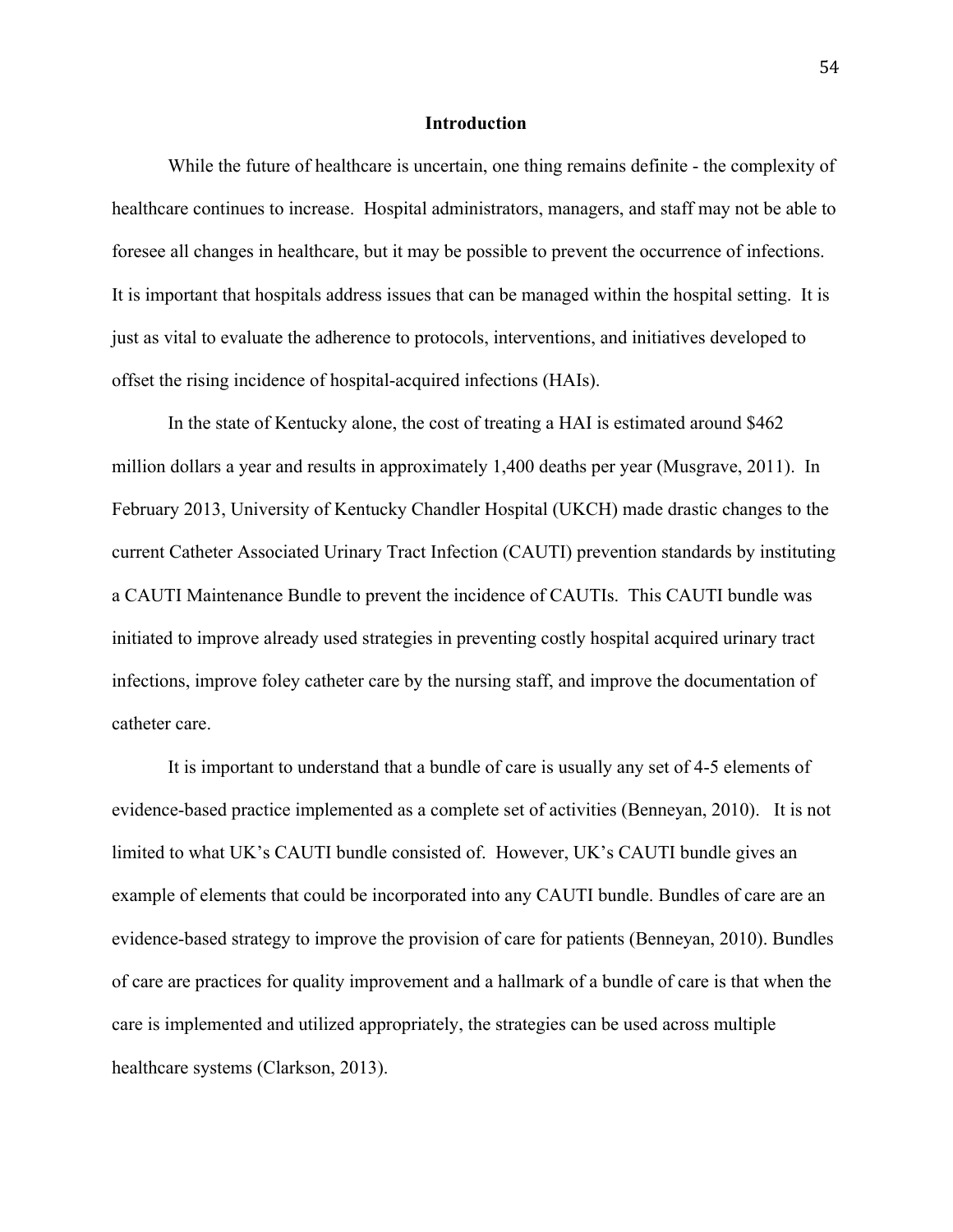UK HealthCare's CAUTI bundle encompassed educating staff nurses on preventive measures of decreasing CAUTIs by holding in-services, instituting bedside rounding, utilizing educational posters, and simplifying indwelling urinary catheter care documentation in the electronic medical records. For example, the documentation of catheter care was designated to one section, instead of multiple places, in the electronic medical records (with the exception of foley care). Education of staff nurses included recommendations from the Institute of Healthcare Improvement regarding documentation, proper insertion, the duration of placement, the proper securement, and the maintenance of a urinary catheter with foley care (Marra et al. 2011).

# **Background**

Hospital acquired infections (also known as a nosocomial infections) are infections acquired during an acute hospital stay (Gould, Umsheid, Agarwal, Kuntz & Pegues, 2009). Hospital acquired infections are among the top 10 leading causes of mortality in the United States (Center of Disease Control, 2013) with 1.7 million people developing HAI's and 100,000 patients' deaths from related complications every year (Clarke et al. 2013).

A urinary tract infection is a fungal or bacterial infection within the urinary system, including the ureters, bladder, kidneys, and urethra (Mayo Clinic Staff, 2012). If bacteria enters the urinary tract and is not killed by the body's natural defenses it multiplies within the bladder, producing a bacterial infection (Mayo Clinic Staff, 2012). CAUTI's are urinary tract infections diagnosed when a urinary catheter is in place. CAUTI's are diagnosed by the presence of bacteria in the urine, an elevated white blood cell count (WBC) on a urinalysis examination, and a positive urine culture. In some cases, other signs and symptoms may be present including an elevated serum WBC with two or more of the following symptoms: pain or burning in the region of the bladder, bladder spasms/leakage, catheter obstruction, change in mental status (confusion,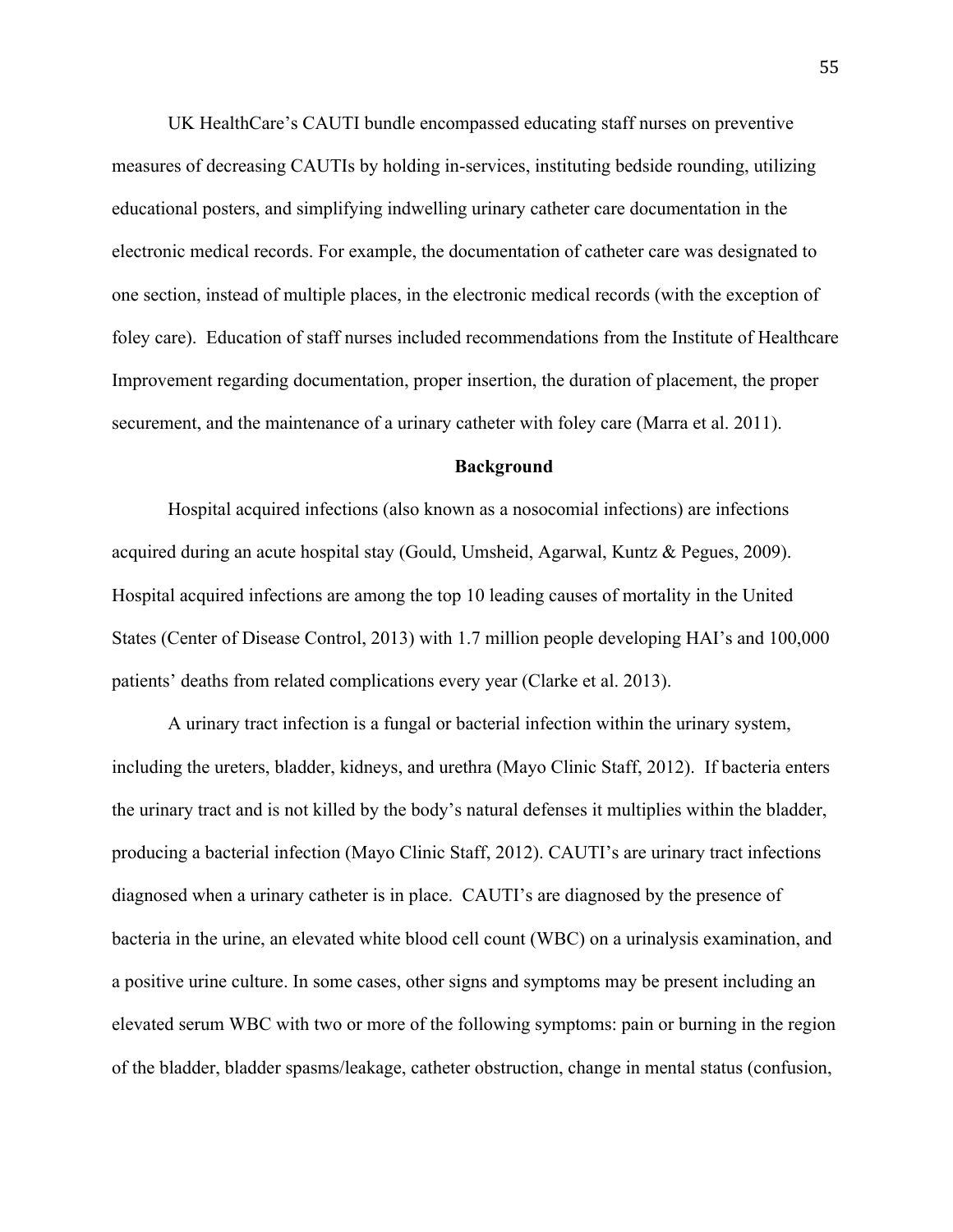lethargy, agitation, and delirium), fever (greater than 100.4F or 38C), urine odor, changes in color or characteristics of urine (including cloudy urine or increased sediment), and hematuria (Wound Ostomy and Continence Nurses Society, n.d.). CAUTI's are the leading cause of secondary hospital associated bloodstream infection and about 17% of hospital-associated bacteremia is from a urinary source (Gould et al., 2009). Moreover, approximately 1 million CAUTI's occur every year in the United States, costing an estimated \$400 million annually to treat (Clarke et al., 2013).

In the United States, about 15% of patients admitted to an acute care facility receive an indwelling urinary catheter at some point during their hospital stay (Saint et al., 2009). An indwelling urinary catheter, also referred to as a "foley catheter", is a drainage tube inserted into the urinary bladder through the urethra (Centers for Disease Control, 2013). This drainage tube is connected to a drainage bag, a "foley" catheter, and is a closed-drainage system for obtaining an accurate hourly urine output (Gould et al., 2009).

By definition, a foley catheter only includes indwelling urethral catheters and does not include catheters used for continuous irrigation or intermittent catheterization (Centers for Disease Control, 2013). Annually, more than 30 million foley catheters are inserted in the United States, causing approximately 1 million CAUTIs (Saint et al., 2009). The use of indwelling catheters has been associated with increased patient acuity, increased complexities in healthcare, severity of illnesses, and decreased staffing (Saint et al., 2009). With the high utilization of foley catheters in acute care facilities, it is not surprising that they account for almost half of all HAIs and 80% of CAUTIs (Saint et al., 2009).

Factors that increase the risk of CAUTI occurrence include: a foley catheter left in place for more than 6 days, a catheter not inserted under sterile technique, the catheter not being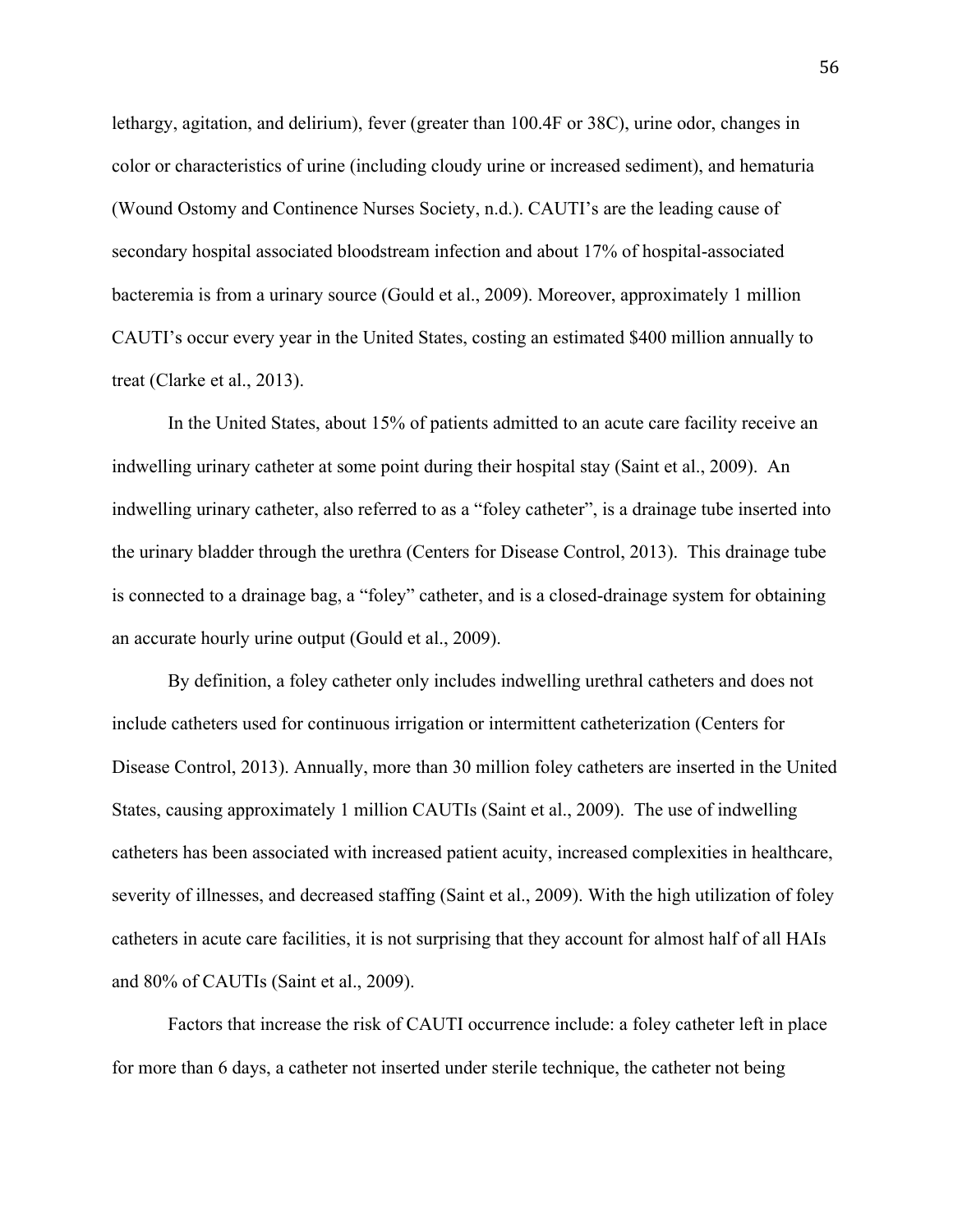positioned correctly with the level of the drainage bag being above the level of the bladder, failure to provide daily foley care, and failure to maintain a closed system. Foley care can be described as washing the genital area and the foley catheter tubing at the site of insertion with soap and water everyday (Clarke et al., 2013). Some institutions have implemented the use of Castile wipes to provide foley care. These wipes are PH balanced cleansing agents used in replacement of soap and water for foley care purposes (Clarke et al., 2013). A closed system refers to the connection point of the catheter tubing and tubing entering the patient, often the primary suspected point of entry of pathogens (Clarke et al., 2013). These risk factors make it important to evaluate if measures are being completed to reduce the risk of a CAUTI.

Healthcare providers often perceive CAUTIs as unfortunate, but acceptable, consequences of patient care. However, along with the financial burden, CAUTI's are associated with serious infections, such as sepsis and acute pyelonephritis, and other adverse outcomes (such as prolonged hospital stay, increased morbidity, increased mortality) (APIC, 2008). In the 2008 Association for Professionals in Infection Control Guide to the Elimination of Catheter Associated Urinary Tract Infection document, chart audits revealed the inappropriate use of urinary catheters in 285 patients (APIC, 2008). Of the health records reviewed, 46% of the patients had inappropriate indications for catheterization (APIC, 2008). This is a prime example for the need of interventions to guide staff in recognizing the need for catheterization, understanding the important of maintenance care with documentation, and having evaluative guidelines set in place (APIC, 2008).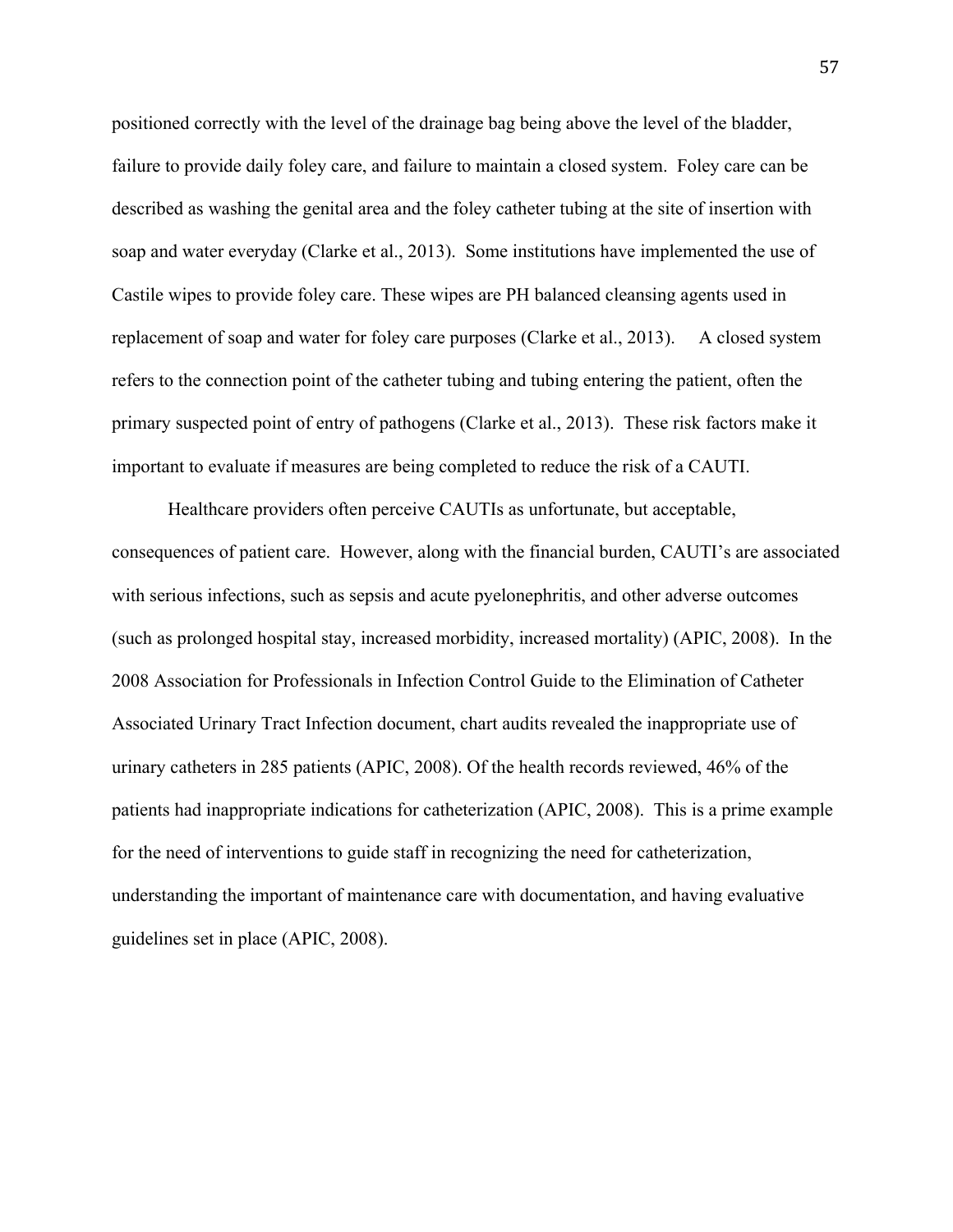# **Description of the Practice Inquiry Project**

Nurses play a key role in the CAUTI bundle implementation process in that the responsibility for insertions, maintenance, and documentation rests on the nursing staff. An evaluation of adherence to the CAUTI Bundle is critical in assessing nurse adherence to the University of Kentucky Hospital's Trauma Intensive Care Unit (TICU) CAUTI bundle for the purpose of informing future implementation and evaluative plans in other facilities. As such, this capstone project involved the evaluation of an indwelling urinary catheter maintenance bundle that was implemented in an 875-bed, Level-1 trauma and multi-organ transplant center located in central Kentucky. The project took place in the 12-bed TICU. A retrospective review of deidentified medical data from the records of 100 TICU was collected from the University of Kentucky's Technology and Intelligence department to evaluate nursing adherence to UK's CAUTI bundle over a five-day course of catheter placement.

### **Goals and Objectives**

The purpose of this project was to evaluate adherence to a CAUTI bundle among staff nurses in the TICU at a UKHC Hospital. The main objectives of this project were to: (1) describe adherence to practice guidelines of a CAUTI bundle in a trauma intensive care unit through the examination of de-identified data one year after bundle implementation was completed (May, 2013 through May, 2014); and 2) examine the associations between adherence to practice guidelines of a CAUTI bundle and patient characteristics including age, gender, race, body mass index, and hospital length of stay.

58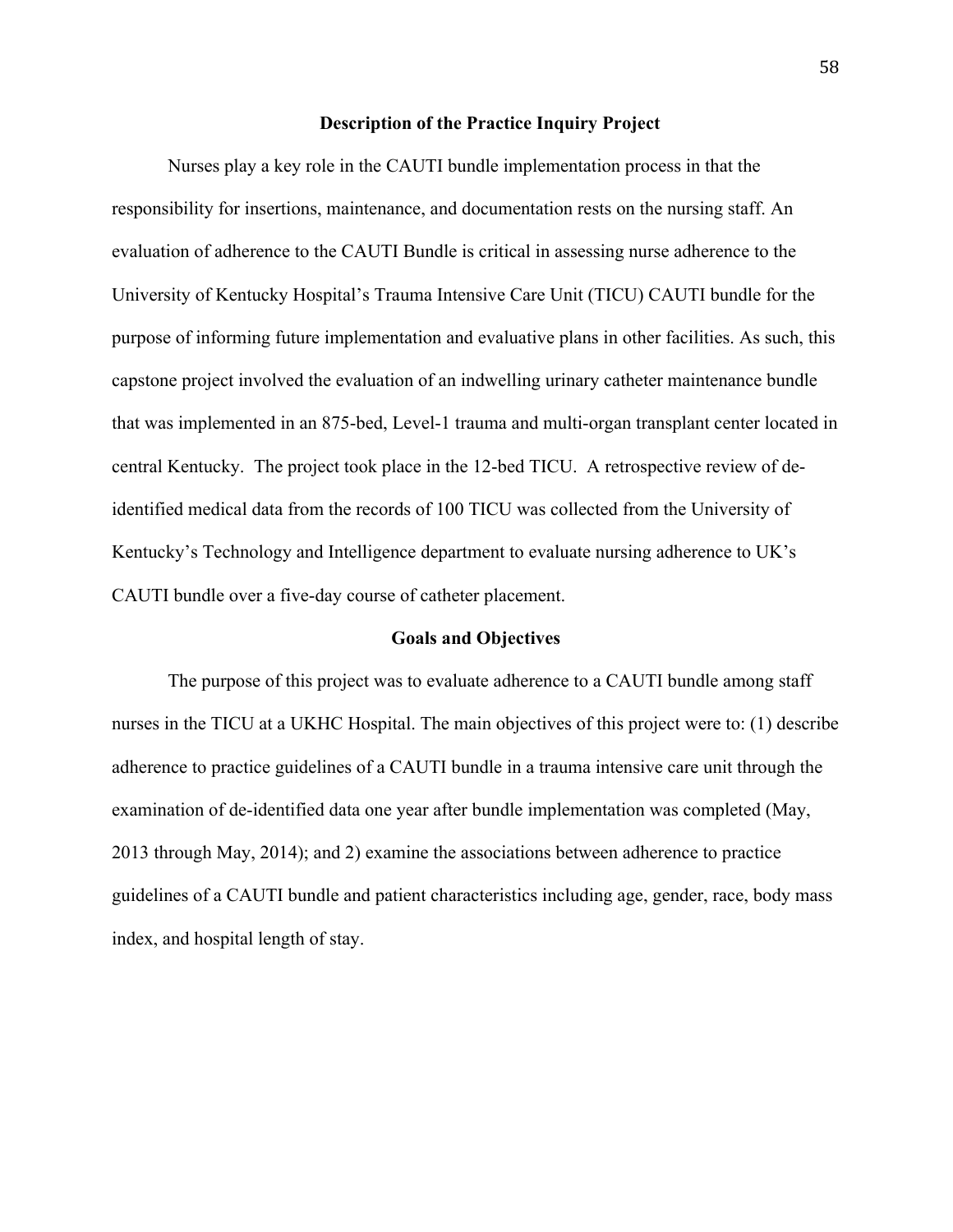### **Methods**

# *Study design and selection of participants*

Following authorization from my capstone committee, approval was obtained from the University of Kentucky (UK) nursing research council (Appendix B). A proposal was then submitted and subsequently approved by the hospital's Institutional Review Board (IRB) (Appendix A). Nurse administrators, service line directors, and the ICU manager were informed of the project via face-to-face meetings and email communications. Approval was obtained from the director of Trauma Surgical Services (Appendix C). A waiver of the requirement for documentation of informed consent was obtained because only de-identified information was collected retrospectively from patient records. This research involved minimal to no risks to participants.

# *Study Setting*

The 12-bed TICU patient population is comprised of critically ill adult patients who are  $>$ 18 years of age. The hospital is accredited by The Joint Commission for Accreditation of Hospitals and is currently working toward Magnet re-designation by the American Nurses Credentialing Center (ANCC).

### *Study Procedure*

A retrospective review utilizing de-identified electronic medical record data was used for this evaluation project. The data was transferred to an SPSS spreadsheet once received. Demographic data included age, gender, ethnicity, race; in addition Body Mass Index (BMI) and hospital length of stay were also retrieved from medical records. The CAUTI bundle documentation requirements include the documentation of: 1) any contradiction for catheter removal; 2) maintenance of an unobstructed urine flow (tubing catheter at or below the level of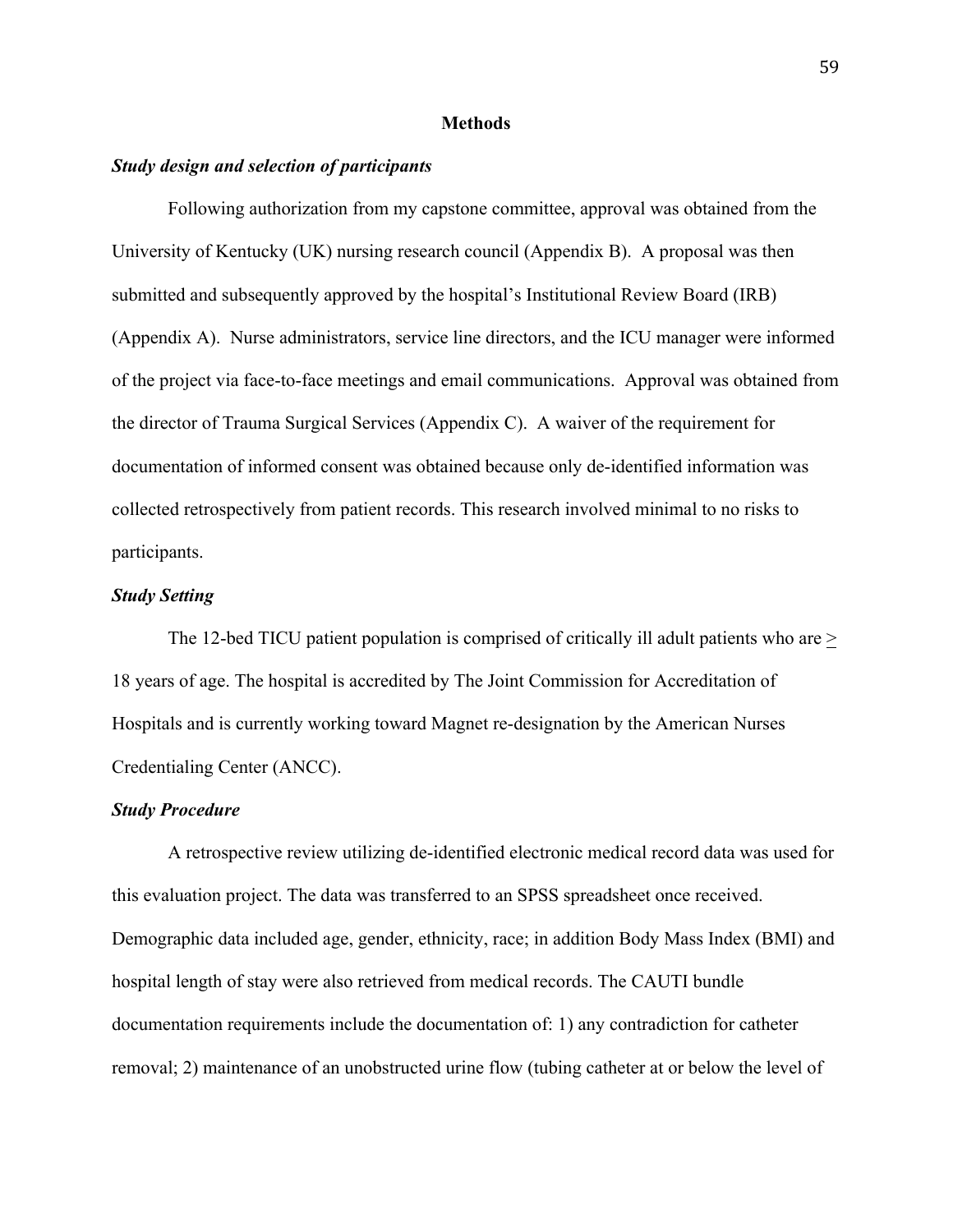the bladder); 3) securement of the urinary catheter tubing; and, 4) whether or not foley care was completed at least once in a 24 hour period. These data points are specifically listed in the electronic documentation, and the nurses caring for the patient check the box associated with each criterion as completed (yes) or not completed (no). These data points are requirements listed within the CAUTI bundle to be completed by the registered nurse. The goal of the CAUTI bundle was to improve nursing adherence to the CAUTI bundle requirements and the documentation on catheter care provided. The CAUTI bundle documentation requirements were obtained at 8:00AM (considered the 7am shift) the first day of admission for up to five days of patient hospitalization.

# *Data Analysis*

Sample characteristics were described using frequencies and percentiles for categorical variables and means with standard deviations for continuous variables. Daily adherence to the practice guidelines of the CAUTI bundle and specific CAUTI bundle criteria were examined with percentages. Associations between daily adherence to practice guidelines and demographic variables (i.e., day 1, day 2, day 3, day 4, day 5) were examined using chi-square analyses for categorical variables. McNemar tests were used to examine the differences in adherence rates from day 1 compared to each subsequent day-to-day up to day 5 of the catheter being in place. Bonferonni corrections were applied to account for potential type 1 error as a result of multiple testing.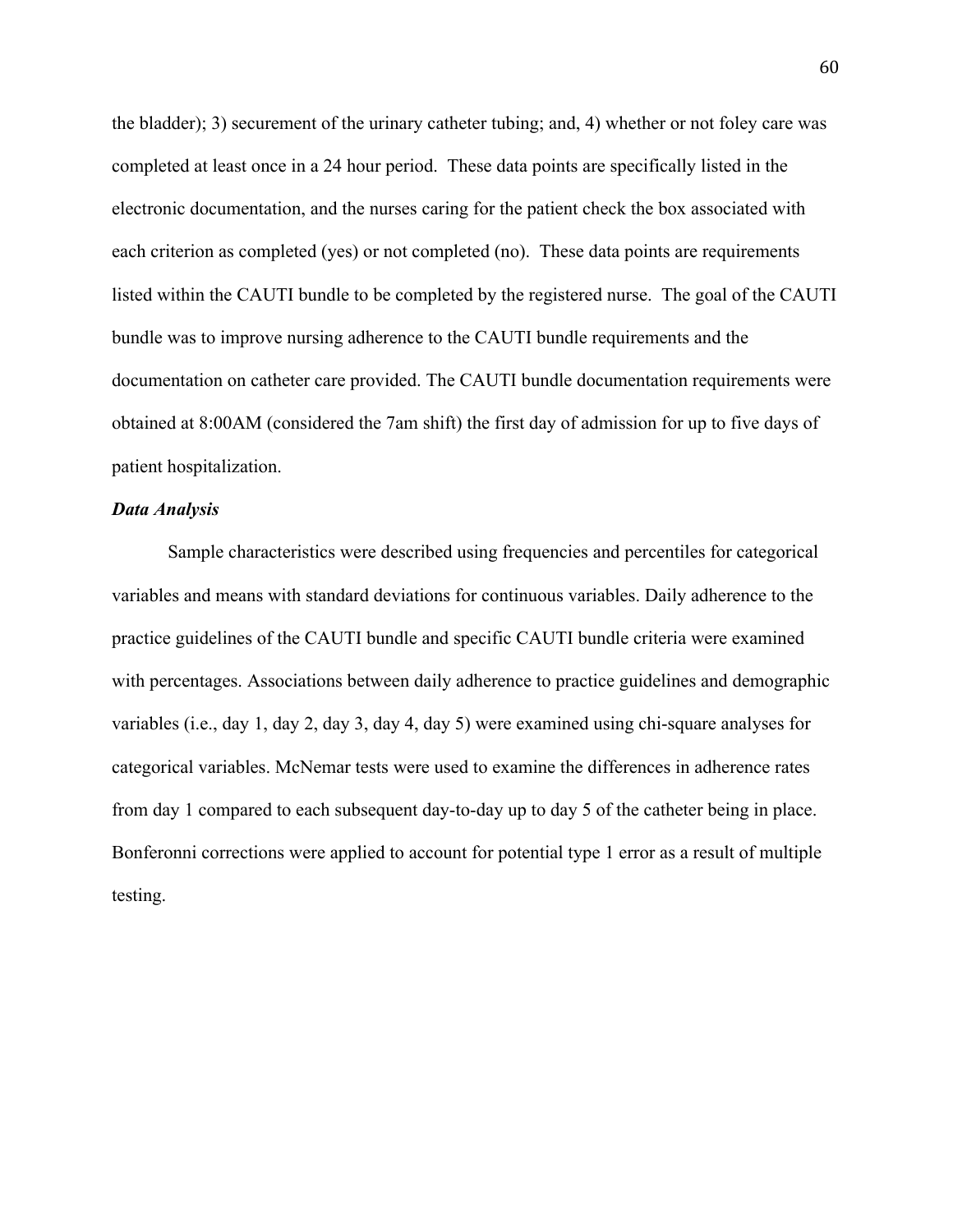### **Results**

# *Sample Characteristics*

Table 1 presents the sample characteristics based on daily adherence. The sample was primarily male (55%) and White (86%), with a mean age of 57.6 years (*SD*=17.1), a mean body mass index of 25.6 (*SD*=5.9), and a mean length of stay of 13.7 days (*SD*=14.1).

# **Daily adherence to CAUTI bundle guidelines and specific criteria**

Only 5.0% of patients had complete adherence to the CAUTI bundle over the 5 days. Daily adherence significantly decreased between days 1- 5 (day 1=92.0%, day 2=53.0%, day  $3=40.0\%$ , day  $4=24.0\%$ , day  $5=13.0\%$ ). Adherence to each specific CAUTI bundle criteria decreased over the days. The criterion with the least adherence for each assessment day was 24 hour foley care (see Figure 1).

# **Associations between daily adherence to practice guidelines and patient variables**

There were no significant differences in adherence rates to the CAUTI bundle in patient characteristics over the first five days of the patient's admission with the exception of greater adherence among males than females on day 2 (63.6% vs. 40.0%,  $p = .027$ ) and lower adherence among underweight and obese individuals as compared to normal and overweight in day 1  $(70.0\% \text{ vs. } 85.0\% \text{ vs. } 100.0\% \text{ vs. } 93.1\%, p = .007)$  (see table 1).

### **Discussion**

It should be understood that the foundation of infection prevention and control are the necessary roots of programs, protocols, and policies that impact HAIs, including CAUTIs. The Management of Multidrug-Resistant Organisms in Healthcare Settings (MDRO) produced by the CDC and the Healthcare Infection Control Practices Advisory Committee (HICPAC) in 2008 recommends that systems be in place to promote the highest quality of treatment to prevent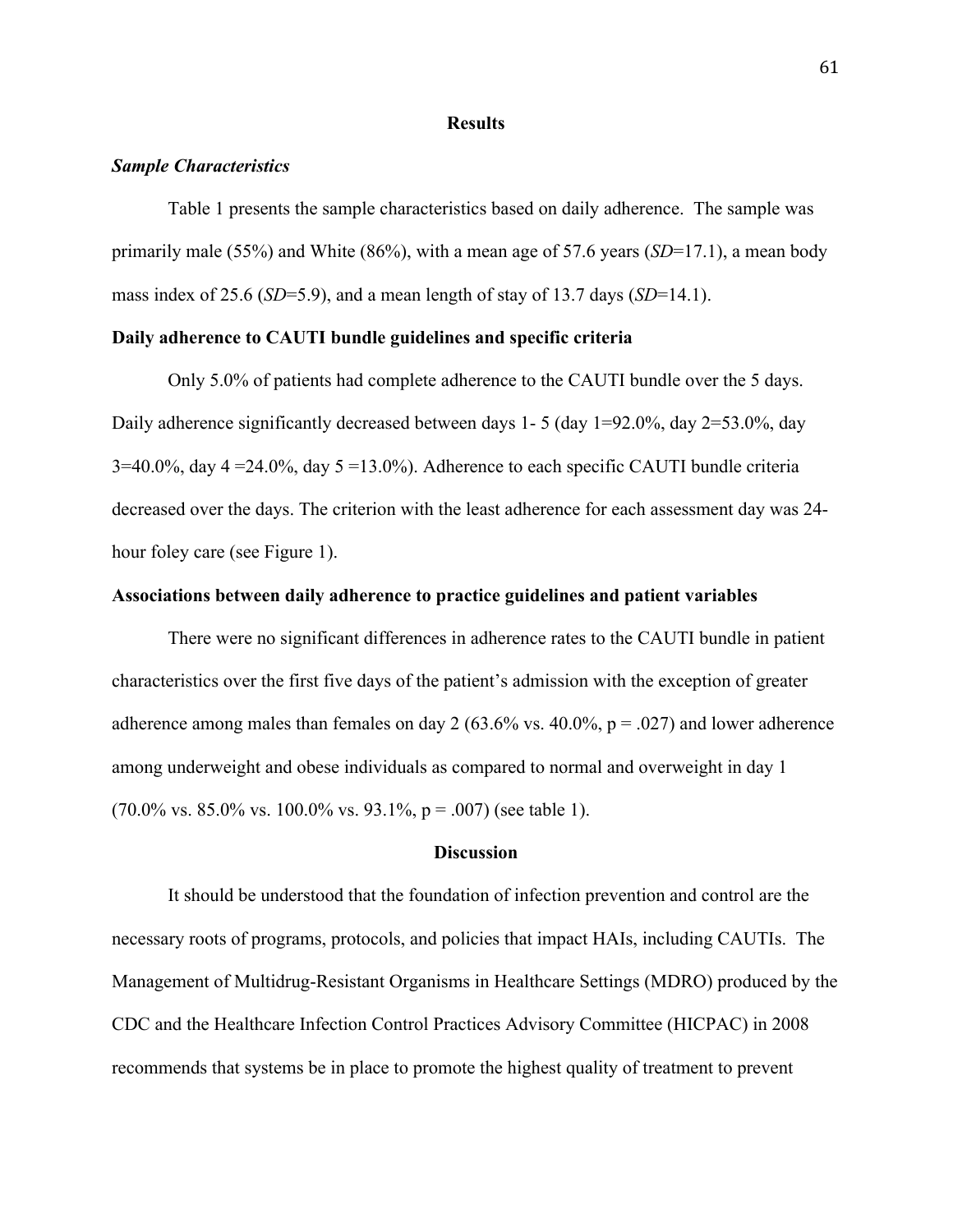CAUTIs (APIC, 2008). The MDRO and HICPAC also recommend the implementation, performance measurements, and surveillance of such interventions (APIC, 2008). This study was performed to describe adherence to practice guidelines of UK's CAUTI bundle, and to examine associations between adherence to practice guidelines of the CAUTI bundle and patient characteristics including age, gender, race, body mass index, and hospital length of stay.

When examining the associations between daily adherence to practice guidelines and patient variables in my current study, there were no significant differences in adherence rates to the CAUTI bundle in patient characteristics over the first five days of the patient's admission with the exception of the following: a) greater adherence among males on day 2 (63.6%), b) lower adherence among underweight patients (70.0%) on day 1, and c) lower adherence among obese patients (85.5%) on day 1. When examining the daily adherence to CAUTI bundle guidelines and specific criteria, daily adherence significantly decreased between days 1- 5 (day 1=92.0%, day 2=53.0%, day 3=40.0%, day 4 =24.0%, day 5 =13.0%). Only 5.0% of those reviewed patients had complete adherence to the CAUTI bundle over the 5 days. The results reveal an overall lack of consistent catheter care over a course of 5 days. The results also showed that adherence to each specific CAUTI bundle criteria decreased over the days with the least adherent criteria being 24hour foley care.

In the acutely ill adult population, CAUTIs pose a great challenge to hospital safety and the quality of health care provided, as they are the most common HAI (Tambyah, Knasinski, & Maki, 2002). The bundle acts as a complete and consistent reminder system to prevent infection (Venkatram, Rachmale, and Kanna, 2010). It is important to note that several published research studies on the effects of a CAUTI bundle on CAUTI rates. However, in this present study, it is noteworthy to emphasize that the performance of a specific list of elements of a CAUTI bundle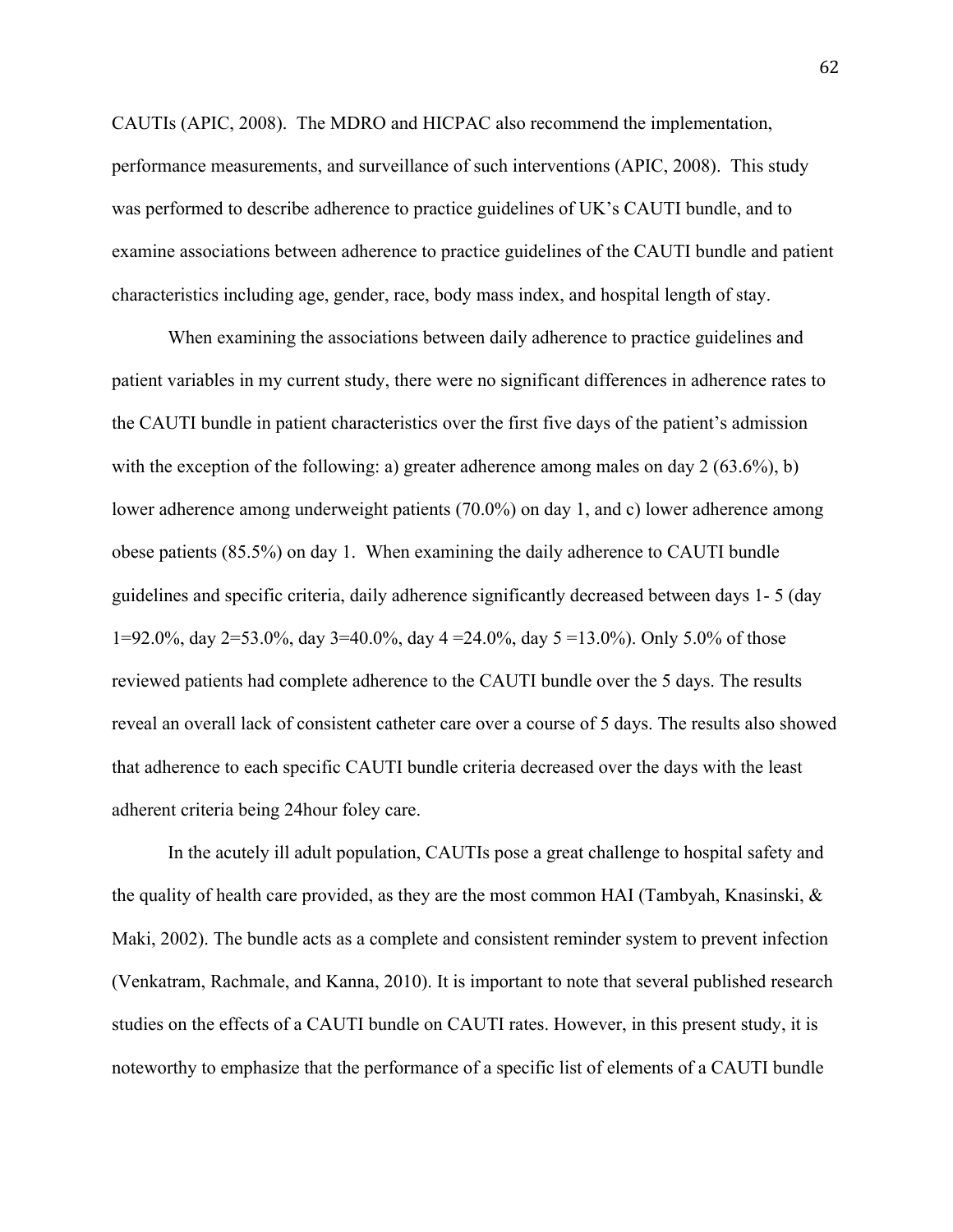were evaluated for adherence and CAUTI rates were not examined. There is limited published research on evaluative projects looking specifically at a CAUTI bundle. There is also limited published research on the adherence to such bundles Mauger et al. (2014). However, research does exist on different approaches for evaluating the effectiveness of CAUTI bundles in decreasing the incidence of a CAUTI. This research is important as it provides different strategies useful in creating CAUTI bundles that can be utilized in formulating standardized evaluative studies across different healthcare facilities.

Based on a review of studies by Mauger et al., (2014), the best approach in evaluating any care bundle is when interventions are grouped together in a multi-model approach. Although single strategies have been found effective, but a multi approach including chart audits, bedside rounding, feedback from staff, and comparing these findings to the incidence rates of the HAI bundle being evaluated seems to be most effective (Mauger et al., 2014). The multi model approach is useful in evaluating the adherence, implementation, and effectiveness of a quality improvement project such as a CAUTI Bundle.

Mauger et al., (2014) also found the strongest evidence in evaluating compliance to a bundle include investigating adherence, infection rates, and observing potential links between implementation of a specific strategy. These elements of evaluation can demonstrate the association between a given interventions and the reduction in HAI's. Ranji et al. (2007) and Grimshaw, Thomas, and MacLennnan (2004) agree that the best evaluative initiatives include a multi model approach including for example chart audits, provider and staff feedback, face-toface interaction with those involved in the interventions, and the investigation of infection rates and incidences of a CAUTI. Similarly, Jamtvedt, Young, and Kristoffersen (2006) investigated types of audits and feedback strategies and concluded that the use of both combined alone can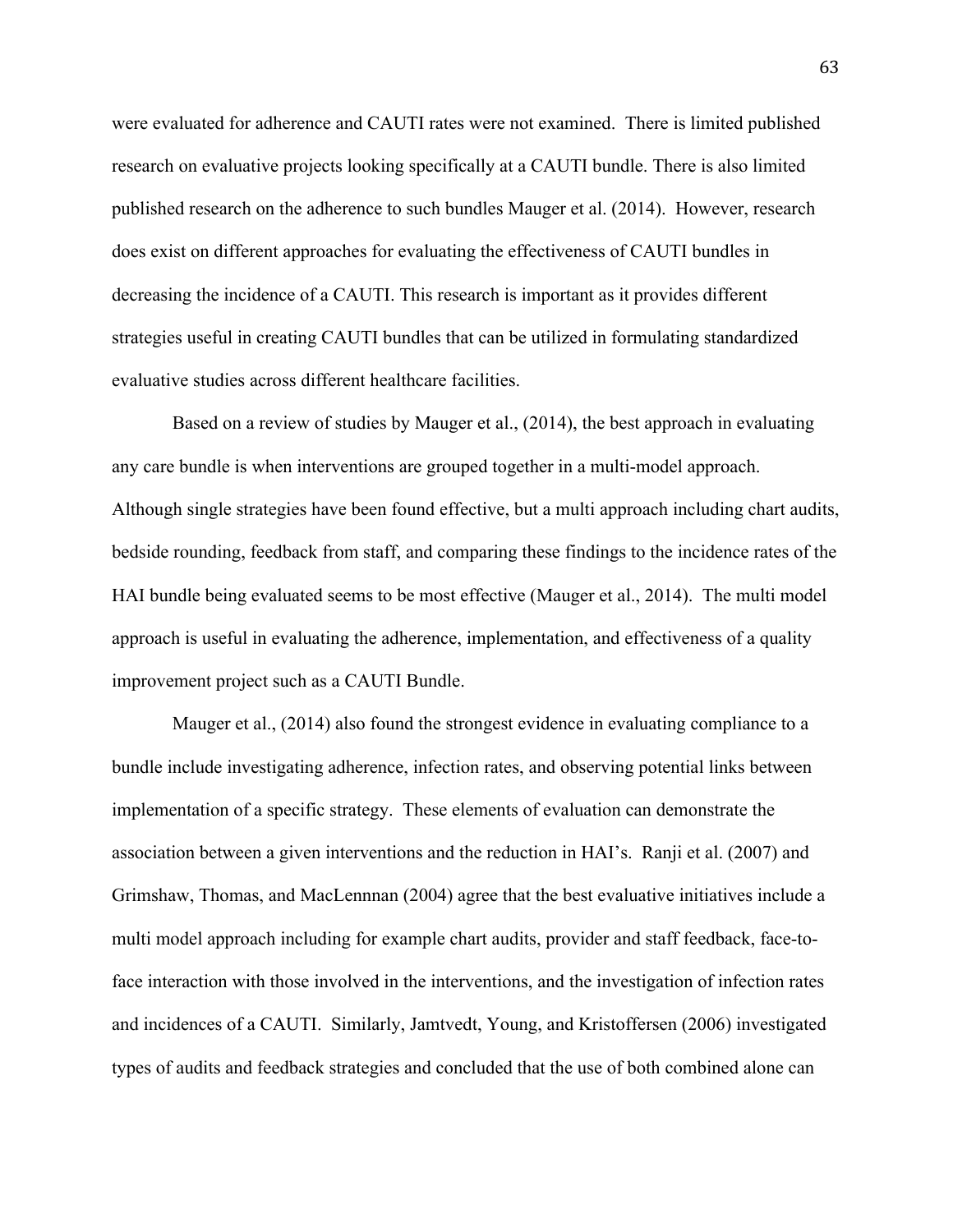improve professional practice. This finding is important to note because evaluative projects can facilitate accountability to the health care provider personally responsible for carrying out the interventions. The most universal strategy in adherence evaluation is conducting a chart audit and comparing these findings to incidence rates of any specific HAI being investigated.

Similar to my current study, other studies have assessed adherence to CAUTI bundles, by assessing compliance. For example, Amine, Helal, and Bakr (2014) focused on educational inservices, slide presentations, and videos to nurses on a newly implemented CAUTI bundle. Amine et al., (2014) then evaluated the CAUTI bundle with chart audits to determine compliance and compared those results with CAUTI rates developed during the study period. Amine et al., (2014) found that adherence improved after education. However, this study by Amine, Helal, and Bakr (2014) differs from the present study, as they did not strictly focus on adherence to specific components of a CAUIT bundle. This is important to note because components in a CAUTI bundle can differ among facilities.

Few studies have examined whether adherence to CAUTI bundles are associated with patient characteristics. However studies have found that examining patient characteristics is important in understanding CAUTI's. For example, Passos et al. (2005) and Kobayashi, Fernandes, Miranda, Sousa, and Silva (2004) examined the correlation with different age groups and CAUTI rates. They found that 58.2% of CAUTI cases involved patients who were more than fifty years of age and that the elderly seemed to be more susceptible to infections than younger individuals. They also found CAUTI bundle compliance decreased with increased age groups. Although few significant differences in patient characteristics and CAUTI bundle compliance was found in my current study, it may be important for future research to continue exploring patient characteristics such as gender and BMI status.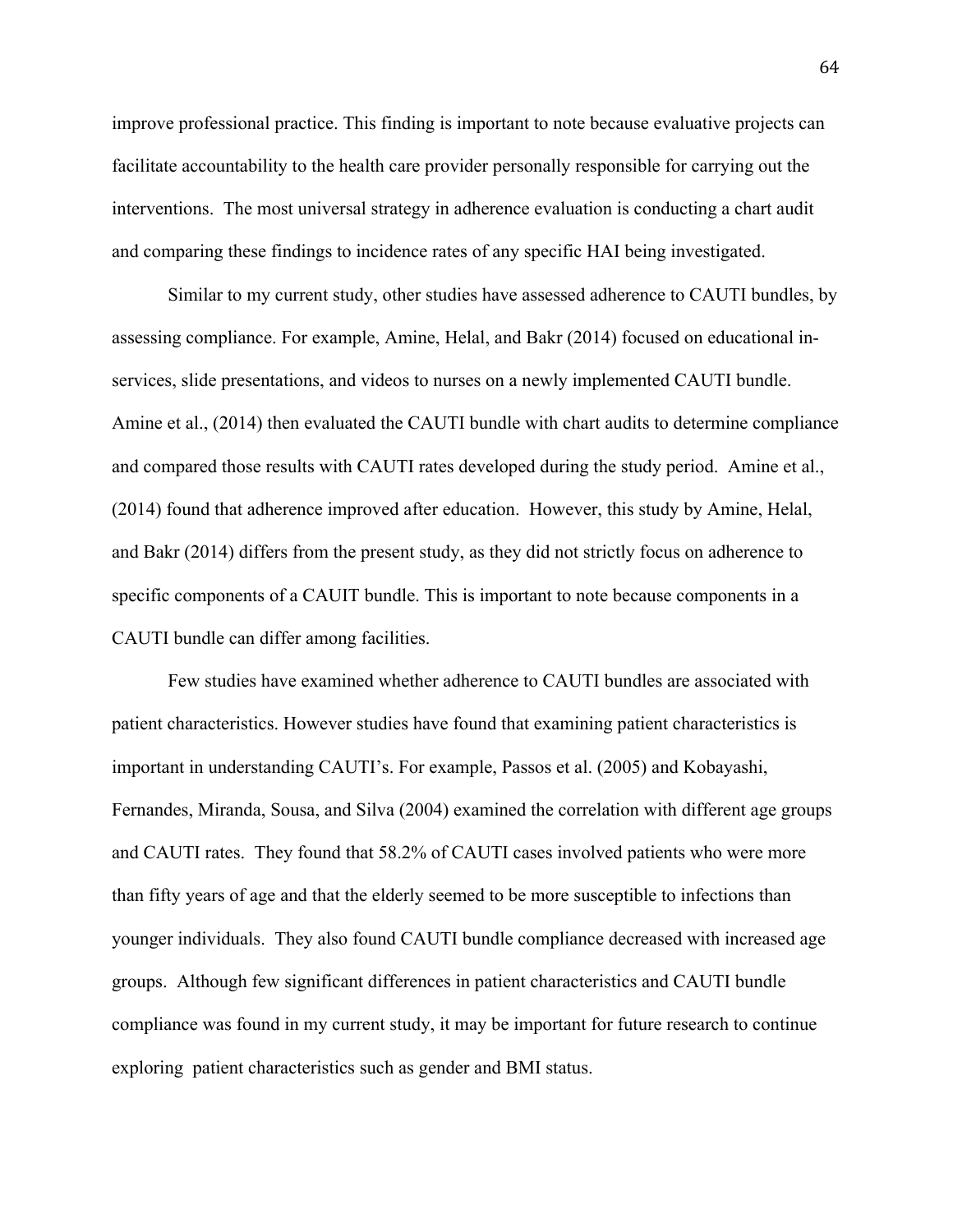### **Limitations**

This study had several limitations that could potentially affect the validity of reported results. First, the use of utilizing electronic documentation as a reliable source of data collection is an ongoing topic of research in the nursing profession (Westra, Delaney, Konicek, & Keenan, 2008). Clinical documentation of data being used for program evaluation and research is consistently being investigated for reliability and validity. However, it is understood that nurses must be able to document and describe practice through documentation of their intervention (Westra et al., 2008). The ability to use documentation as a source of information allows researchers to show how nursing interventions can affect patient outcomes (Westra et al., 2008).

Second, this study had a small sample size, and the results may have been different if a larger sample of de-identified information had been retrieved. Additionally, the study was not powered to evaluate long term adherence to the CAUTI bundle or nurse perception factors associated with adherence. Investigating nurse perception associated with the compliance to the CAUTI bundle was not feasible related to time constraints. This study did not aim to evaluate nursing understanding of CAUTI bundle knowledge and prevention factors. This study assumed that staff nurses understood and retained unit protocol information on the CAUTI bundle requirements. Further investigation should include an examination of the role of staff perception and understanding of CAUTI bundle principles on protocol adherence.

Third, using a more rigorous study design, such as a randomized controlled trial, could have enhanced the validity of my findings. It would be important to further design a study that also accounts for practice trends, potential cofounders, increasing the length of time data is collected, reporting and analyzing infection rates, and standardizing approaches in measuring adherence (Mauger et al., 2014). The use of creating tool kits and accessible consultation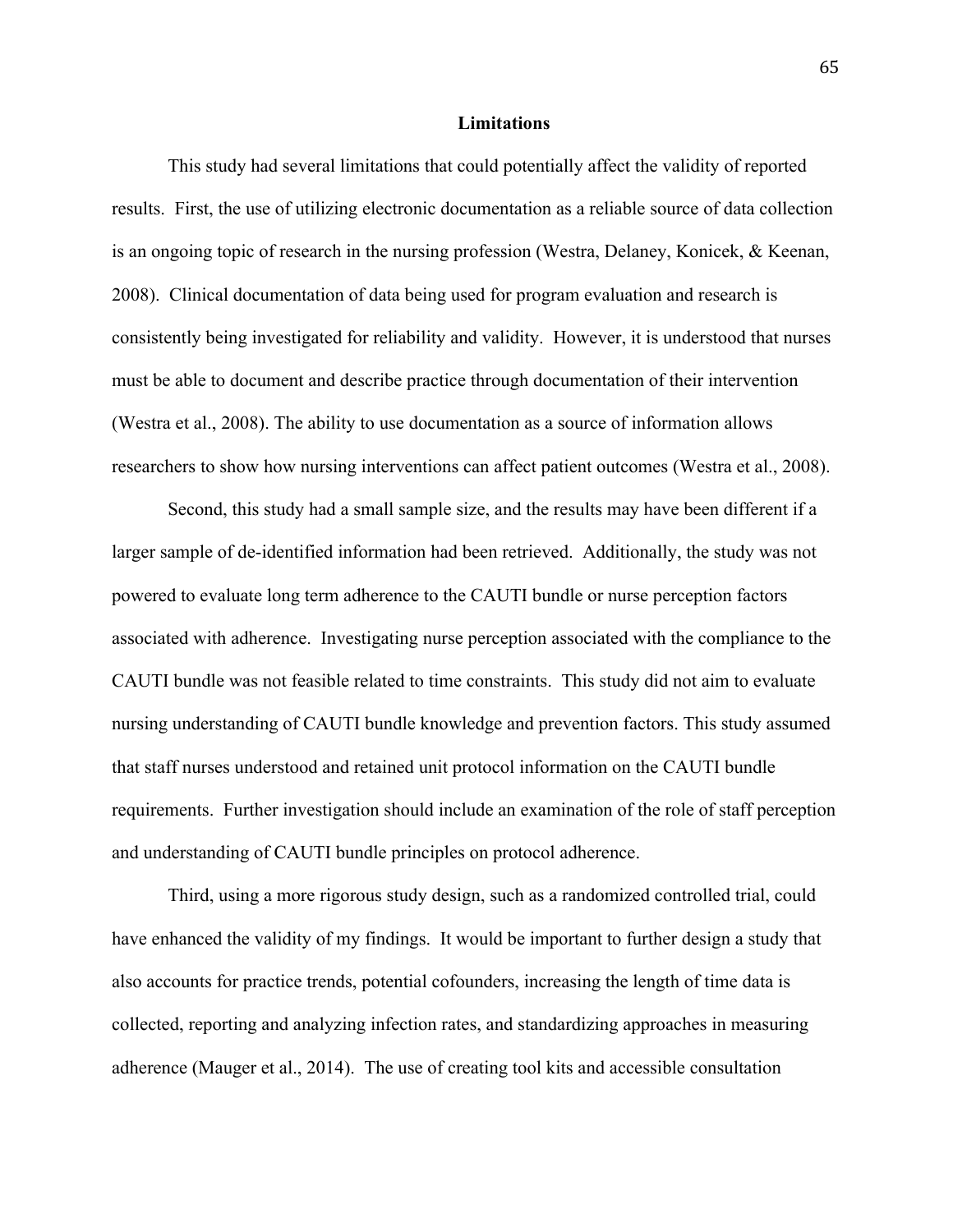services in setting up evaluative programs would be meaningful in contributing knowledge about successful evaluative projects in the health care system. In evaluative projects, the context of an intervention- the leadership structure, the safety culture, the type of health care setting, and the openness to the innovation can have a vital influence on whether or not these prevention interventions can be transferred form 1 setting to another (Shekell, Pronovost, & Wachter, 2010).

# **Implications for Practice**

Hospital acquired infections are a substantial burden for health care systems and for patients; therefore they wield significant and far-reaching implications for the nursing discipline (Nicolle, 2007). The frontline participation of registered nurses in their critical role of decreasing the ever so prevalent CAUTI is vast. Evaluating nurses' adherence is critical in assessing the effectiveness of a particular intervention, such as the CAUTI bundle. The results of this study suggest that TICU nurses are compliant with the CAUTI bundle in the first two days of catheter placement; however, the compliance vastly decreases the longer the catheter is in place. In the high stress environment of an ICU this might suggest that the length of patient stay may adversely affect adherence. However, in this study the total length of stay was not significantly associated with adherence. The least adherent component of the bundle was the documentation of 24-hour catheter foley care. In the UK's electronic documentation this section is separate from all other CAUTI bundle criteria. The separation of the 24-hour catheter foley care documentation section from other CAUTI bundle criteria could suggest that the "ease" of charting CAUTI bundle components may play a role in overall adherence. In other words, when all aspects of a bundle are in visible site to the RN, it potentially could remind the nurse to perform an individual task. This could be a rationale for the decrease in the documentation of the 24-hour foley care.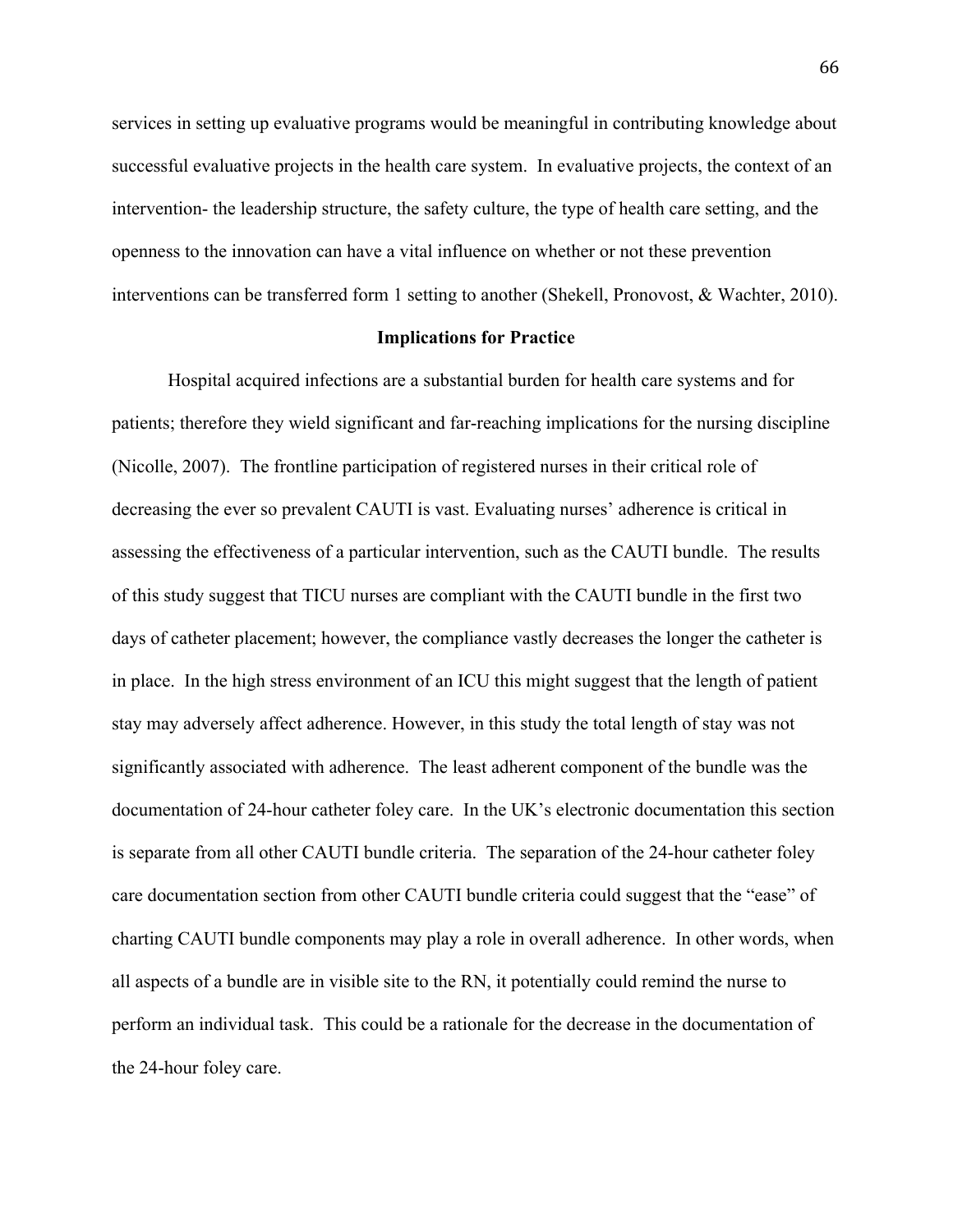The evidence obtained from the findings of this study may facilitate changes in the electronic documentation of the CAUTI bundle at UK. The findings from this study also suggest the potential need for more education among nursing staff to promote the performance of all aspects of the CAUTI bundle consistently during a patient's ICU stay. Finally, the results of this study are useful when considering the implementation and evaluation of the CAUTI bundle in other areas of the setting institution and other healthcare facilities. By examining specific adherence factors that could be elements in any CAUTI bundle, hospital personal and private consultant groups may be able to use this data to develop standardized elements in a CAUTI bundle. Also by examining individual elements of a treatment protocol, a hospital facility can determine components that should be altered to improve patient care. This information could be helpful when implementing such a bundle in a variety of hospital facilities.

# **Implications for Education**

This study provides important evidence to support the evaluation of evidence-based interventions performed by ICU nurses as an avenue for improving knowledge related to CAUTIs, CAUTI prevention, empowering nurses on their impact in healthcare, and enhancing the quality of care delivered to patients. Further research should assess the benefit of targeted education for nurses about indwelling urinary catheter care. It is recommended that CAUTI bundle education be incorporated in new nurse orientation sessions. The knowledge base behind the indication for a catheter and catheter care is well established; nurses need to think critically about the indicated need of a catheter, and catheter care maintenance. The transfer of knowledge into practice is imperative in this ever-changing health care system. In regards to nurses who have knowledge about catheter care maintenance and the CAUTI bundle, their knowledge does not necessarily transfer into practice. Further research may examine, "What in the culture of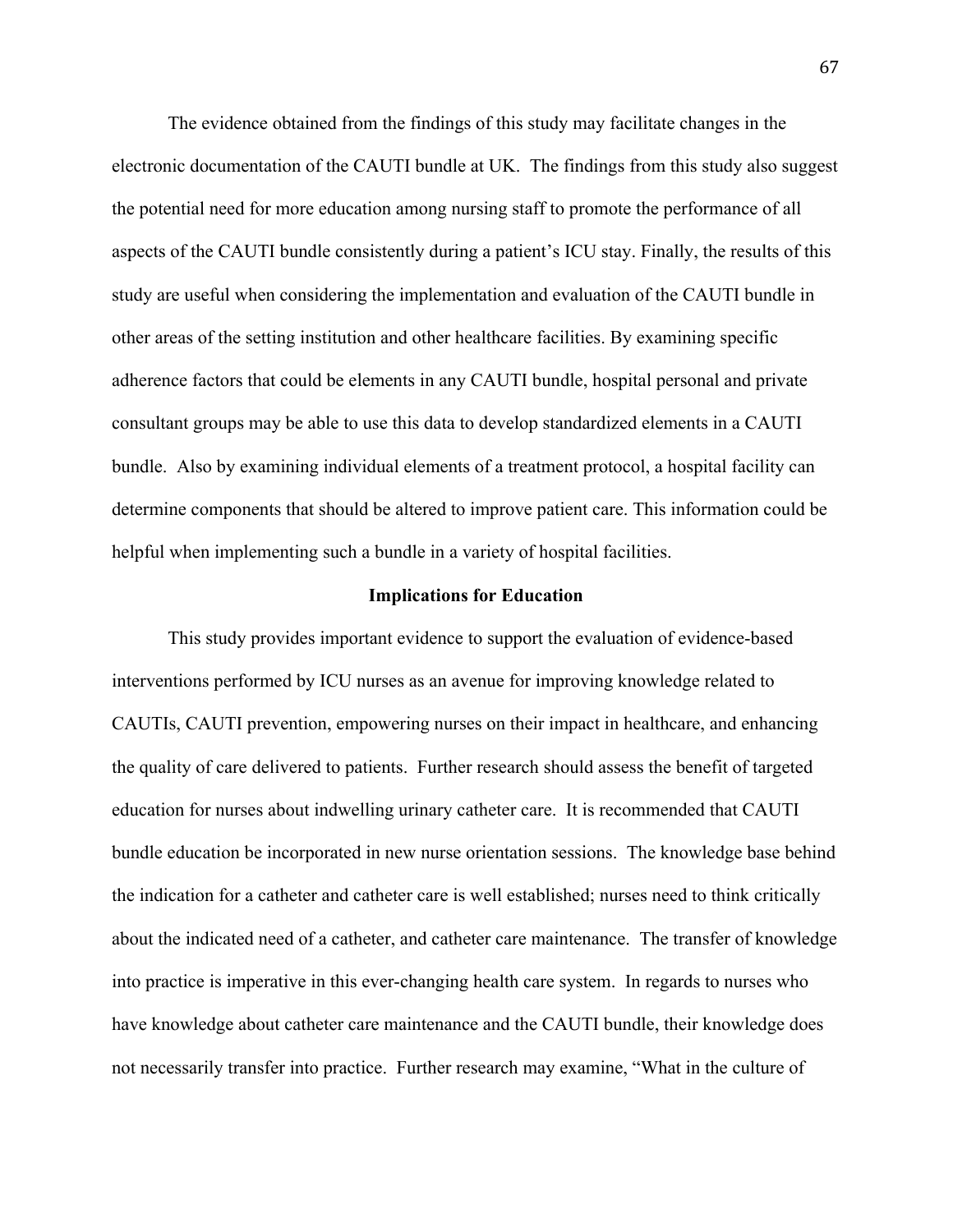nursing practice prevents the translation of knowledge into practice on adherence to a CAUTI bundle and proper use of an indwelling catheter."

# **Implications for Future Inquiry**

Considering the lack of published research in the evaluation of adherence to a CAUTI bundle, ongoing evaluation is highly recommended. Future studies could consider a different setting, a different study design, a larger population size, and incorporate other factors that may affect CAUTI bundle adherence. Based on the results of this study, future studies may take an in-depth look at barriers to adherence including: nurse to patient ratio, nursing tech to patient ratio, severity of illness of the patient, the knowledge base of nursing staff in regards to the CAUTI bundle, and a nursing self report survey of factors that may affect adherence. This information can be used to measure the impact/influence on practice and patient outcomes. Findings of such studies could be used as a guide for future implementation and evaluative programs of a CAUTI bundle.

# **Conclusion**

Indwelling urinary catheterization is an invasive intervention with potentially serious outcomes such as a CAUTI. Although there is clinical agreement on the use and indication for a urinary catheter, more evidence is required to determine appropriate evaluation tools for a CAUTI bundle. CAUTI risks in patients with an indwelling urinary catheter are high, thus requiring the attention of every healthcare personnel providing care for these patients. Based on the findings from this study, TICU nurses are adherent to the CAUTI bundle, but this adherence decreases during the length of catheter days. Due to the limitations of this study, this researcher was not unable to determine specific factors that influenced the nursing staff's adherence to the CAUTI bundle. However, increasing nursing knowledge on the importance of the CAUTI bundle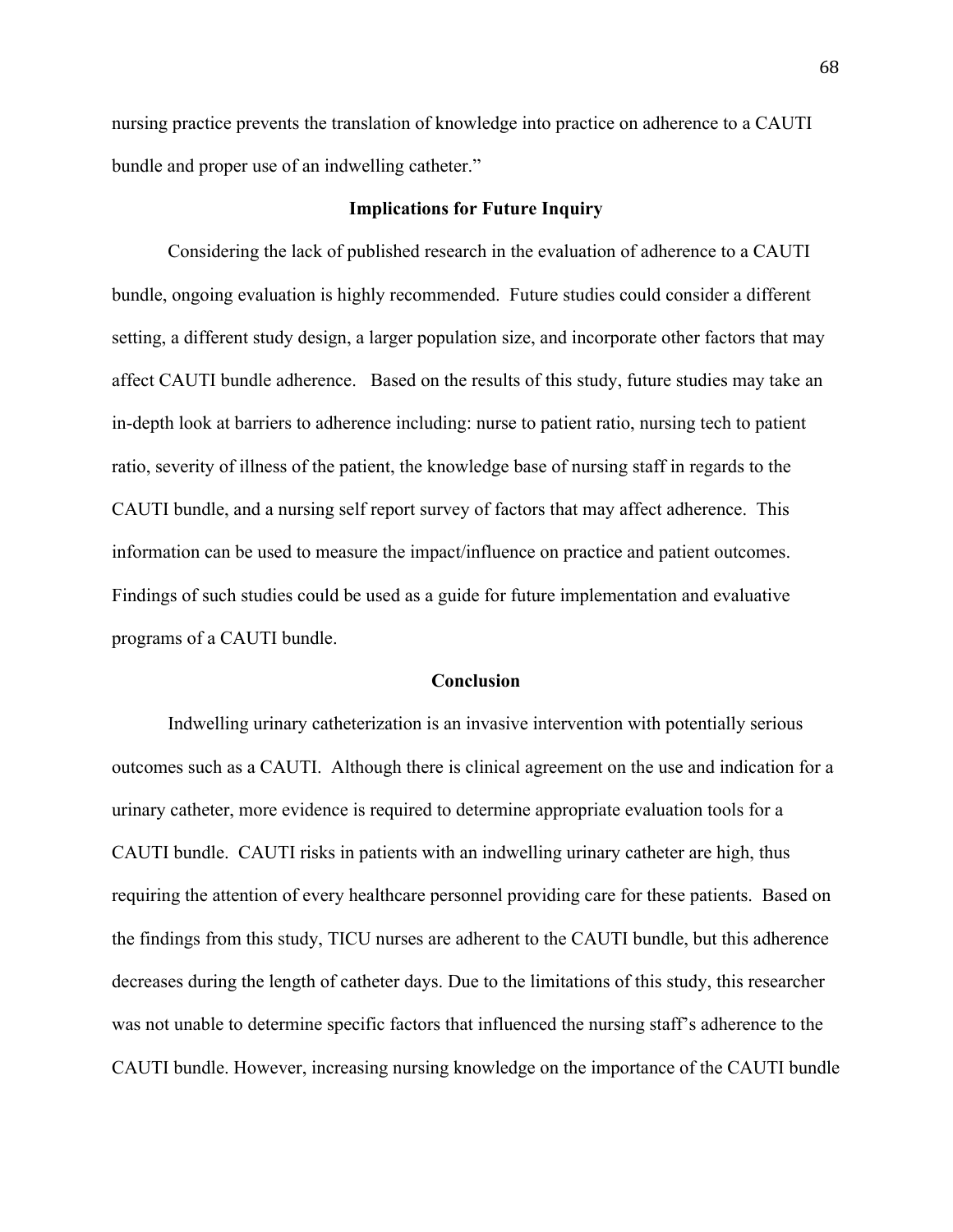and providing evaluative tools for the bundle could improve the effectiveness and ultimately improve patient care. Given the lack of published literature on the evaluation to adherence of CAUTI bundles and published evaluation tools in assisting evaluative research, further research is recommended to build on this evidence-based intervention. Future research can be instrumental to designing, implementing and evaluating future bundles that are effective in decreasing catheter- associated urinary tract infections.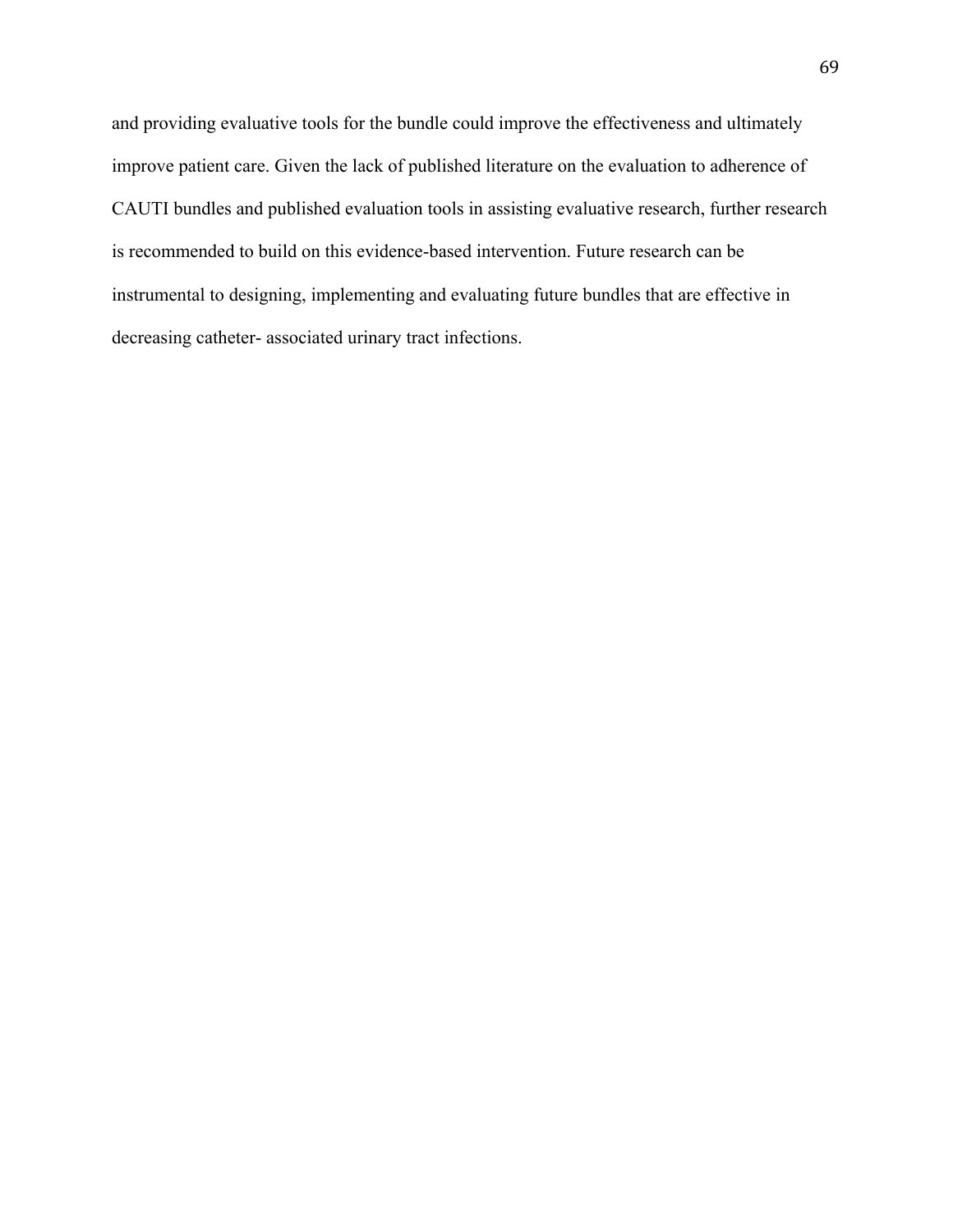### **References**

- Amine, A. E. K., Helal, M. O. M., & Bakr, W. M. K. (2014). Evaluation of an intervention program to prevent hospital-acquired catheter-associated urinary tract infections in an ICU in a rural Egypt hospital. *GMS Hygiene and Infection Control*, *9*(2), Doc15. doi:10.3205/dgkh000235
- Association for Professionals in Infection Control and Epidemiology (APIC) (2008). *Guide to the elimination of catheter-associated urinary tract infections* (1933013397). Retrieved from APIC website: http://www.apic.org/Resource\_/EliminationGuideForm/c0790db8- 2aca-4179-a7ae-676c27592de2/File/APIC-CAUTI-Guide.pd
- Baker, S., O'Neill, B., Hadden, W., & Long, W. (1974). The injury severity score: a method for describing patients with multiple injuries and evaluating emergency care. *Journal of Trauma*, *14*(3), 187-196. Retrieved from http://www.trauma.org/archive/scores/iss.html
- Benneyan, J. C., & Taşeli, A. (2010). Exact and approximate probability distributions of evidence-based bundle composite compliance measures. *Health Care Management Science*, *13*(3), 193-209. Doi: 10.1007/s10729-009-9123-x
- Centers for Disease Control and Prevention (CDC). (April, 2013). CDC/NHSN protocol and corrections, clarifications, and additions. Retrieved from. Http://www.cdc.gov/nhsn/pdfs/pscmanual/7psccauticurrent.pdf
- Clarke, K., Tong, D., Pan, Y., Easley, K., Norrick, B., Ko, C., Wang, A., & Razavi, B. (2013). Reduction in catheter associated urinary tract infections by bundling interventions. *International Journal of Quality Care*, *25*(1), 43-49. Retrieved from http://www.medscape.com/viewarticle/779178\_print

Clarkson, D. (2013). The role of 'care bundles' in healthcare. *British Journal Of*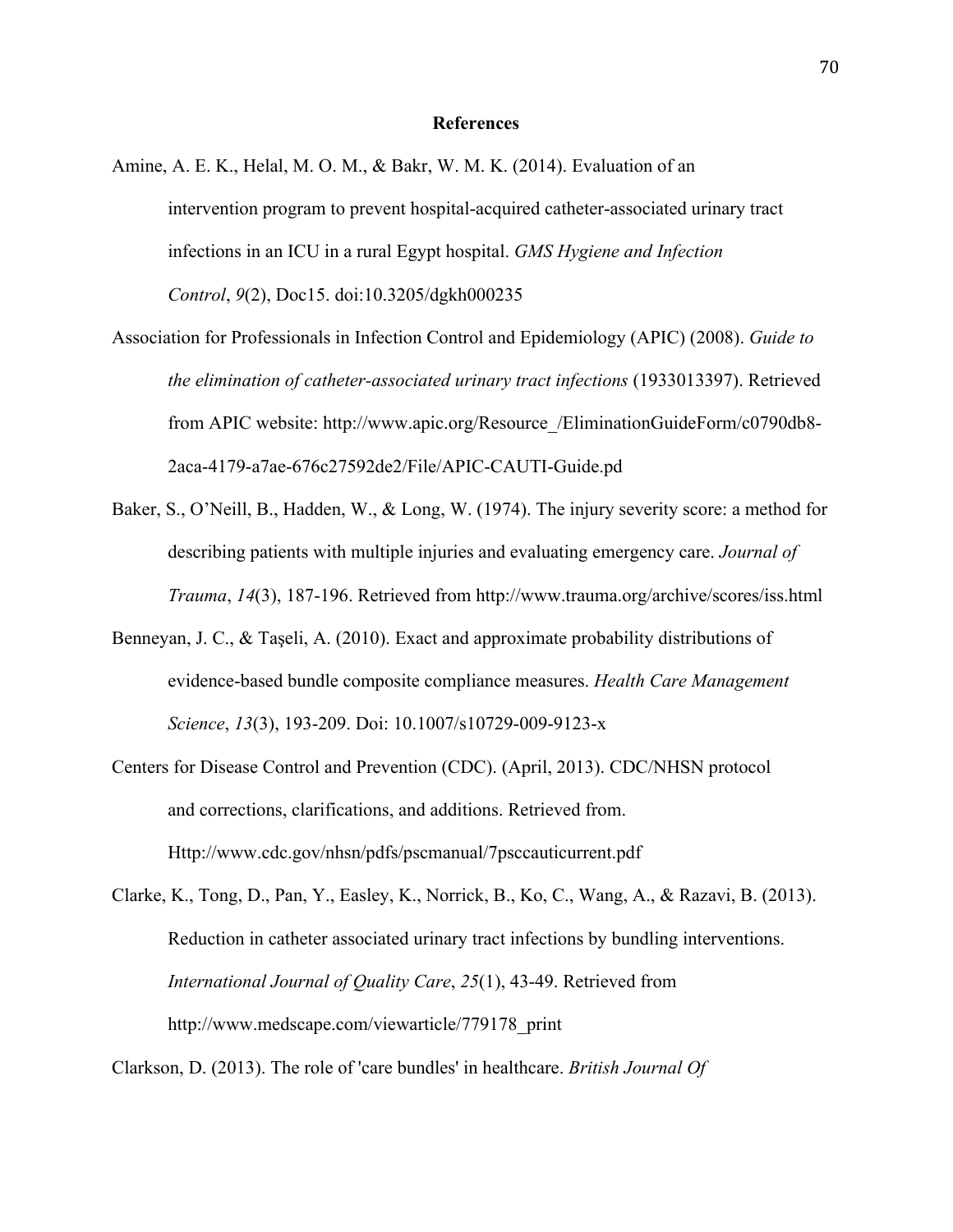*Healthcare Management*, *19*(2), 63-68.

Fineout-Overholt, E., Melnyk, B.M., & Schultz, A. (2005). Transforming health care from the inside out: Advancing evidence-based practice in the 21<sup>st</sup> century. *Journal of Professional Nursing*, 21, 335-344.

Gould, C., Umsheid, C., Agarwal, R., Kuntz, G., & Pegues, D., Center for Disease Control and Prevention, (2009). *Guideline for prevention of catheter associated urinary tract infections*. Retrieved from website:

http://www.cdc.gov/hicpac/cauti/001\_cauti.html

- Grimshaw, J., Thomas, R., & Maclennan, G. (2004). Effectiveness and efficiency of guideline dissemination and implementation strategies. *Health Technology Assessment, 8*(3-5), 1-72.
- Hanchett, M. (2012). Preventing CAUTI: A patient-entered approach. *Prevention Strategist*, http://www.apic.org/Resource\_/TinyMceFileManager/epublications/CAUTI\_feature\_PS fall\_12.pdf
- Jamtvedt, G., Young, J., Kristofferson, D., O'Brian, M., & Oxman, A. (2006). Audit and feedback: Effects on professional practice and health care outcomes. *Cochrane Database System Review*. CD000259.
- Kobayashi, C., De Fernandes, O., Miranda, K., Sousa, E., & Silva, M. (2004). Candiduria in hospital patients: A study prospective. *Mycopathologia, 158*(1), 49-52.
- Marra, A., Camargo, T., Gocalves, P., Sogayar, A., Moura, D., Guastelli, L., & Rosa, C. (2011). Preventing catheter associated urinary tract infection in the zero tolerance era. *America Journal of Infection Control*, *39*(10), 817-822. doi: 10.1016/j.ajic.2011.01.013

Mauger, B., Marbella, A., Pines, E., Chopra, R., Black, E. R., & Aronson, N. (2014).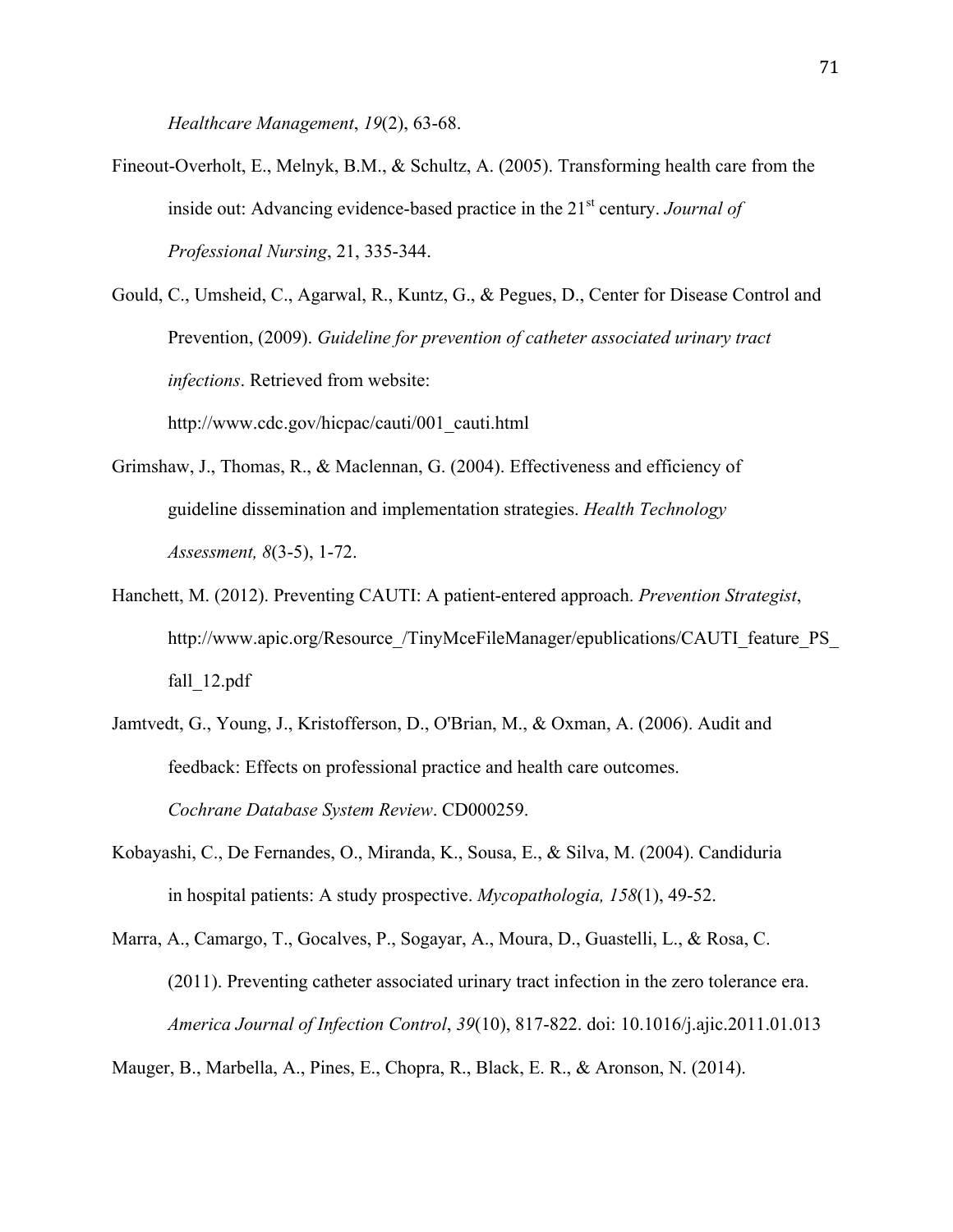Implementing quality improvement strategies to reduce healthcare-associated infections: A systematic review. *American journal of infection control*, *42*(10), S274-S283

- Mayo Clinic. (2012, August 29). *Urinary tract infection*. Retrieved from http://www.mayoclinic.com/health/urinary-tract-infection/DS00286/DSECTION=causes
- Meddings, J., Reichert, H., Saint, S., Stephansky, J., & McMahon, L. (2012). Effect of non-payment for hospital-acquired, catheter- associated urinary tract infection. *American College of Physicians*, *157*(5), 305-312. Retrieved from www.annuals.org
- Musgrave, B. (January, 2011 23). *Kentucky bill would require reporting of hospital-acquired infections*. Retrieved from http://www.kentucky.com/2011/01/23/1607817/kentucky-billwould-require-reporting.html
- Nicolle, L. (2007). The prevention of hospital-acquired urinary tract infection. *Department of Internal Medicine and Medical Microbiology, 46*, 243-250. Retrieved November 16, 2014.
- Palmer, J., Lee, G., Linn, M., & Hartmann, C. (2013). Including catheter- associated urinary tract infections in the 2008 CMS payment policy: A quantitative analysis. *Urologic Nursing*, *33*(1), 15-23. Retrieved from http://www.suna.org/resources/journal/article331Epub1.pdf
- Passos, S., Sales, W., Maciel, P., Costa, C., Miranda, K., Lemos, A., ... Silva, R. (2005). Candida colonization in intensive care unit patients' urine. *Memorias Institution Oswaldo Cruz, 100*(8), 925-8.
- Ranji, S., Posely, K., Shetty, K., Lewis, R., & Sundaram, V. (2007). Closing the quality gap: A critical analysis of quality improvement strategies. *Prevention of Healthcare-Associated Infections, 4*(7), 51-60.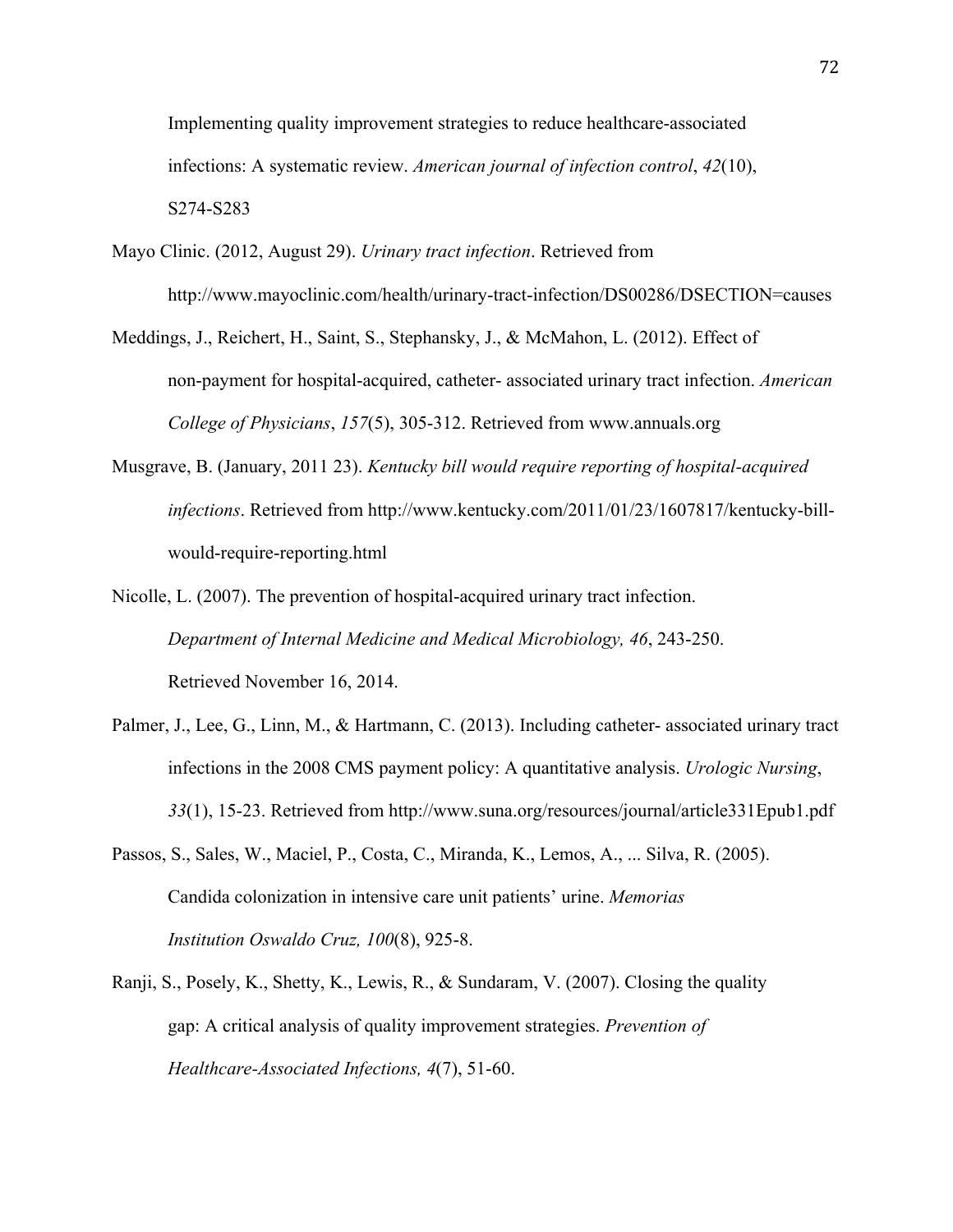Saint, S., Meddings, J., Calfee, D., Kowalski, C., & Krein, S. (2010). Catheter- associated Urinary tract infections and Medicare rule changes. *Annuals of International Medicine*, *150*(12),877-885. Retrieved

fromhttp://www.ncbi.nlm.nih.gov/pmc/articles/PMC2754265/

- Saint, S., Olmsted, R., Fakih, M., Kowalski, C., Watson, S., Sales, A., & Krein, S. (2009). Translating health care-associated urinary tract infection prevention research into practice via the bladder bundle. *Joint Commission Journal Quality Patient Safety*, *35*(9), 449-455.
- Shekelle, P., Pronovost, P., & Wachter, R. (2010). Assessing the evidence for contextsensitive effectiveness and safety of patient safety practices. *Agency of Healthcare Research and Quality, 11-0006-EF*.
- Tambyah, P., Knasinski, V., & Maki, D. (2002). The direct costs of nosocomial catheter associated urinary tract infection in the era of managed care. *Infection Control Hospital Epidemiology, 23*(1), 27-31.
- Venkatram, S., Rachmale, S., & Kanna, B. (2010). Study of device use adjusted rates in health care-associated infections after implementation of bundles in a closed model medical intensive care unit. *Journal of Critical Care, 25*(1), 174.e11-8. DOI:10.1016/j.jcrc.2009.06.016
- Wagner, A., Soumerai, S., Zhang, F., & Degan, D. (2002). Segmented regression analysis of interrupted time series studies in medication use research. *Journal of Clinical Pharmacy and Therapeutics*, *27*, 299-309. Retrieved from http://isites.harvard.edu/fs/docs/icb.topic79832.files/L06 Program Evaluation 2/Segmen ted\_Regression.Wagner.2002.pdf

Westra, B. L., Delaney, C. W., Konicek, D., & Keenan, G. (2008). Nursing standards to